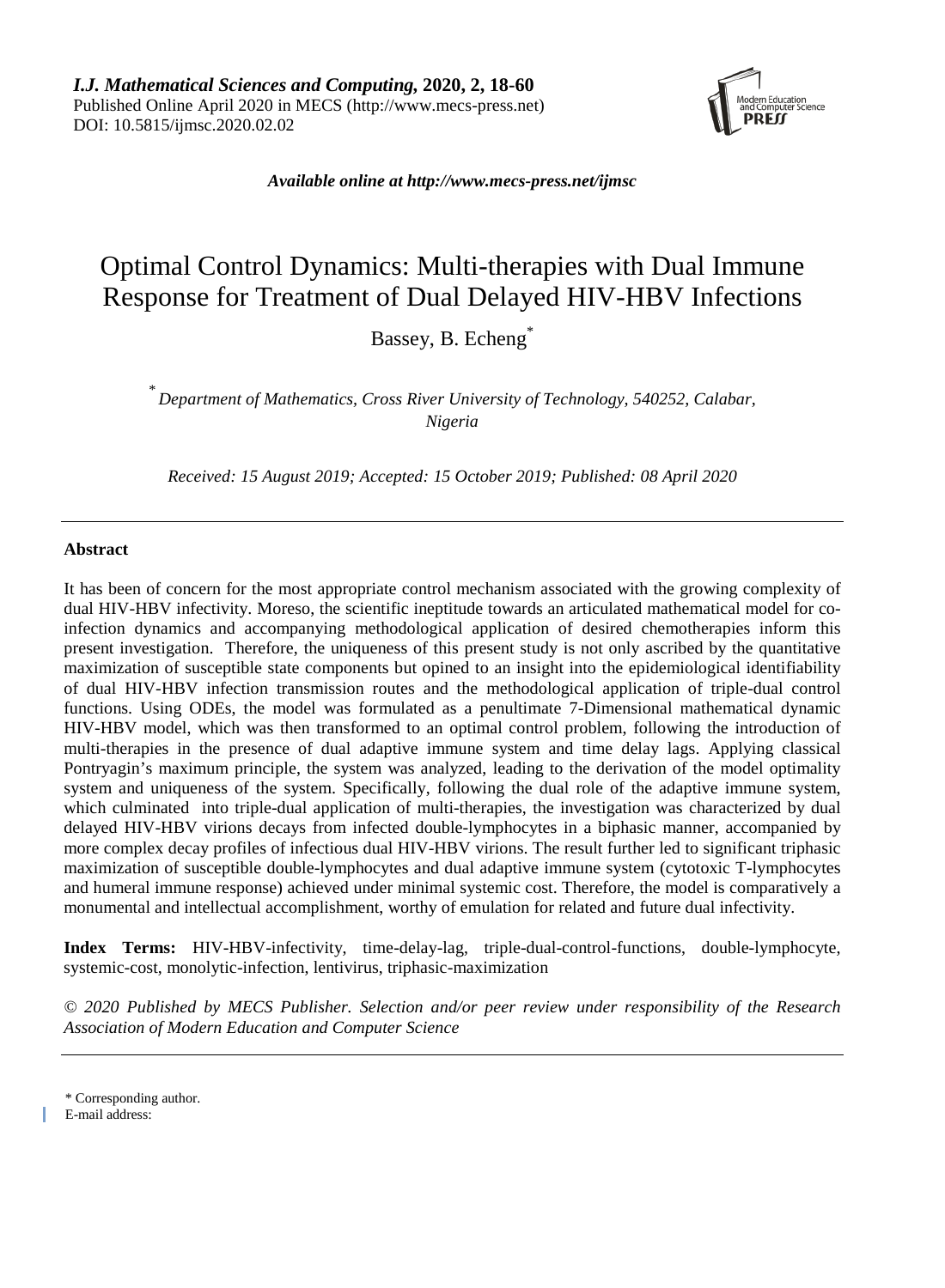#### **NOTATIONS**

**HIV** – human immunodeficiency virus **HBV** – hepatitis B virus **CTL** – cytotoxic T-lymphocytes **HIR** – humoral immune response **HAART** – highly active antiretroviral therapy **cccDNA** – covalently closed circular DNA **HBeAg** – hepatitis B encore antigens **HBsAg** – hepatitis B surface antigens

**Anti-HBeAg** – anti hepatitis B e antigens **RTI** – reverse transcriptase inhibitors **PIs** – protease inhibitors **IFN-**<sup>α</sup> - alpha-interferon **NAs** – nucleoside analogues **L***max –* maximum saturated double lymphocytes **DNA** – deoxyribonucleic acid **ALT** – alanine aminotransferase

#### **1. Introduction**

Globally, the nomenclature HIV-1 and/or HIV/AIDS have been asserted as an integral component of human immune system with CD4+ T lymphocytes as route victim. This assertion emanated from the fact that no outright medical cure established for this deadly disease [1]. Moreso, HIV infection has concurrently been aggravated by the multiplicity of its allied infections, which includes coinfections and/or dual infections of the types: HIV-hepatitis B virus, HIV-tuberculosis, HIV-hepatitis C virus, HIV-influenza virus, HIV-pathogeneses, HIV-Ebola virus, HIV-listeriosis, HIV-zika virus, etc, [1- 5].

Following the similarities in infection dynamics, this present study consider the menacing effects of dual delayed HIV-HBV infections. The co-infections of human immunodeficiency virus (HIV) and hepatitis B virus (HBV) present significant challenges to the health care providers world-wide with persistent co-infections leading to deadly acquire immunodeficiency syndrome (AIDS), unprecedented rapid cirrhosis, hepatocellular carcinoma, increase in morbidity and mortality rate beyond those caused by monolytic HIV or HBV infection [2, 6-10]. As a monolytic infection, HIV is a lentivirus with death as its lethal consequence if proper and timely medical suppressive and treatment measures are not offered. On the other hand, hepatitis B is a liver infection caused by hepatitis B virus (HBV), which if allowed under off-treatment, leads to chronic liver cirrhosis, liver cancer and hepatocellular carcinoma or even death [1, 10, 11]. Of note, HBV as a prototype member of the Hepadnaviridae family (hepatotropic DNA virus) is one of the hepadnaviruses with string infection affinity to the liver cells and traceable to the pancreas, kidney and mononuclear cells [9, 12].

Furthermore, due to the biological similarities of dual HIV-HBV infectivity, it has been adduced that all HIV-1 infected patients should be screen for HBV infection and vice-versa. Moreso, infection with HBV had become more violent in patients co-infected with human immunodeficiency syndrome. This is obvious as HIV infected individuals are prong to HBV infection, the reverse may be rare [9]. Therefore, HIV/HBV dual infected individuals are at risk of chronic hepatitis, cirrhosis and hepatocellular carcinoma with often resistance and the experience of HAART toxicity. The high death toll caused by dual HIV-HBV infectivity accounted for over 36.7 million people living with HIV as at end of 2016 and a death toll of 1 million in 2016, declared by the World Health Organization (WHO), [13]. On the other hand, 2-billion world-wide are infected with HBV, accounting for approximately 350 million chronic cases and estimated 600,000 death consequence to chronic hepatitis B virus infection [9, 14]. Complicatedly, the ubiquitous and asymptomatic nature of HIV at onset of infection couple with initial response of anti-HIV immune system often make the incubation period predominantly unascertained [1, 15, 16]. This is to say that the incubation period of HBV, which is  $30-180$ days is also not fully understood, since majority of infection cases are clinically known after acute stage of infection [2. 17].

The co-transmission mode of these co-virions ranges from percutaneous exposures i.e. direct contact with blood, semen to body fluid from an infected person. Other mode include: sharing of contaminated and unsafe therapeutic drug injection needles, perinatal and sexual exposures with an infected person, nosocomial transmission; vertical transmission and sharing of personal effects i.e. toothbrush, razor, tattooing and acupuncture, barbing equipment, non-compliance with aseptic techniques, non-availability of testing equipment,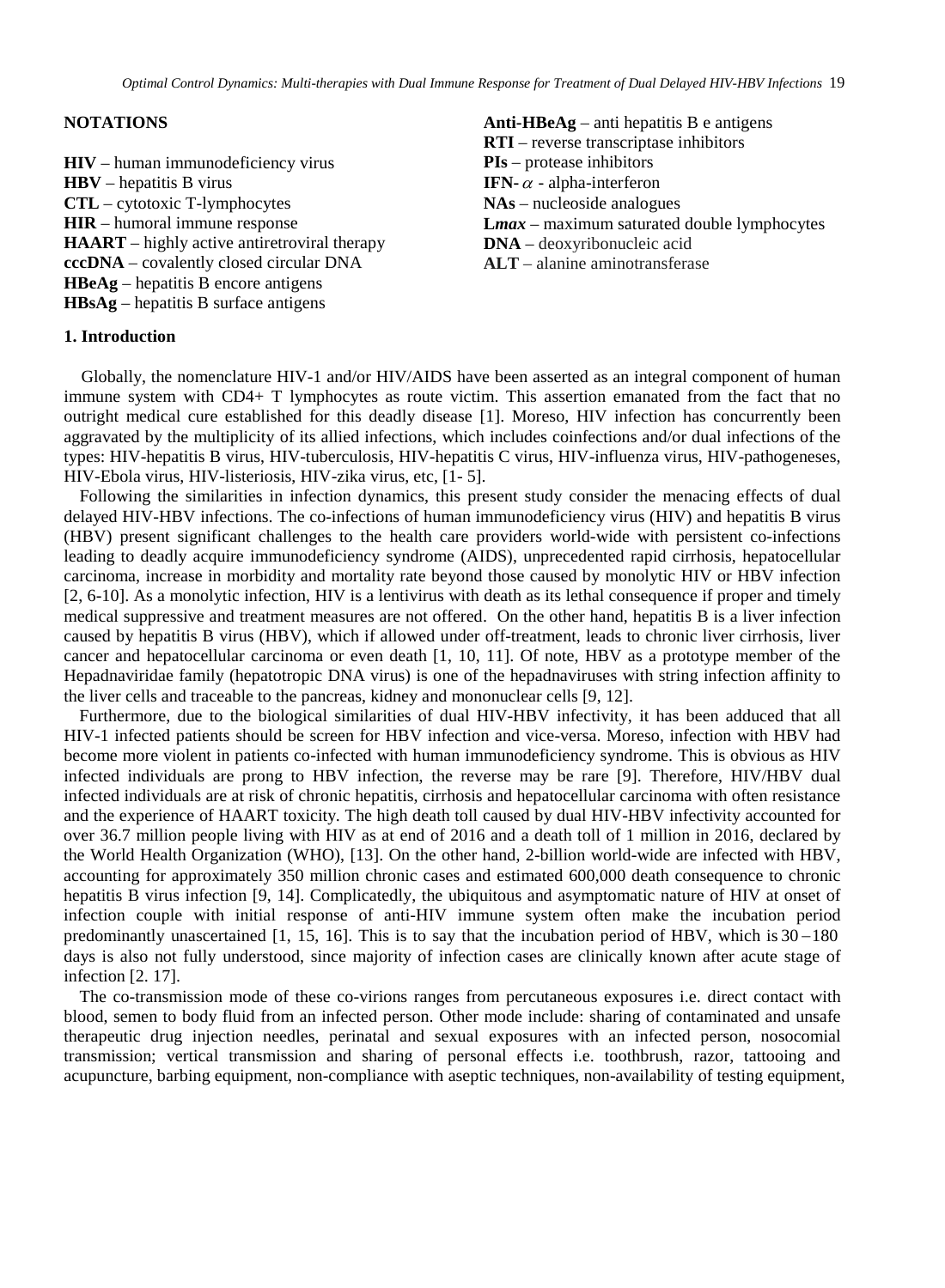reuse of disposable injecting devices, multiple dose of medication vials, ritual scarification (in parts of Africa) and occult infection transmission [9, 18-24]. Therefore, it can be said that dual HIV-HBV similarities lies in its transmission vessel known to be the reverse transcriptase enzyme in replication; the tendency to develop chronic infection, which are difficult to treat and their immune capacity of genomic mutation resulting to rapid mutant strains [9]. Of note, the dichotic characteristic of HIV and HBV is the never recover from infection by viral load, even when on cohesive medical care. However, monolytic HBV infected patients who recover from infection never get infected by the virus, since system is permanently immune [20]. Moreso, the viral genomes, which can integrate within the host genome is obligatory for HIV lifecycle but is not the case for HBV.

Like HIV, the risk factors associated with chronic HBV infection are the possible development of liver fibrosis, cirrhosis and hepatocellular carcinoma causing an estimated 650,000 deaths per year [12, 25]. Categorically, the risk factors of chronic HBV include its progression to HBsAg, anti-HB e Ag, and HBV DNA; and the problem of experiencing HAART toxicity. Peculiar to co-infected HIV/HBV patient, is the high liver related mortality rate when compared to either monolytic infection [56]. The model [69] established the fact that for co-infected individuals, the virological persistency of chronic HBV in HIV infected population is routed to the intracellular HBV replication intermediate, called covalently closed circular DNA (*ccc*DNA). The model had suggested elimination of the *ccc*DNA as the only possible cure of chronic HBV. Thus, the consequential effect of co-infectivity of HIV-HBV in addition to rapid progression of liver cirrhosis due to low CD4<sup>+</sup> T cell counts are decrease rate of HBeAg clearance, rapid replication of HBV and decrease inflammatory response to chronic hepatitis B.

The treatment of co-infection HIV/HBV concurrently can be effectively managed if a coherent diagnosis and complete monitoring of this co-infection along with understanding the mechanisms of possible drugs resistance are adequately given the needed commitment. This is obvious following drugs variability and risk of complications, which assumed great limitations in liver biopsy [26]. Moreso, coming from the view point of monolytic virology (HIV or HBV), suppression of viral replication is the main aim of therapy. For HIV infection, the varying chemotherapies have been categorized into transcriptase inhibitors (RTI) and protease inhibitors (PIs). Related models with the application of RTI and PIs on mono-HIV infection dynamics can be found in [1, 27-29]. From related literature, among possible known chemotherapies for monolytic HBV infection is the interferon in the form of standard or pegylated, which is often recommended for chronic HBV infection. The IFN- $\alpha$  is known for the elimination of infected cells by reducing the *cccDNA*. Complementing the clinical function of IFN-  $\alpha$  is the nucleos(t)ide analogues (NAs). It is the clinical attributes of the aforementioned chemotherapies that envisage it choice for this present investigation. The respective role of these chemotherapies will be outline in section 2.

Non-the-less, in spite of the significant role of these chemotherapies at monolytic infection levels, a systematic combination of these drugs for dual infectivity often result to not only altering the drugs history for HBV but notably, interferon is limited to patients with high alanine aminotransferase (ALT) levels, low HBV DNA levels and those with positive HB e Ag status [30, 31]. Therefore, for co-infectivity of HIV/HBV, the choice of chemotherapies must be a major concern to avoid the overlapping influence of a particular drug on the other. It can then be insinuated that following the complexity associated with co-infectivity, the seeming measurable approach to understanding infections dynamics, choice of chemotherapies and methodological applications as well as associated resistivity had been through mathematical modeling and classical numerical methods.

In collaboration with this present study, mathematical models formulated to account for the monolytic HIV, HBV infections include [32-40]. The inclusion of the vital role of adaptive immune system and delay intracellular as defense mechanism were studied by [1, 2, 6, 15, 20, 27, 41-48]. Other monolytic models, which had focused on the methodological application of treatment strategies and optimal maximization of healthy population, can be found in [1, 2, 16, 28, 29, 49-60]. Remarkably, taking precedence from existing literatures, classical mathematical models for co-infections of HIV-HBV have been a rare event. From available literatures on co-infections of HIV-HBV, only natural history, challenges and on drugs resistivity have been discussed. For instance, the study [9] conducted a review on HIV/HBV con-infections: epidemiology, natural history and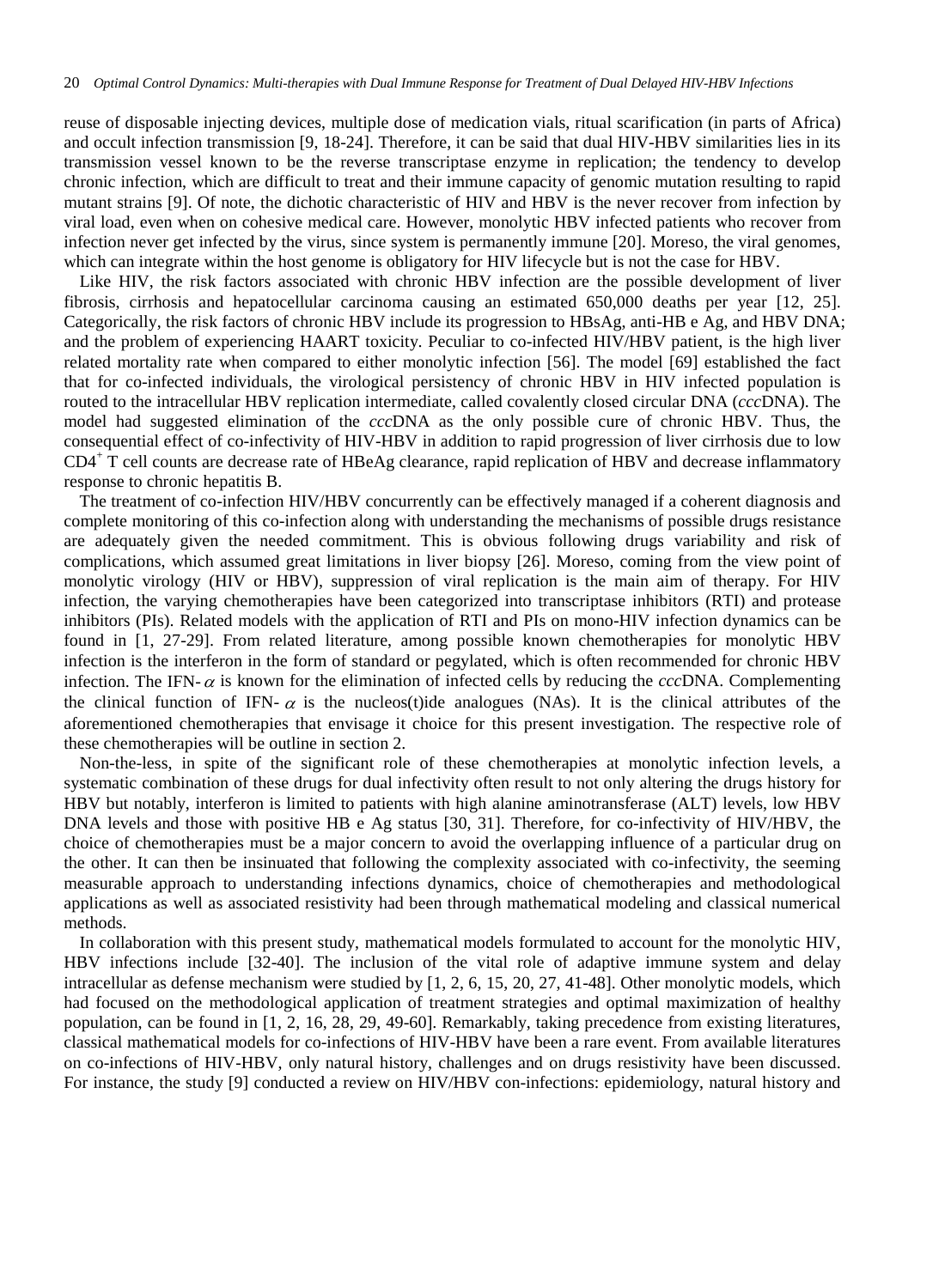treatment. The study [10] highlighted the global challenges associated with HIV-HBV co-infections. The characteristic of drug resistant HBV in an international collaborative study of HIV-HBV infected individuals on extended lamivudine therapy was conducted by [61], while dually active HIV/HBV antiretroviral as protection against incident hepatitis B infections: potential for prophylaxis was studied by [62]. Moreso, the results from a multicenter studied in Italy accounted for the correlation of HIV, HBV and HBC infections in a prison inmate population [63].

Therefore, to the best knowledge of this present investigation, these previous studies have been devoid of an articulated mathematical model for co-infection dynamics and accompanying methodological application of desired chemotherapies. This singular yet enormous scientific ineptitude forms the motivating integral factor for this present investigation. Theoretically, the unique characteristics of this present study is anticipated to integrate the biological components in the nature of adaptive immune system as both state component and as treatment measurable functions as well as the exponential time delay lags. Of note, the motivating questions that fronted this investigation are thus: since the study envisage dual HIV-HBV infections under dual pair control functions in addition to the control measures of dual immune system, will the specify treatment functions of HIV have adverse effect on intended positive control functions of HBV and vice versa? Secondly, admitting the dual role of dual adaptive immune system on HIV-HBV is it acceptable to assume that if the end result of investigation proves against the mutual expectations of optimal maximization of healthy CD3<sup>+</sup> T lymphocytes and CD4<sup>+</sup> T-lymphocytes (double lymphocytes), then control function must have been counterproductive? Otherwise, our investigation is anticipated to lead to either eradication or sufficient maximization of double lymphocytes.

Thus, using ODEs, the present model is formulated as penultimate 7-Dimensional mathematical dual HIV-HBV dynamic augmented model arising from the inductive understanding of models [1, 2]. The model seek as its objective, to account for the methodological application of choice multi-therapies in the presence of dual adaptive immune system and intracellular delay function following the interplay of dual HIV-HBV with double lymphocyte cells. More objectively, the novelty of the present study lies in the proposed methodological application of triple-dual control functions with the incorporation of growth logistic term and exponential time delay lags for a dual HIV-HBV infections. Furthermore, the study concurrently aims at advancing via optimal control theory, a functional scientific control and/or eradication of these deadly dual infections, which is presumably the first in the annals of co-infectivity studies. However, it is pertinent to note that due to anticipated complexity associated with dual infections, the present model intentionally do not consider infections latent cells and non-cytotoxic carrying processes, which are often established at acute stages [49].

Ipsofacto, the organization of this present paper is an embodiment of seven sections with section 1 devoted to the introductory aspect. Constituting the material and methods of section 2, are the problem statement and mathematical equations; and the analysis of model basic properties, which include system invariant and boundedness of solutions as well as system equilibria are explicitly discussed. Section 3 focuses on the optimal control problem formulation, characterization of optimal control and the existence of an optimal control dualpair. The optimality system and uniqueness form the fulcrum of section 4. We introduced a number of illustrative examples to validate the model ingenuity in section 5. The resultant outcome of experimental simulations are discussed and presented in section 6. Finally, on the basis of the findings, section 7 is devoted to an incisive and succinct conclusion and remarks with embedment of obtained results as appendices. The entire study is anticipated to be a monumental and equivocal representation of intellectual advancement towards the eradication of the seeming insurmountable deadly dual HIV-HBV infections.

#### **2. Material and Methods**

Constituting the material and methods of this section, are the model problem statement and mathematical equations for an untreated dual delayed HIV-HBV infections with natural adaptive immune response as both state components and as defense mechanism. Here, the study also investigates the basic properties of the model (without chemotherapies), which include system positivity invariant and boundedness of solutions. The last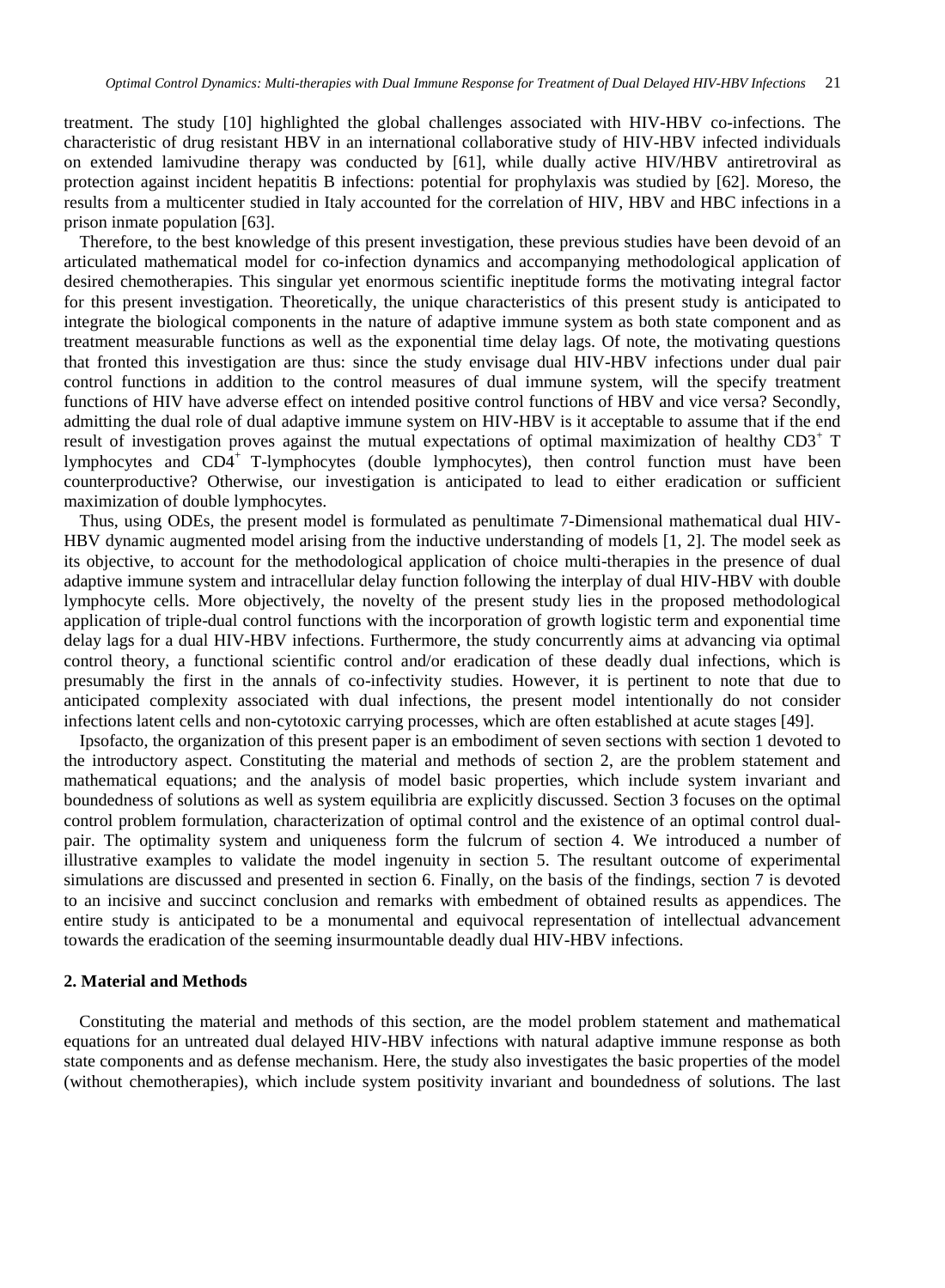part of this section is devoted to the system stability analysis for an untreated dual delayed HIV-HBV model.

#### *2.1 Problem Statement and Mathematical Equations*

In bracketing the innovative ideas of the current study, we bring to bear three closely compactible models [1, 2, 50], among those highlighted in section 1. First, we consider mathematical model for a dual delayed HIVpathogen infections under immune effectors response and multiple chemotherapies as presented by model [50]. The dynamics of that model was governed by

$$
\frac{dU_T}{dt} = \frac{b}{1 + V + P} + gU_T \left( 1 - \frac{U_T + I_T}{U_{\text{max}}} \right) - \alpha_1 U_T - (1 - r_1(t)) [h_1 V + h_2 P] U_T
$$
\n
$$
\frac{dI_T}{dt} = (1 - r_1(t)) e^{-\alpha_2 \tau} U_T (t - \tau) [h_1 V(t - \tau) - h_2 P(t - \tau)] - (z_v + z_p) \alpha_2 I_T - qI_T M
$$
\n
$$
\frac{dV}{dt} = (1 - r_2(t)) z_v \alpha_2 I_T - \alpha_3 V
$$
\n
$$
\frac{dP}{dt} = (1 - r_2(t)) z_p \alpha_2 I_T - \alpha_4 P
$$
\n
$$
\frac{dM}{dt} = cI_T M - dM
$$
\n(1)

where  $U_T(t)$ ,  $I_T(t)$ ,  $V(t)$ ,  $P(t)$ ,  $M(t)$ , denoted the concentration of uninfected cells, infected cells, free viral load, free infectious pathogens and immune effectors response respectively. Details of this model could be found as cited.

With the introduction of intrinsic virulence as state variables and specification of infected cytotoxic Tlymphocyte cells into viral load infected cells and pathogen infected cells as well as subdivision of immune effectors response into effectors of CTLs and precursors of CTLs, the model [1], considered optimal dynamics of dual pair treatment functions of dual delayed HIV-pathogen infections. The epidemiological governing equations were derived as:

$$
\dot{T}_u = b_p + \sigma V + \lambda P - \alpha_1 T_u - (\beta V + \delta P)RT_u
$$
\n
$$
\dot{I}_v = \beta e^{-\alpha_2 \omega} VRT_u - (\alpha_2 + k)I_v - q_1 I_v Z
$$
\n
$$
\dot{I}_p = \delta e^{-\alpha_3 \omega} PRT_u - (\alpha_3 + d)I_p - q_2 I_p Z
$$
\n
$$
\dot{V} = kI_v - (\alpha_4 + \sigma)V
$$
\n
$$
\dot{P} = dI_p - (\alpha_5 + \lambda)P
$$
\n
$$
\dot{W} = cI_v I_p T_u W - \rho I_v I_p W - \alpha_6 W
$$
\n
$$
\dot{Z} = \rho I_v I_p W - \alpha_7 Z
$$
\n
$$
\dot{R} = R_0 - R
$$

where  $T_u(t)$ ,  $I_v(t)$ ,  $I_p(t)$ ,  $V(t)$ ,  $P(t)$ ,  $W(t)$ ,  $Z(t)$  and  $R(t)$  defined the system state variables with more parameter definitions as contained in model [1].

Like viral load, hepatitis B virus, which possesses significant similar characteristics of HI-virus, was investigated under the caption "mathematical modeling of the adaptive immune responses in the early stage of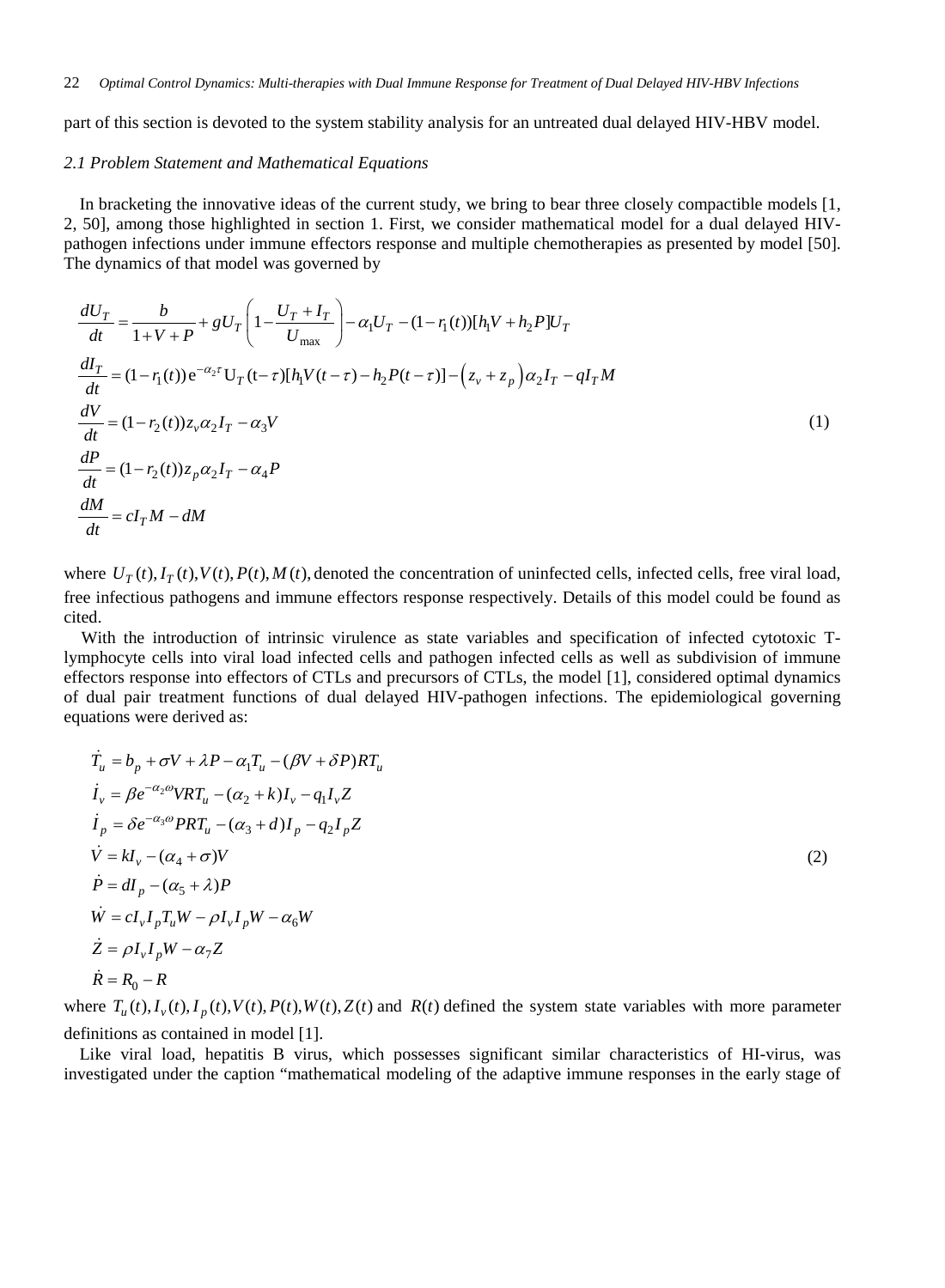the hepatitis B virus infection, [2]. The study established the dynamics of the early stage of HBV under off treatment scenario as:

$$
\frac{dx}{dt} = rx(t)\left(1 - \frac{T(t)}{T_{\text{max}}}\right) - \beta \frac{v(t)x(t)}{T(t)}
$$
\n
$$
\frac{dy}{dt} = \beta e^{-k\tau} \frac{v(t-\tau)x(t-\tau)}{T(t-\tau)} - ay(t) - py(t)z(t)
$$
\n
$$
\frac{dv}{dt} = aNy(t) - \delta v(t) - qv(t)w(t)
$$
\n
$$
\frac{dw}{dt} = gv(t)w(t) - hw(t)
$$
\n
$$
\frac{dz}{dt} = cy(t)z(t) - bz(t)
$$

(3)

where  $T(t) = x(t) + y(t)$  and  $x(t)$ ,  $y(t)$ ,  $y(t)$ ,  $y(t)$ ,  $z(t)$  denoted the concentrations of uninfected cells, infected cells, viruses, antibodies and cytotoxic T-lymphocytes (CTLs). Here, we also refer readers to cited model for further details. Thus, from the intuitive point of reviews of models [1, 2, 50], it is noted that model (1) focuses on HIV and general pathogeneses studied under multiple treatments and cytotoxic T-lymphocytes in the presence of time delay lag. Model (2) represented an expanded idea of model (1) with the incorporation of two state variables leaping from the class of infected cells and the virus ingress as state variables. Now, following the fact that HBV possesses quite large characteristic properties and functioned under similar conditions, the transformative ideas of HIV dynamics was conveniently implemented on HBV infection as depicted by model (3). Notably, natural source and decay rates of uninfected cells as well as replication rate of infected cells were not identified.

Thus, in this present paper endowed by the innovative ideas of the aforementioned models and motivated by their scientific lapses, we articulate and formulate an intriguing 7-Dimensional dual delayed HIV-HBV dynamic infections model. Here, the study seek as a penultimate model to account for the most probable clinical methodological optimal application of triple-dual control functions for the treatment and possible eradication of intricating dual delayed HIV-HBV infection on susceptible double lymphocyte cells. Moreso, the interplay of these dual virions with multi-therapies is anticipated in the presence of time delay lag; and dual function of cellular immune response (CTLs) and humoral immune response (antibodies). Therefore, if the population subgroups are representative of the system state variables measured in units' volume of *cells / mm*<sup>3</sup>, such that  $T_u$  define the uninfected double lymphocyte cells,  $T_i$  - the viral load infected lymphocyte cells and  $T_b$ - the B-virus infected hepatocytes , then the free infectious viral load and infectious hepatitis B virus are denoted by  $V_i$  and  $V_b$ . Other subpopulation are the cellular immune response and the humeral immune response capped as *Q* and *Z* . Thus, the derived simplified epidemiological non-linear 7-Dimensional differential system is governed by the following equations: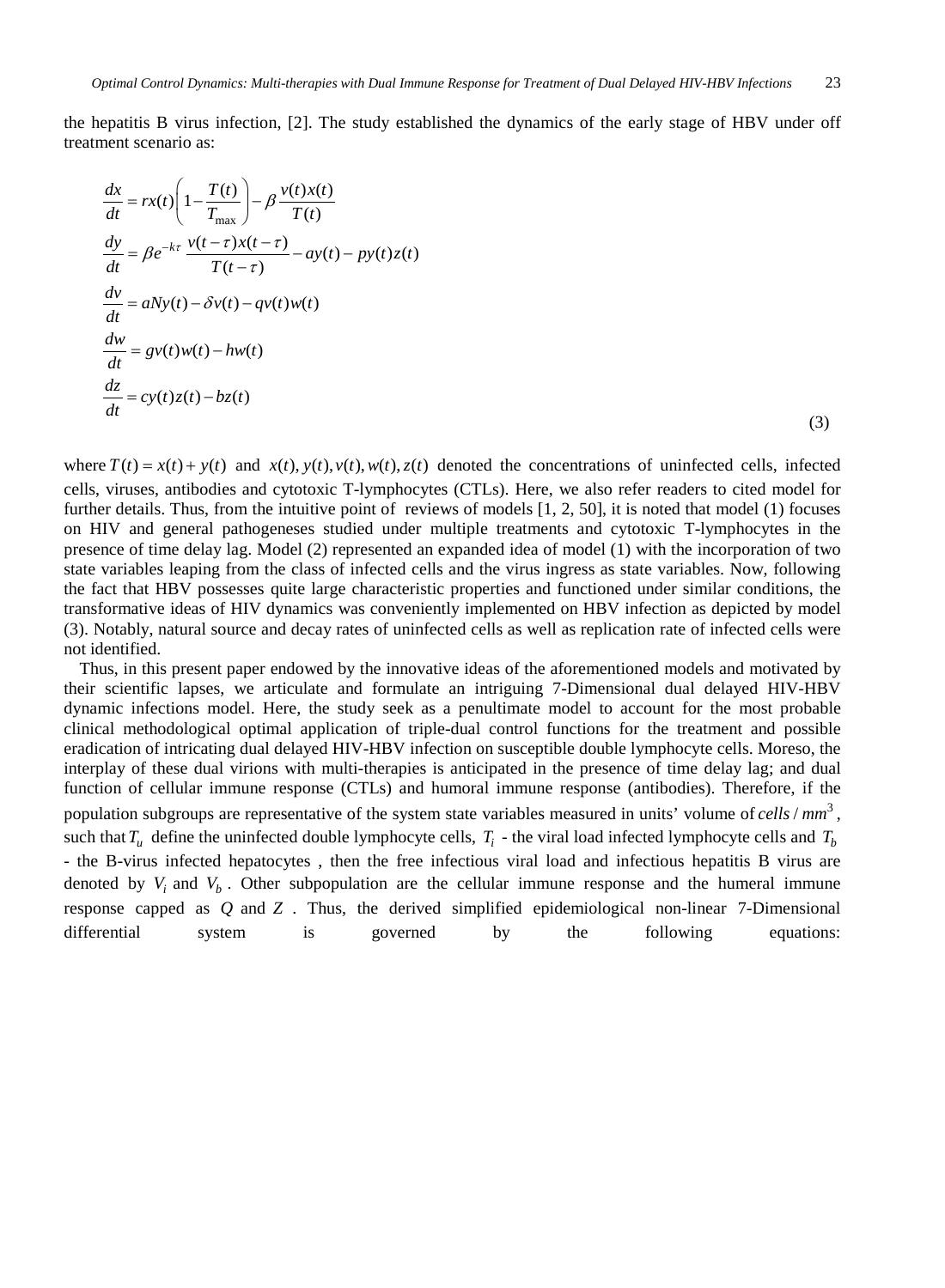$$
\frac{dT_u}{dt} = b_p + s \left( 1 - \frac{L(t)}{L_{\text{max}}} \right) T_u(t) - \left[ \frac{\beta_1 (1 - u_1) V_i(t) + \beta_2 (1 - r_1) V_b(t)}{L(t)} \right] T_u(t) - \mu_T T_u(t)
$$
\n
$$
\frac{dT_i}{dt} = \beta_1 e^{-\mu_i \omega_i} (1 - u_1) \left[ \frac{V_i(t - \omega_1) T_u(t - \omega_1)}{L(t - \omega_1)} \right] - (q_1 + \alpha_1) T_i(t) - g_1 T_i(t) Q(t)
$$
\n
$$
\frac{dT_b}{dt} = \beta_2 e^{-\mu_b \omega_2} (1 - r_1) \left[ \frac{V_b(t - \omega_2) T_u(t - \omega_2)}{L(t - \omega_2)} \right] - (q_2 + \alpha_2) T_b(t) - g_2 T_b(t) Q(t)
$$
\n
$$
\frac{dV_i}{dt} = (1 - u_2) q_1 p_1 T_i(t) - \alpha_3 V_i(t) - \tau_1 V_i(t) Z(t)
$$
\n
$$
\frac{dV_b}{dt} = (1 - r_2) q_2 p_2 T_b(t) - \alpha_4 V_b(t) - \tau_2 V_b(t) Z(t)
$$
\n
$$
\frac{dQ}{dt} = d_1 (T_i(t) + T_b(t)) Q(t) - \alpha_s Q(t)
$$
\n
$$
\frac{dZ}{dt} = d_2 (V_i(t) + V_b(t)) Z(t) - \alpha_6 Z(t)
$$

with

$$
L(t) = T_u(t) + T_i(t) + T_b(t)
$$
\n(5)

and having initial conditions:  $T_u(0) = T_{(u)0}$ ,  $T_i(0) = T_{(i)0}$ ,  $T_b(0) = T_{(b)0}$ ,  $V_i(0) = V_{(i)0}$ ,  $V_b(0) = V_{(b)0}$ ,  $Q(0) = Q_0$  and  $Z(0) = Z_0$  for all  $t = t_0$ . Hence, model (4) is the mathematical representation of the system basic equations and schematically depicted by fig. 1, below:Of note, the liver, which is the main victim of hepatitis B virus is a member of the immunological organ known as the CD3<sup>+</sup> lymphocytes or hepatic lymphocyte repertoire or better called liver lymphocytes. Biologically, the site for viral load infection is the  $CD4^+$  T lymphocyte. Therefore, through this text, we shall refer as *double-lymphocytes* to define the site for the system HIV-HBV

dual infections.



Fig.1. Schematic representation of dual HIV-HBV infection and multiple treatment dynamics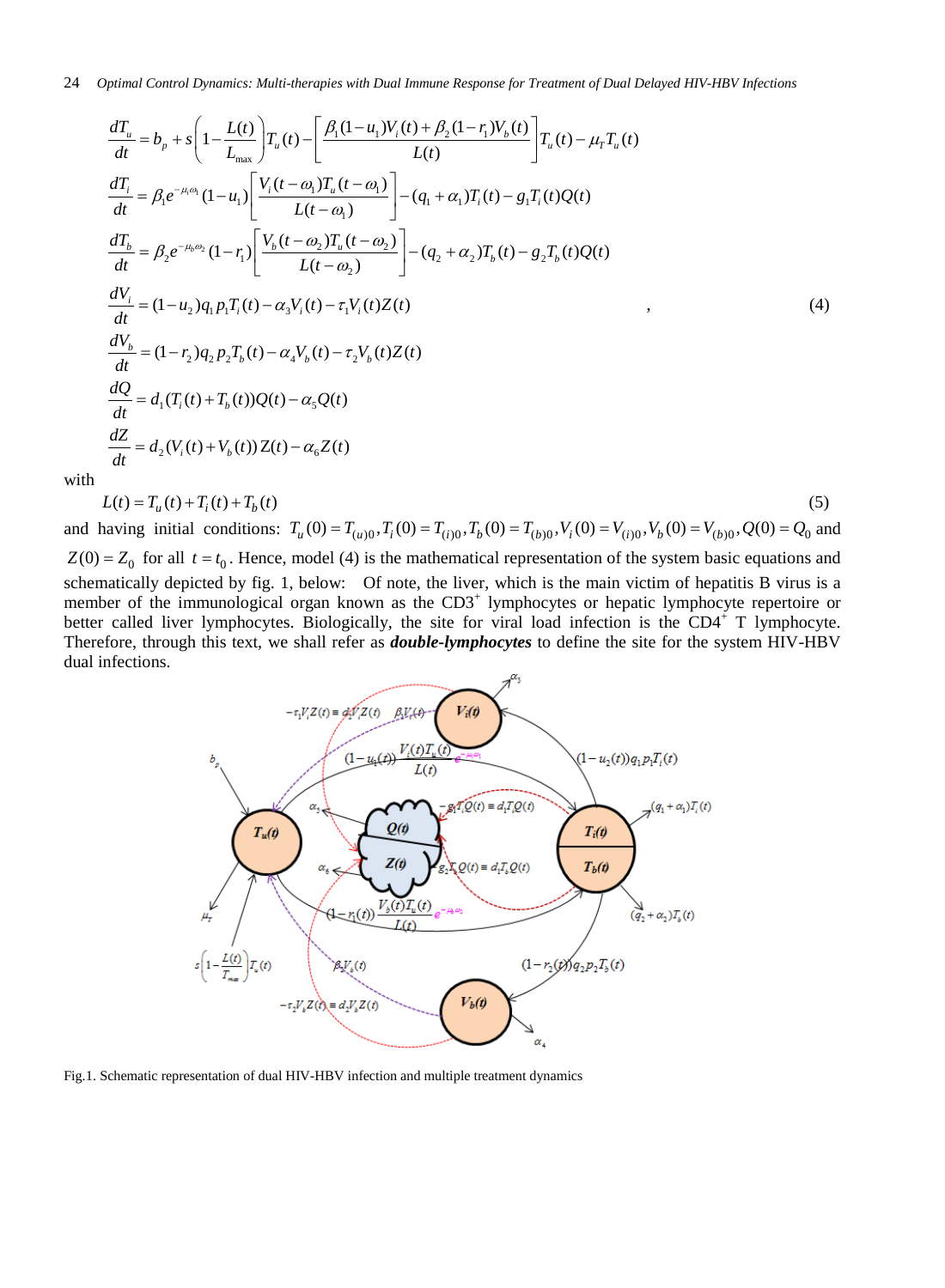The verification of model ingenuity is conducted using the biological state variables and parameter values as inscribed in tables (1 & 2) below.

| Variables  | Dependent variables                                       | Initial     | Units                  |
|------------|-----------------------------------------------------------|-------------|------------------------|
|            | Description                                               | values      |                        |
| $T_{u}(t)$ | Uninfected double lymphocyte cells population             | 0.5         | cell / $mm3$           |
| $T_i(t)$   | Viral load infected T-lymphocyte cells population         | 0.02        | cell / $mm3$           |
| $T_h(t)$   | B-virus infected hepatocyte cells population              | 0.02        | cell / mm <sup>3</sup> |
| $V_i(t)$   | Infectious free HI-virus population                       | 0.08        | $copiesml^{-1}$        |
| $V_{b}(t)$ | Infectious free HB-virus population                       | 0.07        | $copiesml^{-1}$        |
| Q(t)       | Cytotoxic T-Lymphocytes (immune effector response) - CTLs | 0.04        | cell / mm <sup>3</sup> |
| Z(t)       | Antibodies (humoral immune response) - HIR                | 0.02        | cell / mm <sup>3</sup> |
|            | Maximum saturated double lymphocyte cells                 | $\in [0,1]$ |                        |

Table 1 Description of state variables with values for model (4)

#### *Note: Table 1, is a reflection of models [1, 2, 42, 50], modified to accommodate the present investigation.*

Intuitively, from fig. 1, the biological descriptions of the terms associated with equations of model (4) can be deduced as follows: in the first equation, the first and second terms -  $b_p$ ,  $s(1-T(t)/L_{\text{max}})$  denotes the source rate of uninfected double lymphocyte cells with maximum per-capita proliferation rate *s* , and having logistic term  $(1 - T(t)/L_{\text{max}})$  that depends on the double lymphocytes size,  $L_{\text{max}}$ . The healthy double lymphocytes becomes infected by the dual virions at the rate  $-(\frac{\beta_1 V_i}{\beta_2 V_b})/L$ , as depicted by the third term, where  $\beta_1$ ,  $\beta_2$  are constants of infection rates. The last term  $\mu_T$ , represent rate of natural decay of uninfected double lymphocytes. This last term is among the differentiating attribute of this present model when compared to model [2]. From the second and third equations, the respective first terms  $\beta_1 e^{-\mu_i \omega_i} V_i(t-\omega_1)/L(t-\omega_1)$  and  $\beta_2 e^{-\mu_b \omega_2} V_b(t-\omega_2)/L(t-\omega_2)$ , describes the rate of inflow of infected double lymphocytes arising from infectious viral load and B-virus and having exponential rate of infections  $e^{-\mu_i \omega_i}$  and  $e^{-\mu_b \omega_2}$ , which reflects death rate of new non-virions producing infections. The  $\omega_1, \omega_2$ , denotes infection time lag. This time lag defines the period the newly infected cells becomes actively infectious. The second terms  $(q_1 + \alpha_1)T_i$  and  $(q_2 + \alpha_2)T_b$ describe the rate of replications of infected double lymphocyte cells and death rates due to infections. The last terms  $g_1 T_i Q$  and  $g_2 T_b Q$  denotes clearance rates of infected double lymphocyte cells by cellular immune response (CTLs).

The fourth and fifth equations depicted the dual virions infectious dynamics. Precisely, dual virions particles are produced at the rates  $q_1 p_1$  for  $T_i$  and  $q_2 p_2$  for  $T_b$  with  $p_{i=1,2}$  as the numbers of free virions growth rates from infected double lymphocytes lifespan. Infectious virions decay at the rates  $\alpha_3 V_i$  and  $\alpha_4 V_b$ , while decay due to antibodies defense mechanism are denoted by  $\tau_1 V_i Z$  and  $\tau_2 V_b Z$  respectively. From the sixth and seventh equations, the first terms define the generation constants  $d_1, d_2$  of cellular immune response and humoral immune response, which are directly proportional to the production rates of infected and infectious hepatocyte cells  $(T_i, T_b)$ . Lastly, both adaptive immune response decay at the rates  $\alpha_5$  and  $\alpha_6$  respectively. Of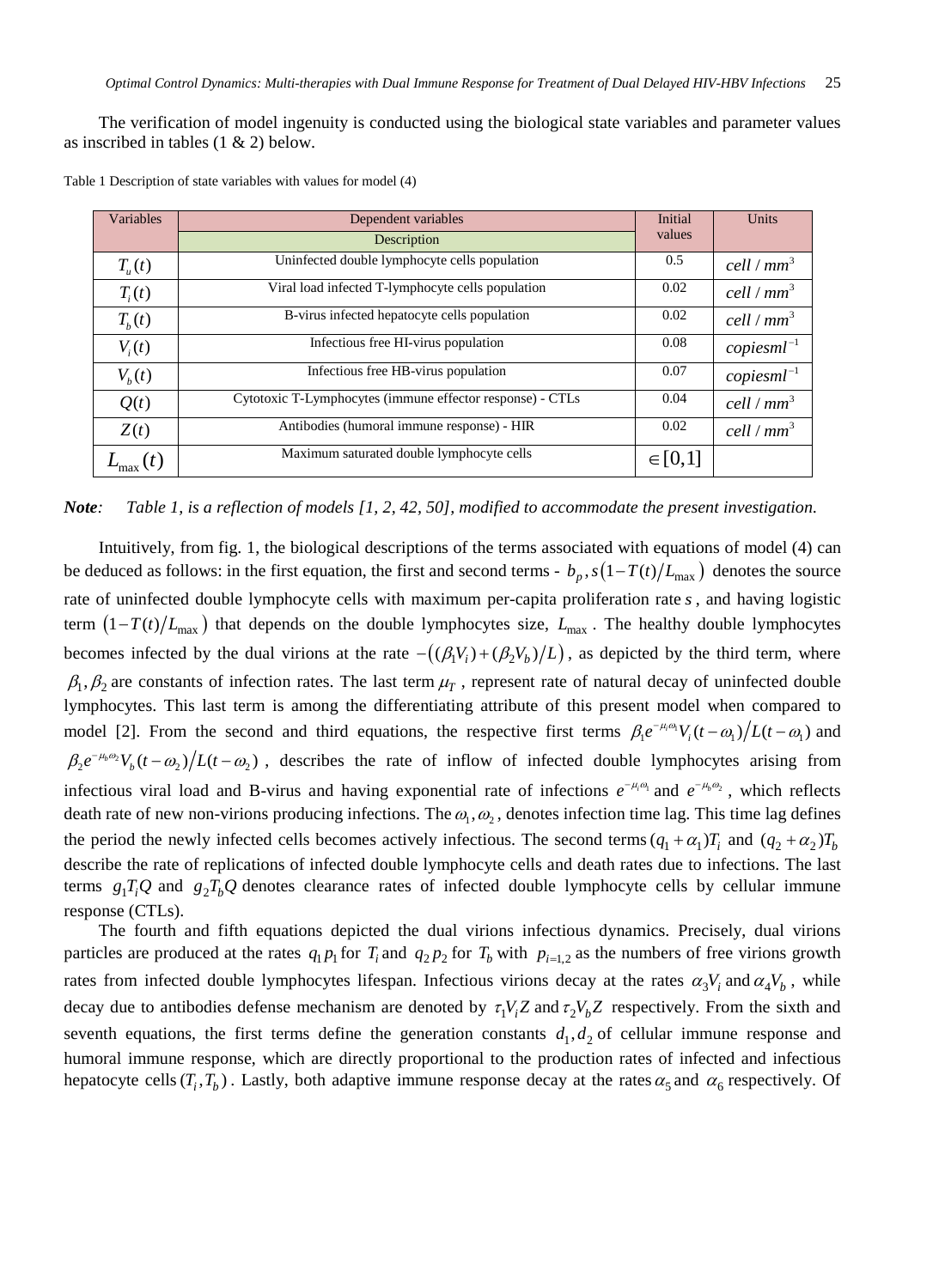note, the parameters  $d_1, d_2$  is known for its contributive role as the strength of lytic components denoted by  $d_1 (T_i + T_b) Q$  and  $d_2 (V_i + V_b) Z$ .

Table 2 Summary of constants and parameter values for model (4)

| <b>Parameter</b>                   | <b>Parameters and constants</b>                                            | <b>Initial</b>                          | <b>Units</b>                                 |
|------------------------------------|----------------------------------------------------------------------------|-----------------------------------------|----------------------------------------------|
| symbols                            | <b>Description</b>                                                         | values                                  |                                              |
| $b_{p}$                            | Inflow source of uninfected double lymphocyte cells                        | 0.5                                     | $mm^3d^{-1}$                                 |
| $\overline{S}$                     | Per-capita proliferation rate of double lymphocyte cells                   | 0.5                                     | $day^{-1}$                                   |
| $\beta_{i=1,2}$                    | Rate of virions infections on susceptible hepatocyte cells                 | $1.8\times10^{-3}$ ; $3.6\times10^{-5}$ | cells<br>$virions^{-1}d^{-1}$                |
| $\mu_{\scriptscriptstyle T}$       | Natural decay rate of uninfected double lymphocytes                        | 0.2                                     | $\boldsymbol{d}^{-1}$                        |
| $\mu_i$                            | Death rate of infected HIV non-virus producing cells                       | $1.1 \times 10^{-2}$                    | $d^{-1}$                                     |
| $\mu_{\scriptscriptstyle b}$       | Death rate of infected HBV non-virus producing cells                       | $3.9 \times 10^{-3}$                    | $\boldsymbol{d}^{-1}$                        |
| $\mathcal{W}_{i=1,2}$              | Time delay lags for infectious double lymphocyte (intracellular<br>delays) | 0.5; 0.1                                | day                                          |
| $q_{i=1,2}$                        | Replication rates of HIV and HBV by infected double lymphocyte             | 0.48; 0.46                              |                                              |
| $\boldsymbol{g}_{i=1,2}$           | Clearance rate of infected hepatocytes( $T_i$ , $T_b$ ) by CTLs            | 0.5; 0.1                                | $mm^3$ cells <sup>-1</sup> $d$ <sup>-1</sup> |
| $p_{i=1,2}$                        | Production rates of virions infectious HIV and HBV                         | 50;480                                  |                                              |
| $\tau_{i=1,2}$                     | Clearance rates of infectious virions by antibodies (HIR)                  | $0.05;10^{-12}$                         | $mm^3d^{-1}$                                 |
| $d_{i=1,2}$                        | Activation rates of effectors (CTLs) and antibodies (HIR)                  | 0.005; 0.013                            | $mm^3$ cells <sup>-1</sup> $d$ <sup>-1</sup> |
| $\alpha_{1}$                       | Death rate of viral load infected T-lymphocyte cells                       | 0.02                                    | $d^{-1}$                                     |
| $\alpha_{2}$                       | Death rate of HB-virus infected hepatocyte cells                           | 0.053                                   | $d^{-1}$                                     |
| $\alpha_{3}$                       | Infectious viral load death rate                                           | 0.4                                     | $\mathit{mm}^3d^{-1}$                        |
| $\alpha_{\scriptscriptstyle 4}^{}$ | Infectious B-virus death rate                                              | 0.67                                    | $mm^3d^{-1}$                                 |
| $\alpha_{5}$                       | Decay rate of CTLs                                                         | 0.1                                     | $\boldsymbol{d}^{-1}$                        |
| $\alpha_{\rm 6}$                   | Decay rate of HIR                                                          | 0.1                                     | $d^{-1}$                                     |
| $u_{i=1,2}$                        | Treatment control functions for $T_{\mu}$ , $T_{i}$ , $V_{i}$              | $u_i \in [0,1)$                         |                                              |
| $r_{i=1,2}$                        | Treatment control functions for $T_{u}$ , $T_{b}$ , $V_{b}$                | $r_i \in [0,1)$                         |                                              |
| $A_1, B_1$                         | Optimal weight ratio on $U_1, Y_1$                                         | 25000                                   |                                              |
| $A_2, B_2$                         | Optimal weight ratio on $u_2, r_2$                                         | 250                                     |                                              |

*Note: Table 2, is a reflection of models [1, 2, 42, 50], modified to accommodate the present investigation.*

Thus, from the system basic model, we observe that in addition to assumptions of monolytic HIV and HBV infections of models [1, 2], the model is guided by following assumptions: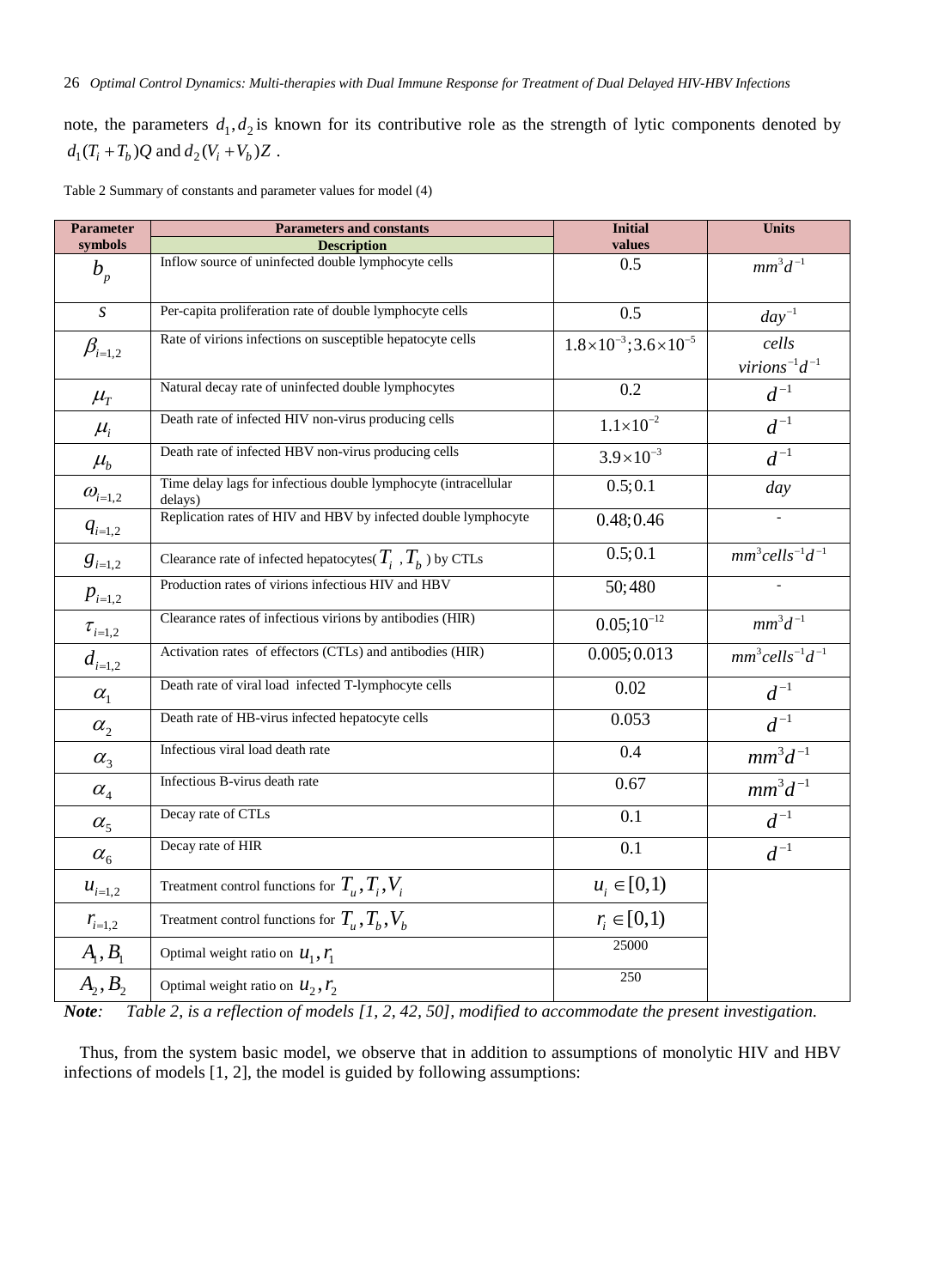#### **Assumption 1**

- i. Susceptible double lymphocyte population is assumed to be free of any other infections except dual HIV-HBV infections.
- ii. Double lymphocytes and virions are uniformly distributed.
- iii. The process of replication of dual adaptive immune system is ignored.
- iv. Infection latent cells and non-cytotoxic carrying processes are ignored.
- v. Exponential time delay lags,  $\omega_{i=1}$ ,  $> 0$ .
- vi. Only population with dual HIV-HBV is considered.

Next, since model (4) completely represent a set of living organisms, then it becomes worthwhile to investigate the model properties in terms of analysis of basic properties of system model.

#### *2.2 Analysis of Basic Properties of Model*

In this sub-section, we investigate the model basic properties, which include the system state variables invariant and boundedness of solutions as well as the stability analysis of disease-free equilibrium state for an untreated dual delayed HIV-HBV infected model.

#### *2.2.1 System invariant and boundedness of solutions*

For an untreated dual delay HIV-HBV model, where  $u_{i=1,2} = 0$  and  $r_{i=1,2} = 0$  for all  $t = 0$ , our basic model (4)

is simplified to a linear system of the form:

$$
\frac{dT_u}{dt} = b_p + s \left( 1 - \frac{L(t)}{L_{\text{max}}} \right) T_u(t) - \left[ \frac{\beta_1 V_i(t) + \beta_2 V_b(t)}{L(t)} \right] T_u(t) - \mu_T T_u(t)
$$
\n
$$
\frac{dT_i}{dt} = \beta_1 e^{-\mu_i \omega_i} \left[ \frac{V_i(t - \omega_1) T_u(t - \omega_1)}{L(t - \omega_1)} \right] - (q_1 + \alpha_1) T_i(t) - g_1 T_i(t) Q(t)
$$
\n
$$
\frac{dT_b}{dt} = \beta_2 e^{-\mu_b \omega_2} \left[ \frac{V_b(t - \omega_2) T_u(t - \omega_2)}{L(t - \omega_2)} \right] - (q_2 + \alpha_2) T_b(t) - g_2 T_b(t) Q(t)
$$
\n
$$
\frac{dV_i}{dt} = q_1 p_1 T_i(t) - \alpha_3 V_i(t) - \tau_1 V_i(t) Z(t)
$$
\n
$$
\frac{dV_b}{dt} = q_2 p_2 T_b(t) - \alpha_4 V_b(t) - \tau_2 V_b(t) Z(t)
$$
\n
$$
\frac{dQ}{dt} = d_1 (T_i(t) + T_b(t)) Q(t) - \alpha_5 Q(t)
$$
\n
$$
\frac{dZ}{dt} = d_2 (V_i(t) + V_b(t)) Z(t) - \alpha_6 Z(t)
$$

So, we see that model (6) represents a system of 7-Dimensional delayed differential equations for which we are required to define the system initial functions and the functional framework. In this case, suppose  $N = C([-\omega_i, 0]_{i=1,2}; \mathfrak{R}^7)$  is the Banach space of continuous mapping from  $[-\omega_i, 0]_{i=1,2}$  to  $\mathfrak{R}^7$  equip with the supnorm  $\|\xi\|$  = sup  $\xi(t)$ , then the initial functions of the system verify the following:  $-\omega_i \leq t \leq 0$ 

$$
(T_u(\theta), T_i(\theta), T_b(\theta), V_i(\theta), V_b(\theta), Q(\theta), Z(\theta)) \in N.
$$
\n<sup>(7)</sup>

Moreso, from biological point of view, these initial functions  $T_u(\theta)$ ,  $T_i(\theta)$ ,  $T_j(\theta)$ ,  $V_j(\theta)$ ,  $V_k(\theta)$ ,  $Q(\theta)$  and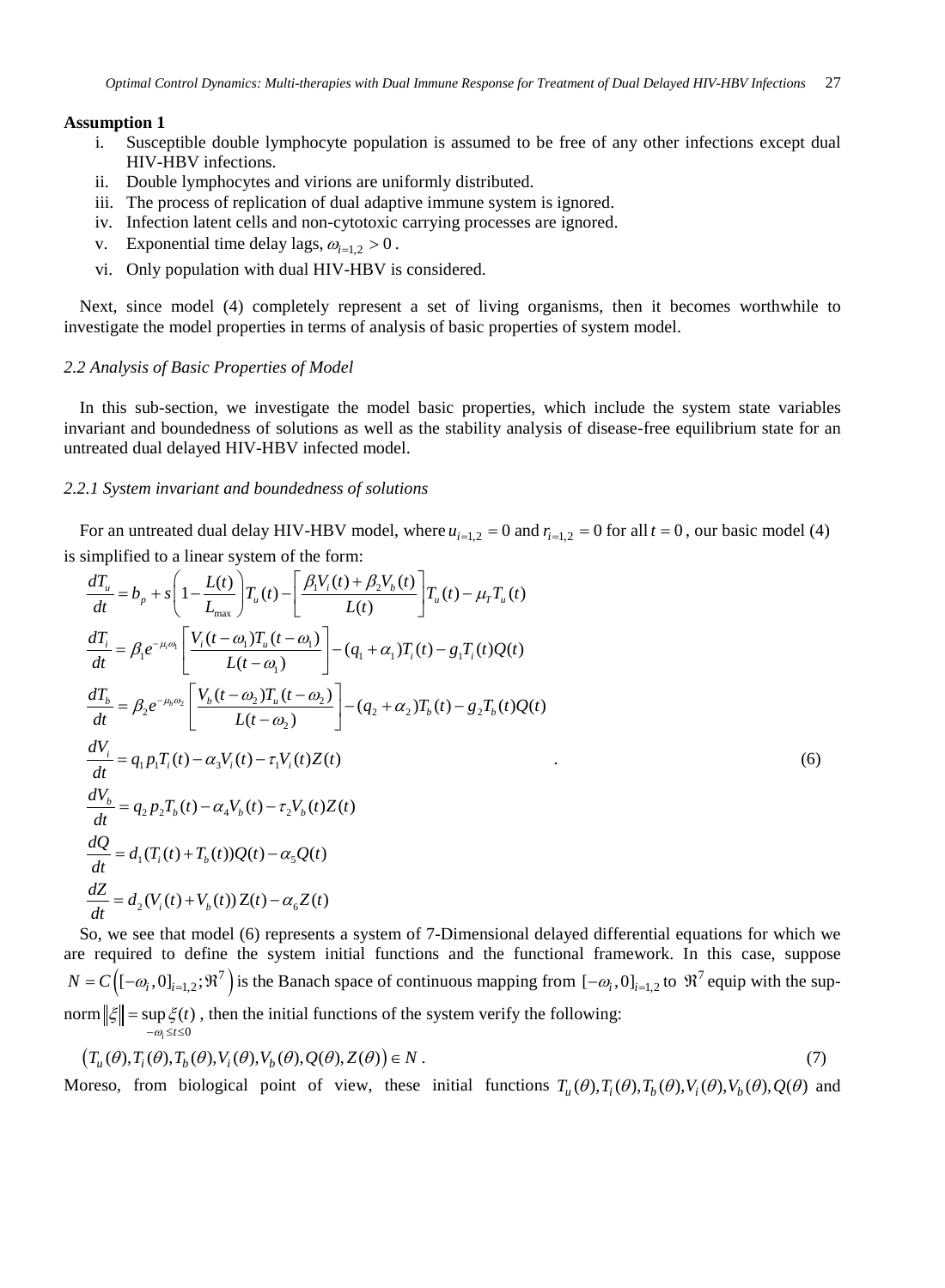$Z(\theta)$  assume non-negative values i.e.

$$
T_u(\theta) \ge 0, T_i(\theta) \ge 0, T_b(\theta) \ge 0, V_i(\theta) \ge 0, V_b(\theta) \ge 0, Q(\theta) \ge 0, Z(\theta) \ge 0, \forall t \in [-\omega_{i=1,2}, 0].
$$
\n(8)

Equation (8) is inert if

 $L_{\text{max}} \ge L(t) = T_u(t) + T_i(t) + T_b(t) > 0, \forall t \in [-\omega_{i=1,2}, 0].$  (9)

Therefore, the resulting solutions of model (6) about the invariant and boundedness of solutions is satisfied by the following theorem.

**Theorem 1** For any given initial functions satisfying conditions (7) and (8), the system (6) has a unique solution and in addition, this solution is invariant and bounded for all  $t \geq 0$ .

**Proof.** From classical theory of functional differential equations [2, 50], it is noticed that system (6) is locally Lipschitzian at  $t = 0$ , where  $t_m$  is the maximal existence time for the solution of system (6). Observe that if  $T_u(0) = 0$ , then  $T_u(t) = 0 \ \forall t > 0$ . Hence, it can be assumed that  $T_u(t) > 0$ . Observe also that  $T_i(0) = 0$ , then from equation (8), we have  $\dot{T}_i(0) = \beta_1((V_i(-\omega_1)T_u(-\omega_1))/L(-\omega_1)) \geq (0,t)$ , which implies that for  $t > 0$ , we have  $\dot{T}_i(t) > 0$ . Similarly, if  $T_b(0) = 0$  then  $\dot{T}_b(0) = \beta_2((V_b(-\omega_2)T_u(-\omega_2))/L(-\omega_2)) \geq (0,t)$ , which imply that for  $t > 0$ , we have  $\dot{T}_b(t) > 0$ . Moreso, if  $V_i(0) = 0$  then  $\dot{V}_i(0) = q_1 p_1 T_i(0) > 0$ , which imply that for  $t > 0$ , we have  $\dot{V}_i(t) > 0$ . This is to say that if  $V_b(0) = 0$  then  $\dot{V}_b(0) = q_2 p_2 T_b(0) > 0$ , which imply that for  $t > 0$ , we have  $\dot{V}_b(t) > 0$ . Furthermore, if  $Q(0) = 0$ ,  $Z(0) = 0$ , then  $Q(t) = 0$ ,  $Z(t) = 0 \quad \forall t > 0$ . Thus, it can be assumed that  $Q(0) > 0, Z(0) > 0$ .

Now, we then first assume that there is  $t_m > t_1 > 0$  such that  $T_u(t_1) = 0$  and  $T_u(t) > 0$ ,  $T_u(t) > 0$ ,  $T_h(t) > 0$ ,  $V_i(t) > 0$   $V_b(t) > 0$  for  $t \in [0, t_1]$ . Observe that

$$
\frac{dT_u}{dt} = b_p + s \left( 1 - \frac{L(t)}{L_{\text{max}}} \right) T_u(t) - \left[ \frac{\beta_1 V_i(t) + \beta_2 V_b(t)}{L(t)} \right] T_u(t) - \mu_r T_u(t) \,. \tag{10}
$$

Then, it is easy to show that  $0 < L(t) < L_{\text{max}}$  for  $t \in [0, t_1]$ . We then see that

$$
\frac{dT_u}{dt} \ge -\left[\frac{\beta_1 V_i(t) + \beta_2 V_b(t)}{L(t)}\right] T_u(t) ,
$$

which clearly implies that  $T_i(t), T_h(t) < L(t)$ , for  $t \in [0, t_1]$ . These observations implies that for  $t \in [0, t_1]$ , we have

$$
\frac{dT_u}{dt} \geq -\left[\frac{\beta_1 V_i(t) + \beta_2 V_b(t)}{T_i(t) + T_b(t)}\right] T_u(t).
$$

Hence,  
\n
$$
T_u(t_1) \ge T_u(0)e^{-\int_0^t \left(\frac{\beta_1 V_i(s) + \beta_2 V_b(s)}{T_i(s) + T_b(s)}\right)ds} > 0,
$$
\n(11)

which contradicts initial assumption. Thus, following similar approach, we can prove that all the state variables of system (6) are invariant, which proves the positivity of solutions in  $t \in [0, t_m)$ .

Next, we prove for the boundedness of solutions of the system (6) by considering the following functions. Let  $M(t) = ((p_1 + p_2)d_1d_2)e^{-(\mu_i\omega_1 + \mu_b\omega_2)}T_u(t) + ((p_1 + p_2)d_1d_2)T_i(t + \omega_1) + ((p_1 + p_2)d_1d_2)T_b(t + \omega_2)$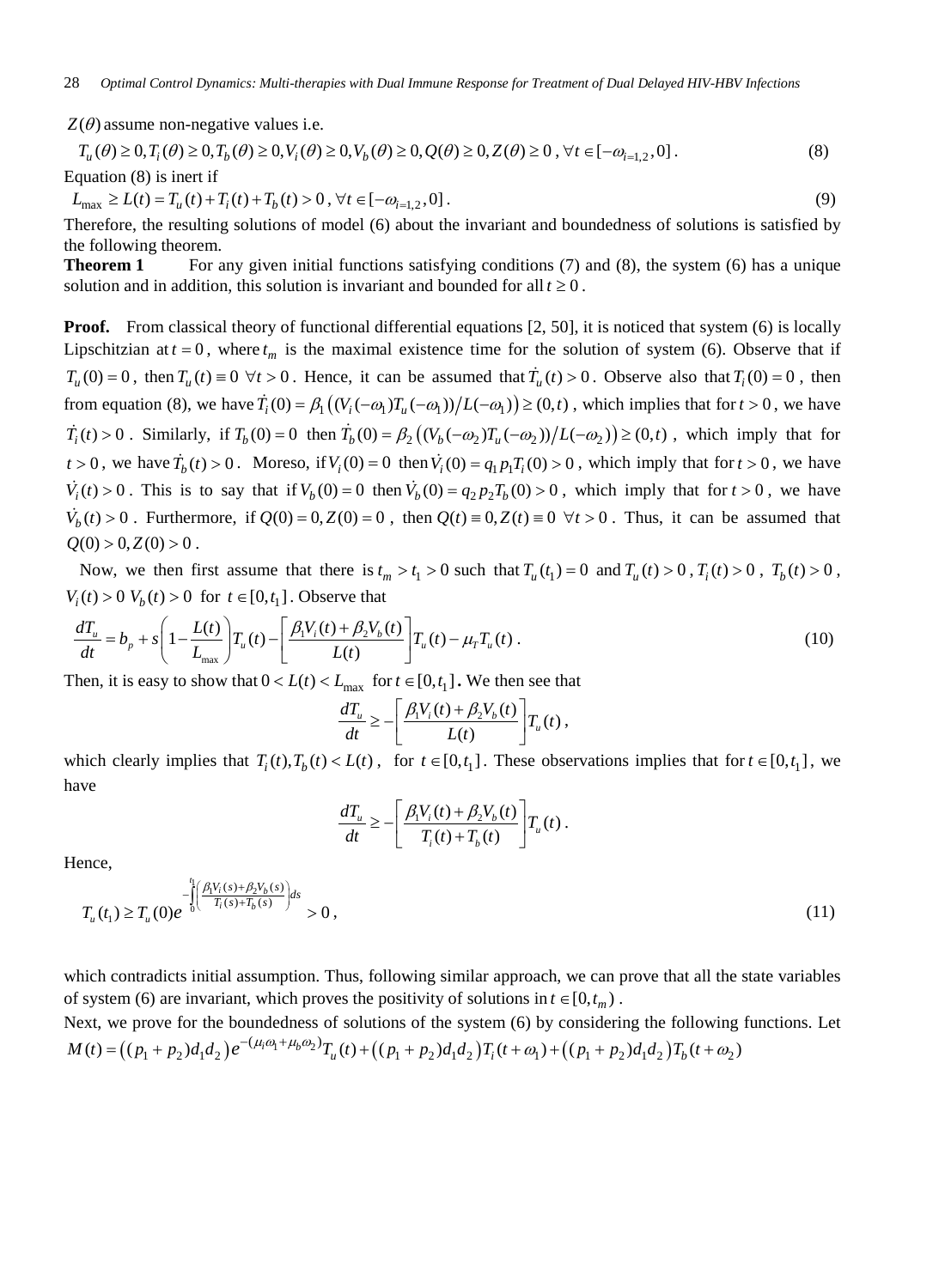$$
+\frac{d_1 d_2}{2}V_i(t+\omega_1) + \frac{d_1 d_2}{2}V_b(t+\omega_2) + \frac{d_1 d_2}{2}Q(t+\omega_1) + (p_1 + p_2)d_1(q_1 + q_2)Z(t+\omega_2).
$$
\n(12)

From equation (6), substituting the state variables, we have

$$
\frac{M(t)}{dt} = ((p_1 + p_2)d_1d_2)e^{-(\mu_i\omega_1 + \mu_b\omega_2)} \left[ b_p + s \left( 1 - \frac{L(t)}{L_{\text{max}}} \right) T_u(t) - \left[ \frac{\beta_1 V_i(t) + \beta_2 V_b(t)}{L(t)} \right] T_u(t) - \mu_T T_u(t) \right]
$$
  
+ 
$$
((p_1 + p_2)d_1d_2) \left[ \beta_1 e^{-\mu_i\omega_1} \frac{V_i(t)T_u(t)}{L(t)} - (q_1 + \alpha_1)T_i(t + \omega_1) - g_1T_i(t + \omega_1)Q(t + \omega_1) \right]
$$
  
+ 
$$
((p_1 + p_2)d_1d_2) \left[ \beta_2 e^{-\mu_b\omega_2} \frac{V_b(t)T_u(t)}{L(t)} - (q_2 + \alpha_2)T_b(t + \omega_2) - g_2T_b(t + \omega_2)Q(t + \omega_2) \right]
$$
  
+ 
$$
\frac{d_1d_2}{2} [q_1p_1T_i(t) - \alpha_3 V_i(t + \omega_1) - \tau_1 V_i(t + \omega_1)Z(t + \omega_1)]
$$
  
+ 
$$
\frac{d_1d_2}{2} [q_2p_2T_b(t + \omega_2) - \alpha_4 V_b(t + \omega_2) - \tau_2 V_b(t + \omega_2)Z(t + \omega_2)]
$$
  
+ 
$$
\frac{d_1d_2}{2} [d_1(T_i(t + \omega_1) + T_b(t + \omega_2))Q(t + \omega_1) - \alpha_5 Q(t + \omega_1)]
$$
  
+ 
$$
((p_1 + p_2)d_1(q_1 + q_2)) [d_2(V_i(t + \omega_1) + V_b(t + \omega_2))Z(t + \omega_2) - \alpha_6 Z(t + \omega_2)]
$$
  
Since  $0 < L(t) < L_{\text{max}}$ ,  $T_u(t) < L_{\text{max}}$ ,  $-T_u(t) L(t) < -T_u(t)$  for  $t > 0$ , it follows that

$$
\frac{dM(t)}{dt} \leq ((p_1 + p_2)d_1d_2)e^{-(\mu_i\omega_1 + \mu_b\omega_2)} \left[ b_p + s \left( 1 - \frac{L(t)}{L_{\text{max}}} \right) T_u(t) \right]
$$

$$
- \frac{((q_1 + q_2)(p_1 + p_2)d_1d_2)}{2} \left[ T_i(t + \omega_1) + T_b(t + \omega_1) \right]
$$

$$
- \frac{(\alpha_3 + \alpha_4)d_1d_2}{2} \left[ V_i(t + \omega_1) + V_b(t + \omega_1) \right]
$$

$$
- \frac{\alpha_5d_2(\tau_1 + \tau_2)}{2} Q(t + \omega_1) - (p_1 + p_2)d_1(g_1 + g_2)\alpha_6 Z(t + \omega_2).
$$
\n(14)

Suppose, we set  $\eta = \min \left( s / L_{\max} , (q_1 + q_2) / 2, (\alpha_3 + \alpha_4) / 2, \alpha_5, \alpha_6 \right)$ , then we obtain

$$
\frac{dM(t)}{dt} \le \left( (p_1 + p_2) d_1 d_2 \right) e^{-(\mu_i \omega_1 + \mu_b \omega_2)} - \eta M(t) \,. \tag{15}
$$

Using Gronwall's Lemma, we see that  $M(t)$  is bounded and so are the functions  $T_u(t)$ ,  $T_i(t)$ ,  $T_h(t)$ ,  $V_i(t)$ ,  $V_h(t)$ ,  $Q(t)$  and  $Z(t)$ , which ensure that the solutions exist globally. Therefore, the results obtain shows that the components of the solution of system (6) are invariant for all  $t \in [0, t_m)$ . Hence, the boundedness of  $T_u(t)$ ,  $T_i(t)$ ,  $T_b(t)$ ,  $V_i(t)$ ,  $V_b(t)$ ,  $Q(t)$  and  $Z(t)$  on  $t \in [0, t_m)$  implies that  $t_m = \infty$ . This completes the  $\Box$ 

#### *2.2.2 Equili*bria and stability analys*is*

For a system of linear model (6), which represents an untreated dual delayed HIV-HBV infection dynamics, it is obvious that the model is associated with complexity in-terms of state variables and accompanying parameters. This implies that the system equilibria and stability analysis are bound to be somewhat complex. Not-with-standing, we show the ability of the model to exhibit multiple locally asymptomatically steady states,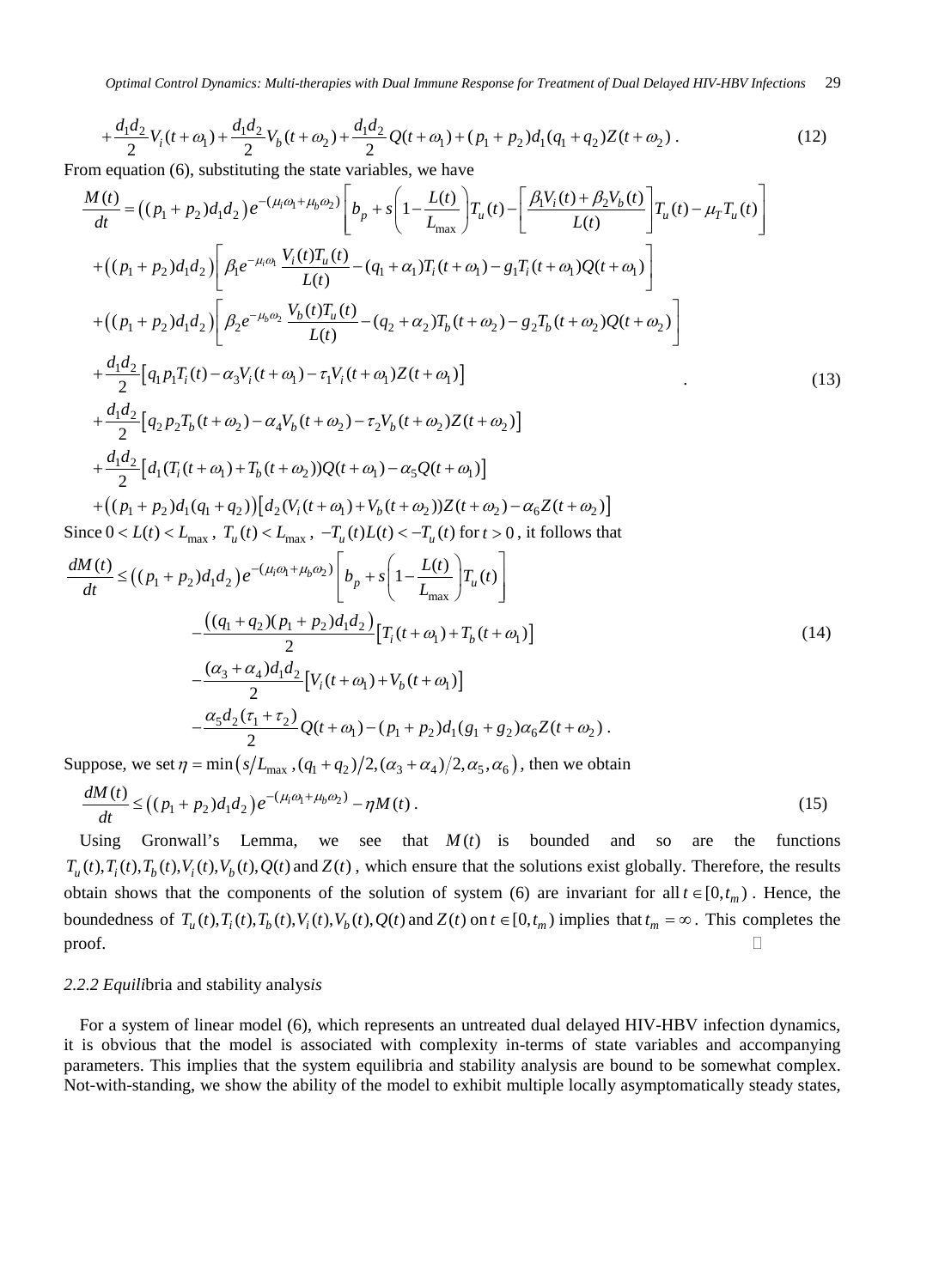which defines all possible equilibrium points. First, model (6) has disease-free equilibrium  $E_0 = (b_p/\mu_\text{r},0,0,0,0,0,0)$ . This corresponds to the maximal level of healthy double lymphocyte cells with biological meaning, provided the system reproduction number  $R_0$  is

$$
R_0 = \frac{L_{\text{max}}(\beta_1 + \beta_2) + b_p(q_1 + q_2)e^{-(\mu_i \omega_1 + \mu_b \omega_2)}}{(\alpha_1 + \alpha_2)(\alpha_3 + \alpha_4)} < 1.
$$
 (16)

Then, it can be deduced from the DFE and equation (16) that viral load infected cells, B-virus infected cells, free viral load, infectious B-virus, cellular immune response and humeral immune response are all zero. This can also be said of the second equilibrium  $E_1 = (T_{(u)1}, T_{(i)1}, T_{(b)1}, V_{(b)1}, 0, 0)$ , which represents the no immune response equilibrium with

$$
T_{(u)1} = \frac{L_{\text{max}}(\beta_1 + \beta_2)(q_1 + q_2)(p_1 + p_2)}{R_0(\alpha_3 + \alpha_4)s}(R_0 - 1)
$$
  
\n
$$
T_{(i)1} = \frac{L_{\text{max}}\beta_1 q_1 p_1}{(\alpha_3 + \alpha_4)s}(R_0 - 1)
$$
  
\n
$$
T_{(b)1} = \frac{L_{\text{max}}\beta_2 q_2 p_2}{(\alpha_3 + \alpha_4)s}(R_0 - 1)
$$
  
\n
$$
V_{(i)1} = \frac{L_{\text{max}}\beta_1 (q_1 p_1)^2}{(\alpha_3 + \alpha_4)^2 R_0 s}(R_0 - 1)
$$
  
\n
$$
V_{(b)1} = \frac{L_{\text{max}}\beta_2 (q_2 p_2)^2}{(\alpha_3 + \alpha_4)^2 R_0 s}(R_0 - 1)
$$
  
\n(17)

This equilibrium exists provided  $R_0 > 1$  in addition to several other biological meanings.

 $\sqrt{ }$ 

More analytically, from model (6), let  $\delta = (T_u, T_i, T_b, V_i, V_b, Q, Z)$ , represent the vectorial capacity of model (6), then in vector form, we have

$$
\frac{d\delta}{dt} = f(t, \delta; x),\tag{18}
$$

where  $f(t, \delta; x)$  denotes the RHS of the ODEs and x, the system vector parameter as in table (2). Therefore, solving equation (18), we deployed a readily compatible Runge-Kutter of order 4 to obtain the equilibria  $\bar{x}_k$ , i.e.  $f(t, \delta; x) = 0$ . The Jacobian matrix is then computed from the partial derivative

$$
\frac{\partial f(t,\delta;x)}{\partial \delta} = \left[ \frac{\partial f_i(t,\delta;x)}{\partial \delta_i} \right].
$$
\n(19)

For an off-treatment scenario of model (6), the Jacobian with  $\Omega_i$ ,  $\forall i = 1, 2, \ldots, 13$ 

$$
\Omega_1 = s \left( 1 - \frac{2T_u + T_i + T_b}{L_{\text{max}}} \right) - \frac{(\beta_1 V_i T_b + \beta_2 V_b T_i)}{(T_u + T_i + T_b)^2} - \mu_T , \quad \Omega_2 = -\beta_1 e^{-\mu_i \omega_1} \frac{V_i T_u}{(T_u + V_i)^2} - (q_1 + \alpha_1) - g_1 Q ,
$$
  

$$
\Omega_3 = -\beta_2 e^{-\mu_b \omega_2} \frac{V_b T_u}{(T_u + V_b)^2} - (q_2 + \alpha_2) - g_2 Q , \quad \Omega_4 = -\alpha_3 - \tau_1 Z , \quad \Omega_5 = -\alpha_4 - \tau_2 Z ,
$$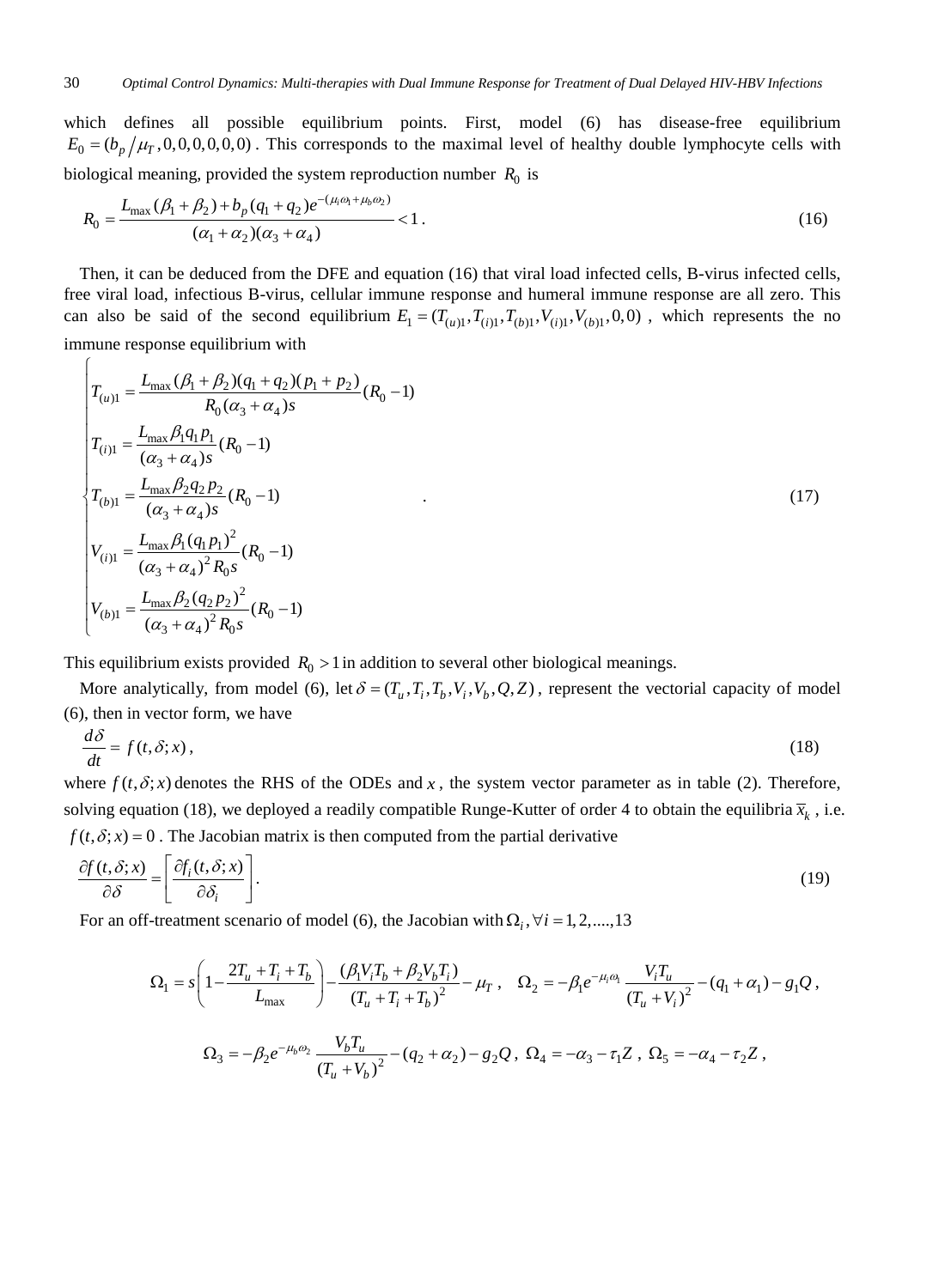$$
\Omega_6 = d_1(T_i + T_b) - \alpha_5, \ \Omega_7 = d_2(V_i + V_b) - \alpha_6, \ \Omega_8 = -\frac{sT_u}{L_{\text{max}}} + \frac{(\beta_1 V_i + \beta_2 V_b)T_u}{(T_u + T_b)^2},
$$

$$
\Omega_9 = -\frac{sT_u}{L_{\text{max}}} + \frac{(\beta_1 V_i + \beta_2 V_b)T_u}{(T_u + T_i)^2}, \ \Omega_{10} = \beta_1 e^{-\mu_i \omega_i} \frac{T_u}{(T_u + T_i + T_b)},
$$

$$
\Omega_{11} = \beta_2 e^{-\mu_b \omega_2} \frac{T_u}{(T_u + T_i + T_b)}, \ \Omega_{12} = -\frac{\beta_1 T_u}{(T_u + T_i + T_b)} \text{ and } \Omega_{13} = -\frac{\beta_2 T_u}{(T_u + T_i + T_b)}
$$

is obtained as:

$$
J = \begin{pmatrix}\n\Omega_{1} & \Omega_{8} & \Omega_{9} & \Omega_{12} & \Omega_{13} & 0 & 0 \\
\beta_{1}e^{-\mu_{i}\omega_{1}}\frac{V_{i}T_{i}}{(T_{u}+T_{b})^{2}} & \Omega_{2} & -\beta_{1}e^{-\mu_{i}\omega_{1}}\frac{V_{i}T_{u}}{(T_{u}+V_{b})^{2}} & \Omega_{10} & 0 & -g_{1}T_{i} & 0 \\
\beta_{2}e^{-\mu_{b}\omega_{2}}\frac{V_{b}T_{b}}{(T_{u}+T_{b})^{2}} & -\beta_{2}e^{-\mu_{b}\omega_{2}}\frac{V_{b}T_{u}}{(T_{u}+V_{b})^{2}} & \Omega_{3} & 0 & \Omega_{11} & -g_{1}T_{b} & 0 \\
0 & q_{1}p_{1} & 0 & \Omega_{2} & 0 & 0 & -\tau_{1}V_{i} \\
0 & 0 & q_{1}Q & q_{1}Q & 0 & 0 & \Omega_{5} & 0 & -\tau_{2}V_{b} \\
0 & 0 & 0 & 0 & q_{2}Z & q_{2}Z & 0 & \Omega_{7}\n\end{pmatrix}.
$$
(20)

Thus, from equation (20), the dynamic ODE that is linearized about the equilibria  $\bar{x}_k$ , is obtained by substituting computed  $\bar{x}_k$  for x in equation (20). The basis of linearization is to ensure that for eigenvalues with negative real part, the equilibria  $\bar{x}_k$  are locally asymptotically stable. This affirms the fact that in addition to system equilibria  $E_0$  and  $E_1$ , there are several other physical steady states and non-physical steady state, which could be derived from those of [1, 2, 15, 16, 42].

Now, using the above basic properties as background, we can then address the main goal of our investigation, which amount to the maximization of the system performance index measured in terms of the concentration of susceptible double lymphocyte cells and dual adaptive immune system induced by minimal chemotherapy cost. This utmost task is achieved following an acceptable methodological application of desired chemotherapies within a finite time interval.

#### **3. Optimal Control Problem and Mathematical Analysis**

With the introduction of multi-therapies and following the biological behavior of dual adaptive immune system as also treatment outfit, we will devote this section to the optimal control formulation investigation of its invariant and boundedness of solutions. Also discussed in this section is the mathematical analysis for the derived model. This involves the system optimal characterization and existence of optimal dual-pair control.

#### *3.1 Optimal Control Problem for HIV-HBV Model*

By definition, optimal control is concerned with the maximization of uninfected target population and the affected immune system, while suppressing affected disease(s) under anticipated minimized systemic cost, following the methodological application of desired control functions [50]. Therefore, in this section, we seek an optimal control of dual delayed HIV-HBV multi-therapies, which allow the maximization of healthy double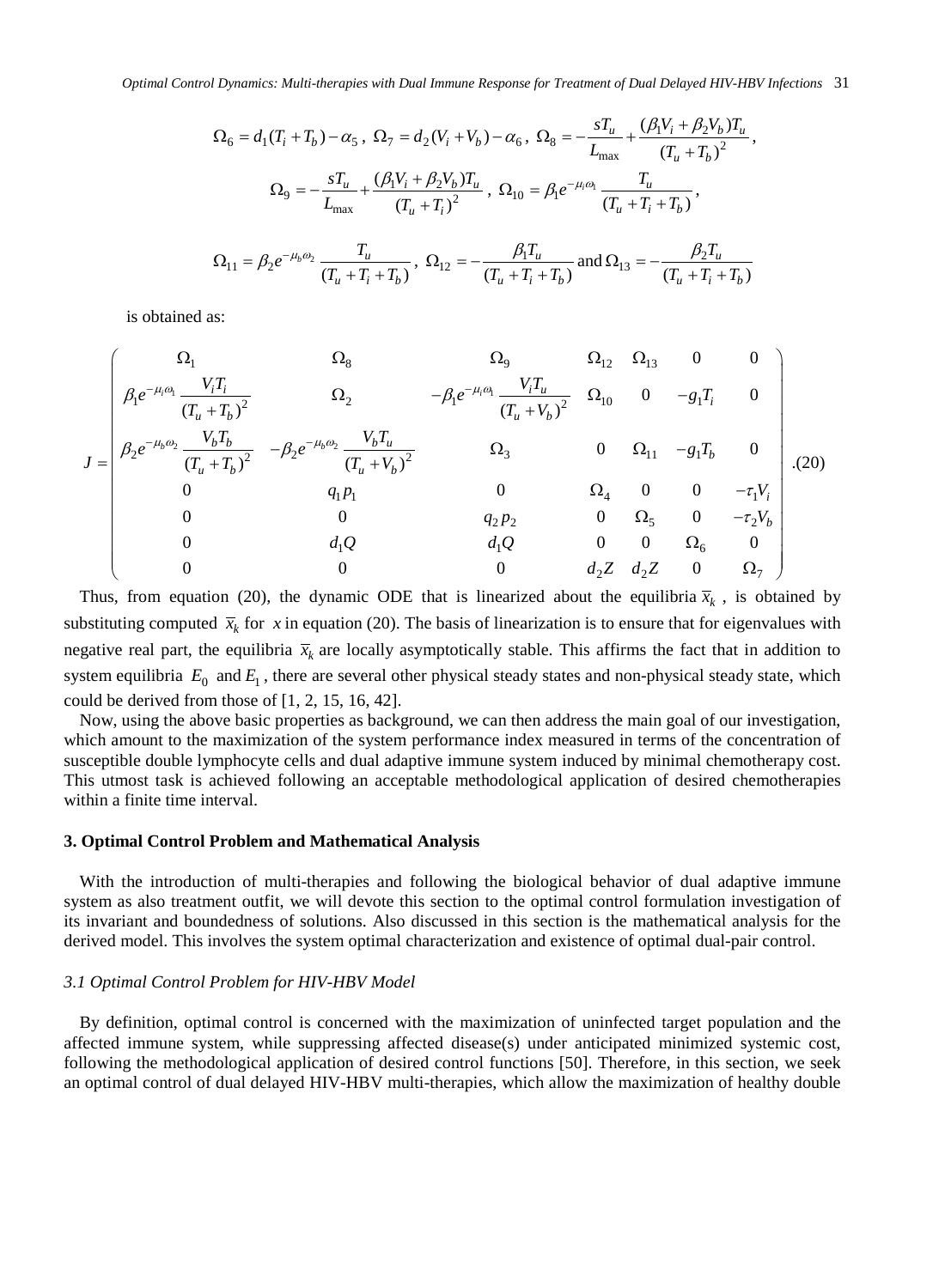lymphocytes concentration as well as maximal cellular immune response and humeral immune response. We also, concern the study with the maximal suppression of both viral load and B-virus inclusive of infected double lymphocyte cells under presumed systemic cost.

In this investigation, we consider our dual-pair control functions in the form: reverse transcriptase inhibitors – RTI and protease inhibitors – PIs for HIV; standard interferon- $\alpha$  (sINF- $\alpha$ ) and nucleoside analogues - NAs in addition to the dual role of adaptive immune system (cellular immune response – CTLs and humeral immune response – HIR). Hence, the control initial, triple-dual control functions, otherwise known as tri-linear control functions.

Mathematically, in stating the optimization control problem, we first assume that both viral control function denoted by  $u_1$ ,  $u_2$ ; and that of B-virus by  $r_1$ ,  $r_2$  all varies with time and has antiviral effect on virions production. Clinically, the control functions  $u_1$ ,  $r_1$  exhibits similar function as is the case for  $r_2$ ,  $u_2$  in their respective T-lymphocytes. The roles of these control functions are defined as follows: **Definition 1**

- i. Reverse transcriptase inhibitor denoted by  $u_1$ , represent drug efficacy in blocking new vital load infection.
- ii. Standard interferon- $\alpha$  denoted by  $r_i$  is responsible for the elimination of infected cells and reduction of *ccc*DNA and blocking of new B-virus infections in the liver cells.
- iii. Protease inhibitors denoted by  $u_2$  is the efficacy of chemotherapy in inhibiting viral load replication.
- iv. Nucleoside analogues (i.e. lamivudine) denoted by  $r_2$  represents efficacy of drug in elongation of DNA and inhibition of HBV replication.

### **Definition 2**

- i. Cellular immune response mediated by cytotoxic T-lymphocytes (CTLs) is a body defense mechanism, which is initiated at the onset of HIV-HBV infection and is responsible for the killing of infected liver cells.
- ii. Humoral immune response initiated by the antibodies is protein-like B-cells responsible for the neutralization and inhibition of virus proliferation.

In line with definitions  $1\& 2$ , we consider the control version of model (6), which is time inclusive of model (4), as:

$$
\frac{dT_u(t)}{dt} = b_p + s \left( 1 - \frac{L(t)}{L_{\text{max}}} \right) T_u(t) - \left[ \frac{\beta_1 (1 - u_1(t)) V_i(t) + \beta_2 (1 - r_1(t)) V_b(t)}{L(t)} \right] T_u(t) - \mu_r T_u(t)
$$
\n
$$
\frac{dT_i(t)}{dt} = \beta_1 e^{-\mu_i \omega_i} (1 - u_1(t)) \left[ \frac{V_i(t - \omega_i) T_u(t - \omega_i)}{L(t - \omega_i)} \right] - (q_1 + \alpha_i) T_i(t) - g_1 T_i(t) Q(t)
$$
\n
$$
\frac{dT_b(t)}{dt} = \beta_2 e^{-\mu_b \omega_2} (1 - r_1(t)) \left[ \frac{V_b(t - \omega_2) T_u(t - \omega_2)}{L(t - \omega_2)} \right] - (q_2 + \alpha_2) T_b(t) - g_2 T_b(t) Q(t)
$$
\n
$$
\frac{dV_i(t)}{dt} = (1 - u_2(t)) q_1 p_1 T_i(t) - \alpha_3 V_i(t) - \tau_1 V_i(t) Z(t)
$$
\n
$$
\frac{dV_b(t)}{dt} = (1 - r_2(t)) q_2 p_2 T_b(t) - \alpha_4 V_b(t) - \tau_2 V_b(t) Z(t)
$$
\n
$$
\frac{dQ(t)}{dt} = d_1 (T_i(t) + T_b(t)) Q(t) - \alpha_s Q(t)
$$
\n
$$
\frac{dZ(t)}{dt} = d_2 (V_i(t) + V_b(t)) Z(t) - \alpha_6 Z(t)
$$
\n(1)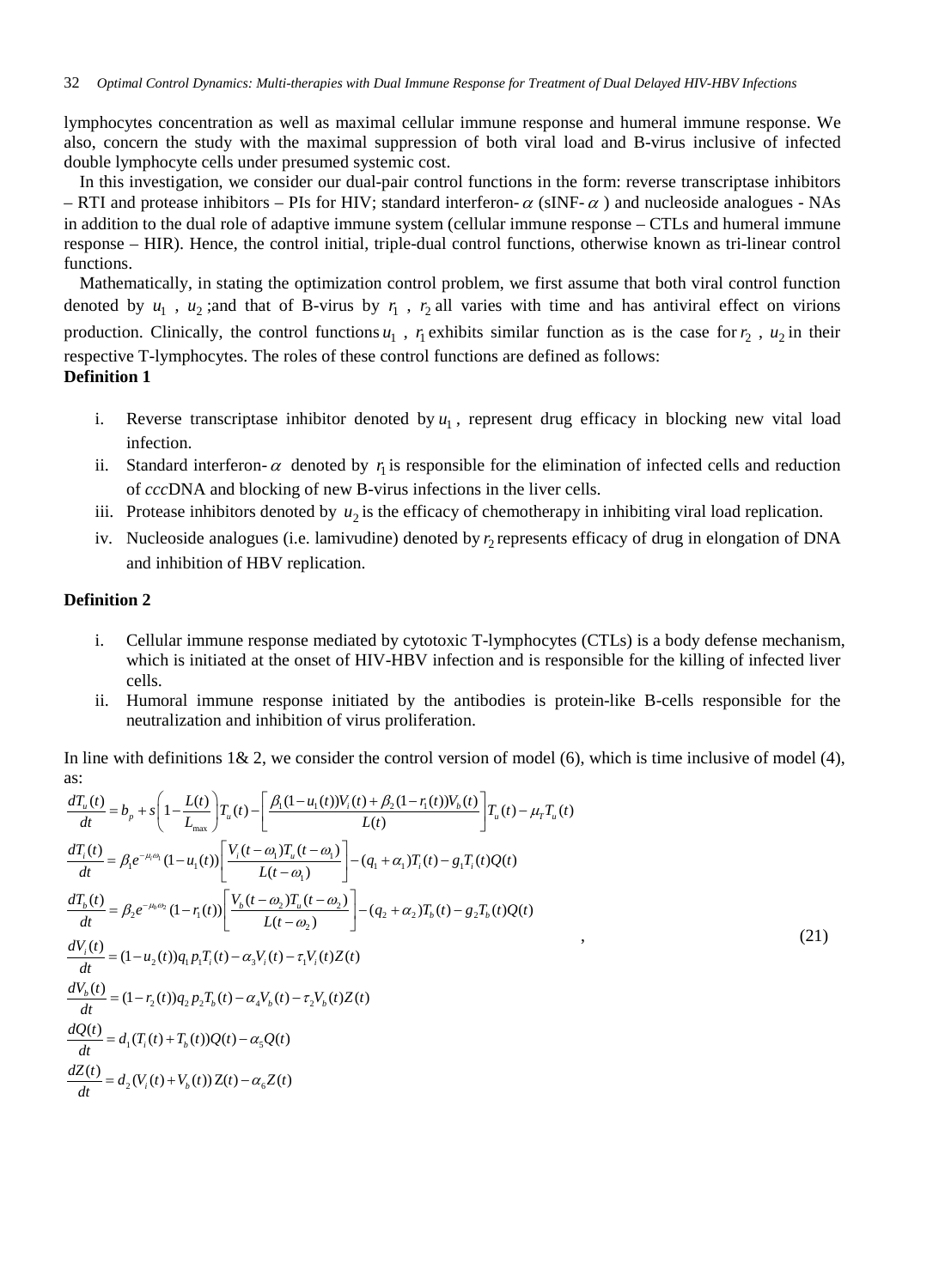with conditions and parameters descriptions as earlier mentioned in model (4). For this optimal problem (21), the properties of boundedness and positivity of solutions is defined by the following theorem.

**Theorem 2** For any initial conditions  $T_u(\theta), T_i(\theta), T_b(\theta), V_i(\theta), Q(\theta)$  and  $Z(\theta)$ , satisfying equations (7) and (8), the system (21) has a unique solution; Moreso, this solution is non-negative and bounded for all  $t \geq 0$ .

**Proof.** The proof for this theorem is omitted since it is similar to those of theorem 1 and ([42], Thm. 2, pg. 5-7).

Now, from the Jacobian (20), the control functions  $u_{i=1,2}(t)$  and  $r_{i=1,2}(t)$  are bounded and Lebesgue integrable function. Moreso, by definition 1, virions production under chemotherapies are  $(1 - u_1(t))q_1p_1$  for HIV and  $(1 - r_1(t)) q_2 p_2$  for HBV. Clinically, if  $(u_2, r_2) = 1$ , then inhibition of infections are 100% efficacious, otherwise, no inhibition if  $(u_2, r_2) = 0$ . On a similar note, if the control functions  $(u_1, r_1)$  represents efficacy of chemotherapies in blocking new dual HIV-HBV infections, then the infection rates in the presence of multitherapies are  $(1 - u_1(t))\beta_1$  and  $(1 - r_1(t))\beta_2$ . Therefore, the optimization problem that maximizes the goal of study is defined by the following objective functional

$$
H(u_i, r_i)_{i=1,2} = \int_{t_0}^{t_f} \left\{ T_u(t) + Q(t) + Z(t) - \left[ \frac{(A_1 + B_1)}{2} (u_1 + r_1)^2 + \frac{(A_2 + B_2)}{2} (u_2 + r_2)^2 \right] \right\} dt ,
$$
 (22)

subject to equation (21) as constraint and having  $t_f$  as treatment time limit.

We see from equation (22) that four positive constants  $A_{i=1,2} \ge 0$  and  $B_{i=1,2} \ge 0$  are introduced. These parameters denote treatment optimal weight factors, which define benefit-cost on chemotherapies  $u_{i=1,2}$ ,  $r_{i=1,2}$ respectively. Thus, since our goal is that of maximization of the objective functional, which then translate to the minimization of viral load and B-virus, while maximizing uninfected double lymphocyte cells and increase in the levels of affected adaptive immune response, then we seek an optimal control dual-pair  $(u_{i=1,2}^*, r_{i=1,2}^*)$  such that

$$
H(u_{i=1,2}^*, r_{i=1,2}^*) = \max_{0 \le u_i, r_i \le 1} \{ H(u_i, r_i) : (u_i, r_i) \in J \}
$$

where  $J := \{(u_i, r_i) \setminus u_i, r_i \text{ is Lebesgue-measurable with } a_i \le u_i \le b_i, m_i \le r_i \le n_i, t \in [t_0, t_f], \forall i = 1, 2\}$  a control set.

**Remark 1** The introduction of linearization control functions  $A_{i=1,2} \ge 0$  and  $B_{i=1,2} \ge 0$  is of essence, since it serves as simple nonlinear controls. Moreso, benefits on cost are nonlinear and cases of drugs sideeffect are adequately considered, [1, 64].

**Proposition 1** The inequalities of the control set  $\{a_i \leq u_i \leq b_i < 1, m_i \leq r_i \leq n_i < 1, t \in [t_0, t_f], \forall i = 1, 2\}$  on chemotherapies holds against any hazardous drugs side-effect and justifies the optimal weights  $A_{i=1,2} \geq 0$  and  $B_{i=1,2} \geq 0$ .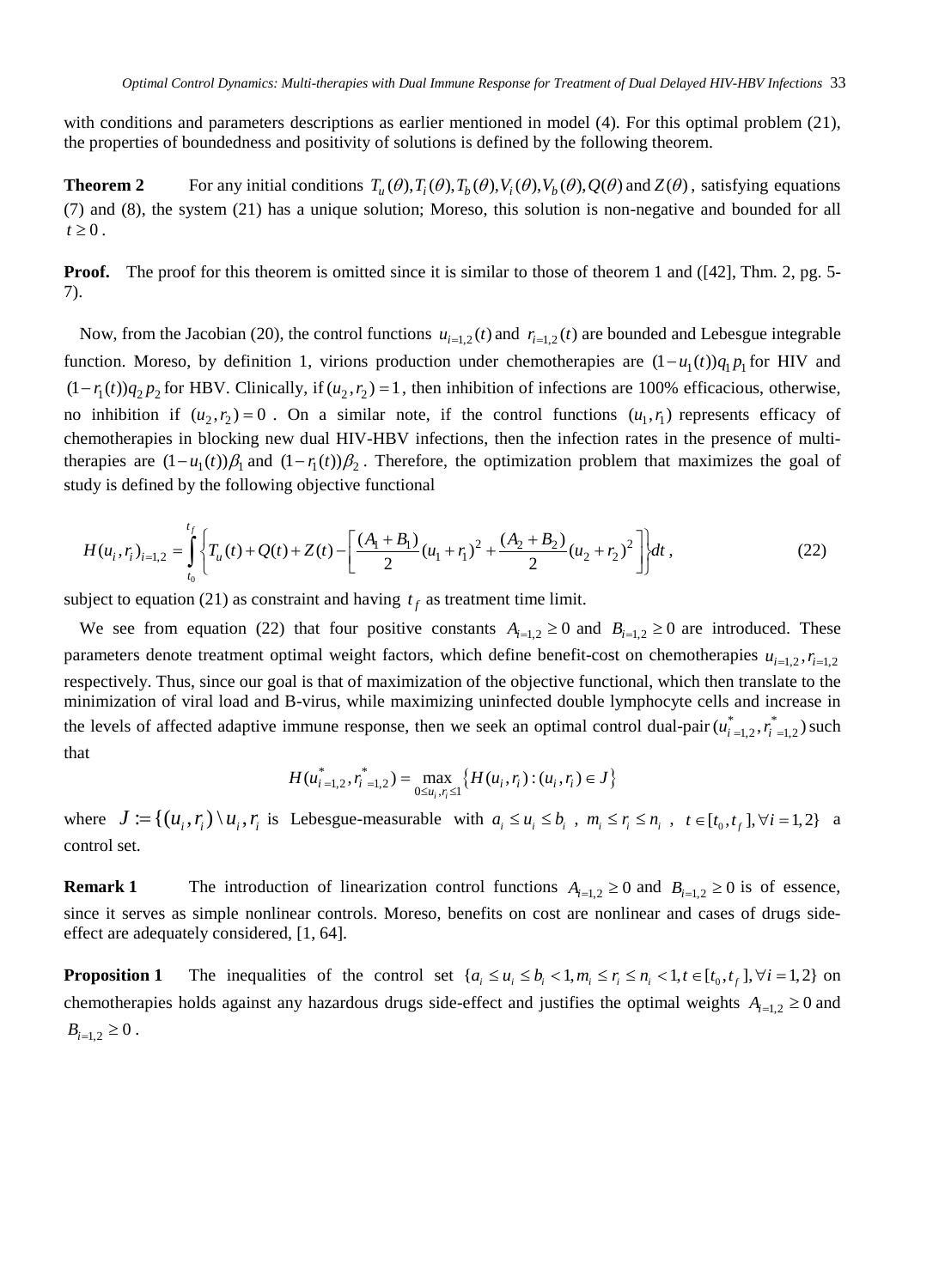#### *3.2 Mathematical Analysis of an Optimal Control Dual-pair*

In this subsection, we consider the theoretical analysis of the system optimal control characterization and existence of an optimal control dual-pair.

#### *3.2.1 System optimal control characterization*

To be able to establish the existence of an optimal control dual-pair, we are required to identify the optimal control characteristics, which define the penalty terms on constraints. This is visible using classical Pontryagin's maximum principle, which involves convert solving of our optimization problem into maximizing the Hamiltonian argument defined by the Lagrangian [64]:

$$
G = G(t, T_u, T_i, T_b, V_i, V_b, Q, Z, u_1, r_1, u_2, r_2, \lambda_i)
$$
  
\n
$$
= T_u(t) + Q(t) + Z(t) - \left[ \frac{(A_1 + B_1)}{2} (u_1 + r_1)^2 + \frac{(A_2 + B_2)}{2} (u_2 + r_2)^2 \right]
$$
  
\n
$$
+ \sum_{i=1}^7 \lambda_i f_i + w_{11}(t) (b_1 - u_1) + w_{12}(t) (u_1 - a_1) + w_{21}(t) (b_2 - u_2)
$$
  
\n
$$
+ w_{22}(t) (u_2 - a_2) + x_{11}(t) (m_1 - r_1) + x_{12}(t) (r_1 - m_1)
$$
  
\n
$$
+ x_{21}(t) (n_2 - r_2) + x_{22}(t) (r_2 - m_2)
$$
\n(23)

where  $w_{12}(t)$ ,..........,  $x_{22}(t) \ge 0$  are penalty multipliers satisfying

$$
w_{11}(t)(b_1 - u_1) = 0, w_{12}(t)(u_1 - a_1) = 0
$$
 at optimal  $u_1^*$ 

$$
w_{21}(t)(b_2 - u_2) = 0, w_{22}(t)(u_2 - a_2) = 0
$$
 at optimal  $u_2^*$ 

$$
x_{11}(t)(m_1 - r_1) = 0, x_{12}(t)(r_1 - m_1) = 0
$$
 at optimal  $r_1^*$ 

$$
x_{21}(t)(n_2 - r_2) = 0, x_{22}(t)(r_2 - m_2) = 0
$$
 at optimal  $r_2^*$ ,

and which ensures that  $u_i^* \in [0,1]$  and  $r_i^* \in [0,1]$ , for all  $i = 1, 2$ . From equation (23), the functions  $\lambda_i(t)$ , i-1,....,7 are the model adjoint variables, which determine the adjoint system and the function  $f_i$  for  $i = 1, \ldots, 7$  is the system dynamics defined by

$$
f_{1} = b_{p} + s \left( 1 - \frac{L(t)}{L_{\max}} \right) T_{u}(t) - \left[ \frac{\beta_{1} (1 - u_{1}(t)) V_{i}(t) + \beta_{2} (1 - r_{1}(t)) V_{b}(t)}{L(t)} \right] T_{u}(t) - \mu_{T} T_{u}(t)
$$
  
\n
$$
f_{2} = \beta_{1} e^{-\mu_{i}\omega_{i}} (1 - u_{1}(t)) \left[ \frac{V_{i}(t - \omega_{1}) T_{u}(t - \omega_{1})}{L(t - \omega_{1})} \right] - (q_{1} + \alpha_{1}) T_{i}(t) - g_{1} T_{i}(t) Q(t)
$$
  
\n
$$
f_{3} = \beta_{2} e^{-\mu_{0}\omega_{2}} (1 - r_{1}(t)) \left[ \frac{V_{b}(t - \omega_{2}) T_{u}(t - \omega_{2})}{L(t - \omega_{2})} \right] - (q_{2} + \alpha_{2}) T_{b}(t) - g_{2} T_{b}(t) Q(t)
$$
  
\n
$$
f_{4} = (1 - u_{2}(t)) q_{1} p_{1} T_{i}(t) - \alpha_{3} V_{i}(t) - \tau_{1} V_{i}(t) Z(t)
$$
  
\n
$$
f_{5} = (1 - r_{2}(t)) q_{2} p_{2} T_{b}(t) - \alpha_{4} V_{b}(t) - \tau_{2} V_{b}(t) Z(t)
$$
  
\n
$$
f_{6} = d_{1} (T_{i}(t) + T_{b}(t)) Q(t) - \alpha_{5} Q(t)
$$
  
\n
$$
f_{7} = d_{2} (V_{i}(t) + V_{b}(t)) Z(t) - \alpha_{6} Z(t)
$$
  
\n(24)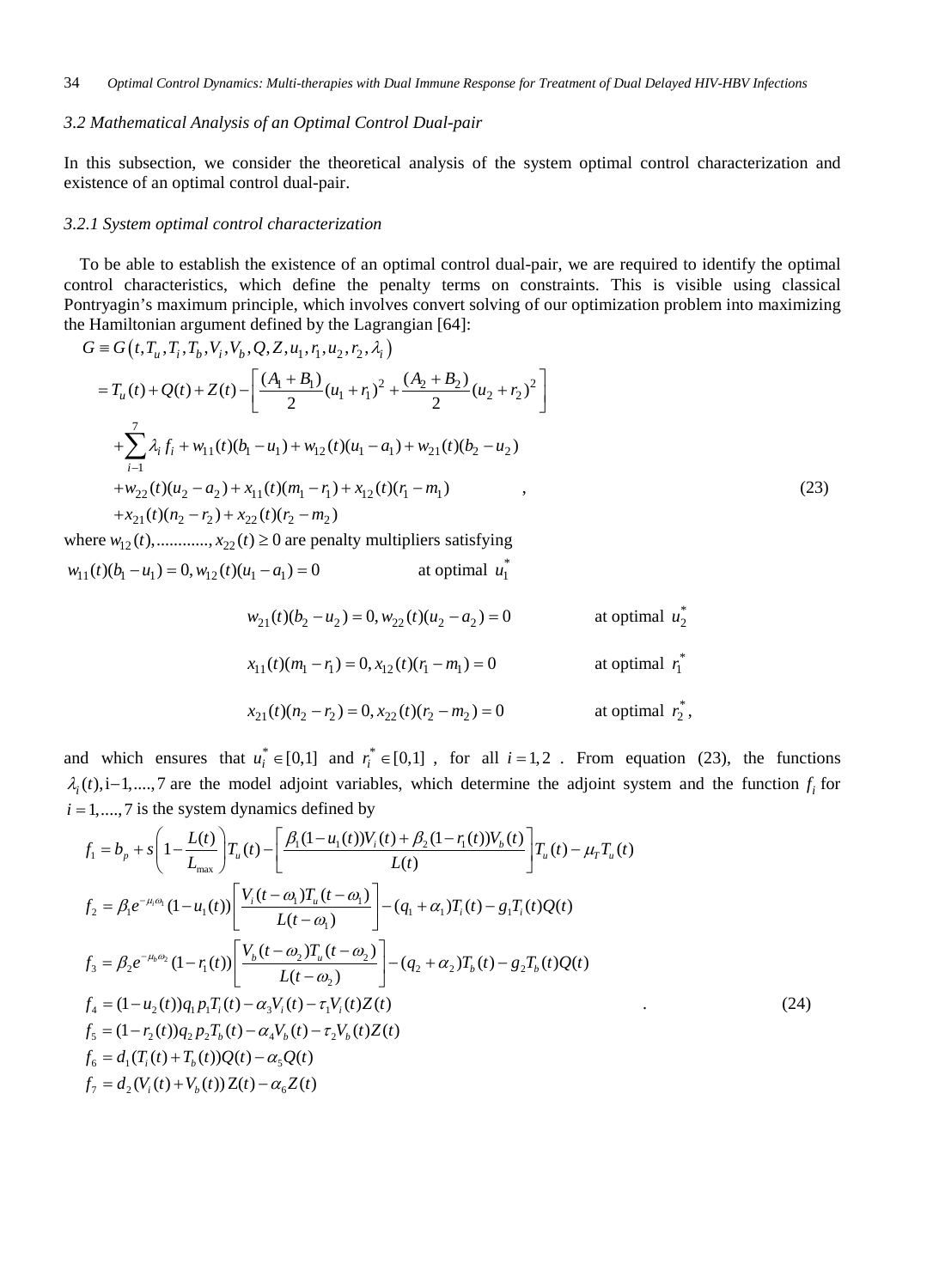From here, we then examine all the possible controls for  $u_i^*$  and  $r_i^*$  including those of boundary conditions  $0 \le u_i^*, r_i^* \le 1$  for all  $i = 1, 2$ .

i. The case of the set  $\{t \setminus 0 < u_i^*(t), r_i^*(t) < 1\}$ :  $(w_{ij}, x_{ij}) = 0$  for all *i*,  $j = 1, 2$ . The unconstrained optimality conditions  $u_i^* \in [0,1]$  and  $r_i^* \in [0,1]$  for  $i, j = 1,2$  can be solve using the Pontryagin's maximum principle, which state that

$$
\frac{\partial G}{u_1^*}=0, \frac{\partial G}{r_1^*}=0, \frac{\partial G}{u_2^*}=0 \text{ and } \frac{\partial G}{r_2^*}=0.
$$

Then, we find  $\frac{\partial G}{\partial t_i} = 0$ ,  $\frac{\partial G}{\partial t_i} = 0$ *G G*  $u_i$  *r*  $\frac{\partial G}{\partial x^*} = 0$ ,  $\frac{\partial G}{\partial y^*} = 0$  for  $i = 1, 2$  and solve for  $u_1^*, v_1^*, u_2^*$  and  $v_2^*$  by setting the partial derivative of *G* 

equal to zero i.e.

$$
\frac{\partial G}{u_1^*} = -(A_1 + B_1)u_1^*(t) + \lambda_1(t) \left( \frac{\beta_1 V_i(t) T_u(t)}{(T_u + T_i + T_b)^2} \right) - \lambda_2(t) \left( \beta_1 e^{-\mu_i \omega_1} \frac{V_i(t - \omega_1) T_u(t - \omega_1)}{(T_u + T_i)^2} \right) - w_{11} + w_{12} = 0 \quad \text{at } u_1^*
$$
\n
$$
\frac{\partial G}{\eta_1^*} = -(A_1 + B_1) r_1^*(t) + \lambda_1(t) \left( \frac{\beta_2 V_b(t) T_u(t)}{(T_u + T_i + T_b)^2} \right) - \lambda_3(t) \left( \beta_2 e^{-\mu_b \omega_2} \frac{V_b(t - \omega_2) T_u(t - \omega_2)}{(T_u + T_b)^2} \right) - x_{11} + x_{12} = 0 \quad \text{at } r_1^*
$$
\n
$$
\frac{\partial G}{\eta_2^*} = -(A_2 + B_2)u_2^*(t) - \lambda_4(t) q_1 p_1 T_i(t) - w_{21} + w_{22} = 0 \quad \text{at } u_2^*
$$

and

$$
\frac{\partial G}{r_2^*} = -(A_2 + B_2)u_2^*(t) - \lambda_5(t)q_2p_2T_b(t) - x_{21} + x_{22} = 0
$$
 at  $r_2^*$ .

Solving for the optimal controls  $u_i^*$  and  $r_i^*$  for  $w_{ij} = 0$  and  $x_{ij} = 0$ , we have

$$
u_1^*(t) = \frac{1}{(A_1 + B_1)} \left[ \lambda_1(t) \left( \frac{\beta_1 V_i(t) T_u(t)}{(T_u + T_i + T_b)^2} \right) - \lambda_2(t) \left( \beta_1 e^{-\mu_i \omega_1} \frac{V_i(t - \omega_1) T_u(t - \omega_1)}{(T_u + T_i)^2} \right) \right],
$$
  
(25)  

$$
r_1^*(t) = \frac{1}{(A_1 + B_1)} \left[ \lambda_1(t) \left( \frac{\beta_2 V_b(t) T_u(t)}{(T_u + T_i + T_b)^2} \right) - \lambda_3(t) \left( \beta_2 e^{-\mu_b \omega_2} \frac{V_b(t - \omega_2) T_u(t - \omega_2)}{(T_u + T_b)^2} \right) \right],
$$
  
(26)  

$$
u_2^*(t) = -\frac{1}{(A_2 + B_2)} \left[ \lambda_4(t) q_1 p_1 T_i(t) \right]
$$
  
(27)

and

$$
r_2^*(t) = -\frac{1}{(A_2 + B_2)} \Big[ \lambda_5(t) q_2 p_2 T_b(t) \Big].
$$
\n(28)

Furthermore, we consider the characterization at the boundaries for  $u_i^* = 0, r_i^* = 0, u_i^* = 1$  and  $r_i^* = 1$  as well as non-boundary cases.

ii. The set 
$$
\{t \setminus u_i^*(t), r_i^*(t) = 0, i = 1, 2\} : w_{1j} \ge 0, x_{1j} \ge 0, w_{i2} = 0, x_{i2} = 0 \text{ for all } i, j = 1.
$$
  
The optimal controls are given by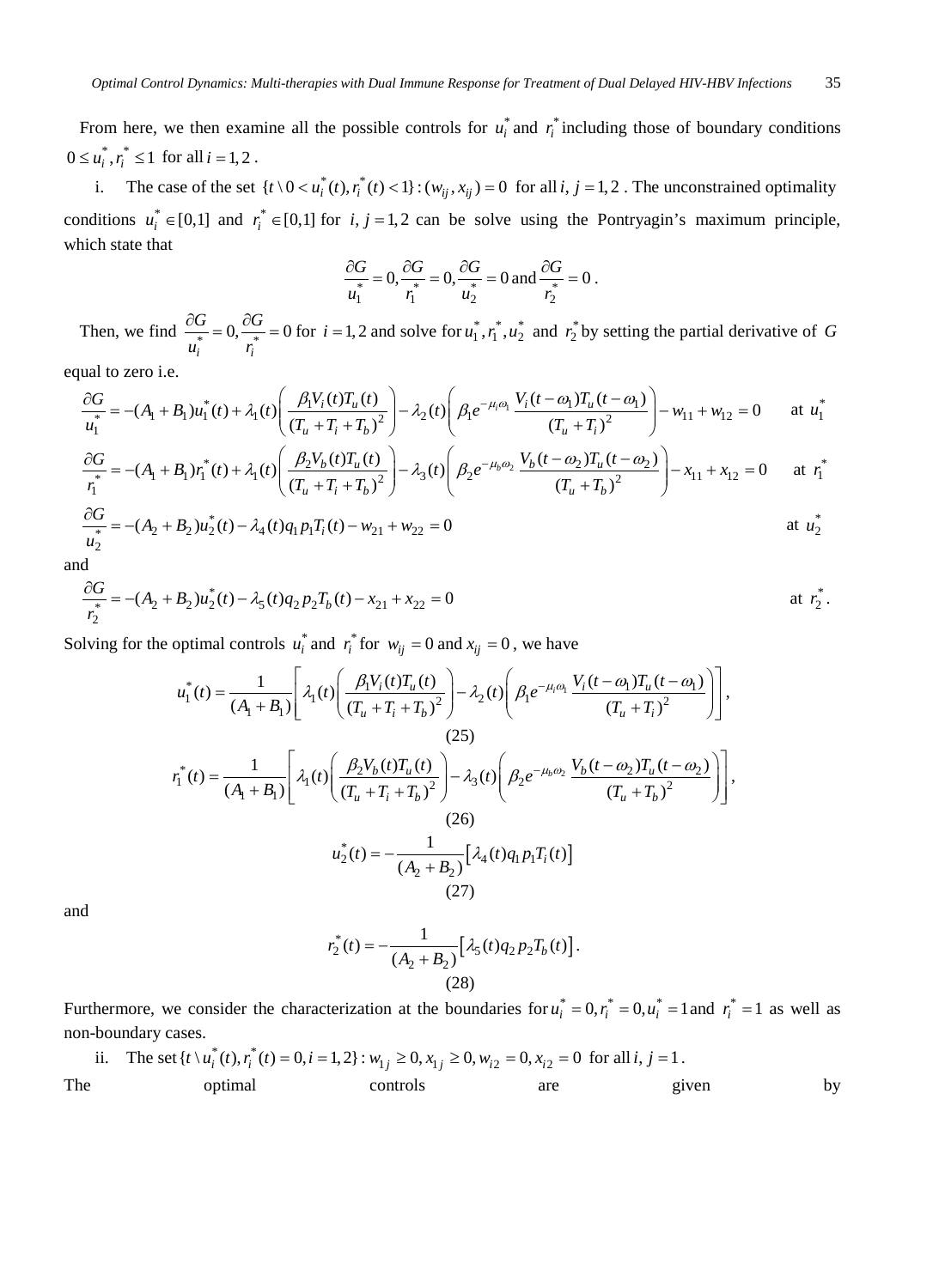36 *Optimal Control Dynamics: Multi-therapies with Dual Immune Response for Treatment of Dual Delayed HIV-HBV Infections*

$$
0 = \frac{\lambda_1(t) \left( \frac{\beta_1 V_i(t) T_u(t)}{(T_u + T_i + T_b)^2} \right) - \lambda_2(t) \left( \beta_1 e^{-\mu_i \omega_1} \frac{V_i(t - \omega_1) T_u(t - \omega_1)}{(T_u + T_i)^2} \right) - w_{1j}}{(A_1 + B_1)}.
$$

Since  $w_{1j} \geq 0$ , we have

$$
\frac{\lambda_1(t) \left( \frac{\beta_1 V_i(t) T_u(t)}{(T_u + T_i + T_b)^2} - \lambda_2(t) \left( \beta_1 e^{-\mu_i \omega_1} \frac{V_i(t - \omega_1) T_u(t - \omega_1)}{(T_u + T_i)^2} \right) - \lambda_2(t) \left( \beta_1 e^{-\mu_i \omega_1} \frac{(T_u + T_i)^2}{(T_u + T_i)^2} \right) \leq 0.
$$

Ensuring that  $u_1^*$  is non-negative, we apply the notation

$$
u_1^*(t) = \left(\frac{\lambda_1(t) \left(\frac{\beta_1 V_i(t) T_u(t)}{(T_u + T_i + T_b)^2}\right) - \lambda_2(t) \left(\beta_1 e^{-\mu_i \omega_i} \frac{V_i(t - \omega_1) T_u(t - \omega_1)}{(T_u + T_i)^2}\right)}{(A_1 + B_1)}\right)^{T}.
$$

 $\sqrt{4}$ 

Similarly,

$$
r_1^*(t) = \left(\frac{\lambda_1(t) \left(\frac{\beta_2 V_b(t) T_u(t)}{(T_u + T_i + T_b)^2}\right) - \lambda_3(t) \left(\beta_2 e^{-\mu_b \omega_2} \frac{V_b(t - \omega_2) T_u(t - \omega_2)}{(T_u + T_b)^2}\right)}{(A_1 + B_1)}\right)^+,
$$
  

$$
u_2^*(t) = \left(-\frac{1}{(A_2 + B_2)} \left[\lambda_4(t) q_1 p_1 T_i(t)\right]\right)^+
$$

and

$$
r_2^*(t) = \left(-\frac{1}{(A_2 + B_2)}\left[\lambda_5(t)q_2p_2T_b(t)\right]\right)^+.
$$

iii. The case for the set  $\{t \setminus u_i^*(t), r_i^*(t) = 1, i = 1, 2\}$ :  $w_{i1} = 0, x_{2j} = 0, w_{2j} \ge 0, x_{2j} \ge 0$  for all  $i, j = 2$ . The optimal controls are obtained as:

$$
1 = \frac{\lambda_1(t) \left( \frac{\beta_1 V_i(t) T_u(t)}{(T_u + T_i + T_b)^2} \right) - \lambda_2(t) \left( \beta_1 e^{-\mu_i \omega_i} \frac{V_i(t - \omega_1) T_u(t - \omega_1)}{(T_u + T_i)^2} \right) + w_{2j}}{(A_1 + B_1)},
$$

which implies that

$$
0 \le w_{2j} = \lambda_1(t) \left( \frac{\beta_1 V_i(t) T_u(t)}{(T_u + T_i + T_b)^2} \right) - \lambda_2(t) \left( \beta_1 e^{-\mu_i \omega_1} \frac{V_i(t - \omega_1) T_u(t - \omega_1)}{(T_u + T_i)^2} \right) - (A_1 + B_1).
$$

Therefore,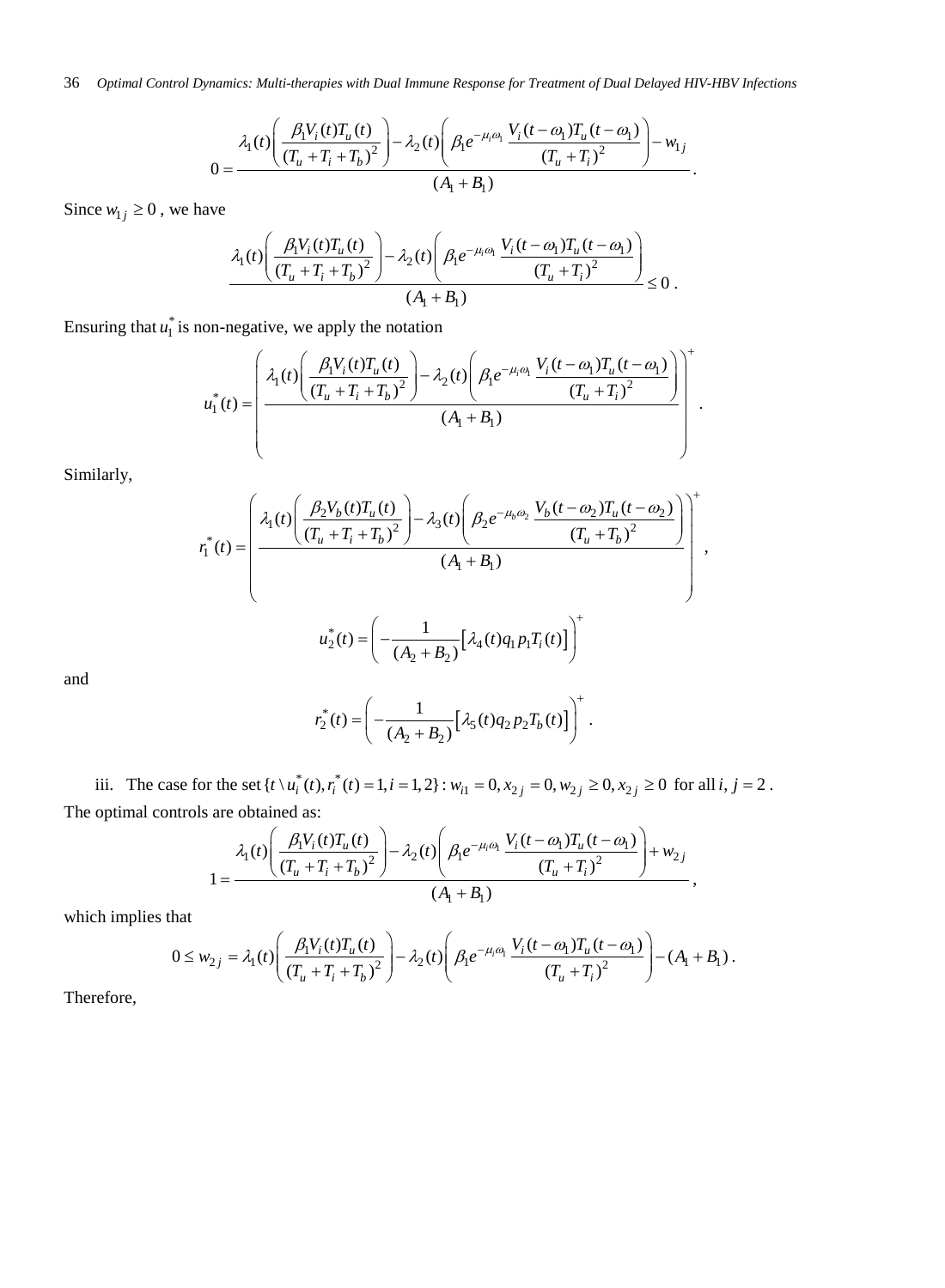$$
u_1^*(t) = \left(\frac{\lambda_1(t) \left(\frac{\beta_1 V_i(t) T_u(t)}{(T_u + T_i + T_b)^2}\right) - \lambda_2(t) \left(\beta_1 e^{-\mu_i \omega_1} \frac{V_i(t - \omega_1) T_u(t - \omega_1)}{(T_u + T_i)^2}\right)}{(A_1 + B_1)}\right) \ge 1.
$$

Also,

$$
r_1^*(t) = \left(\frac{\lambda_1(t) \left(\frac{\beta_2 V_b(t) T_u(t)}{(T_u + T_i + T_b)^2}\right) - \lambda_3(t) \left(\beta_2 e^{-\mu_b \omega_2} \frac{V_b(t - \omega_2) T_u(t - \omega_2)}{(T_u + T_b)^2}\right)}{(A_1 + B_1)}\right) \ge 1,
$$
  

$$
u_2^*(t) = \left(-\frac{1}{(A_2 + B_2)}[\lambda_4(t) q_1 p_1 T_i(t)]\right) \ge 1
$$

and

$$
r_2^*(t) = \left(-\frac{1}{(A_2 + B_2)}\Big[\lambda_5(t)q_2p_2T_b(t)\Big]\right) \ge 1.
$$

Therefore, on this set, we must choose

$$
u_1^*(t) = \min \left\{ \left( \frac{\lambda_1(t) \left( \frac{\beta_1 V_i(t) T_u(t)}{(T_u + T_i + T_b)^2} \right) - \lambda_2(t) \left( \beta_1 e^{-\mu_i \omega_1} \frac{V_i(t - \omega_1) T_u(t - \omega_1)}{(T_u + T_i)^2} \right) \right)}{(A_1 + B_1)}, \dots \right\},
$$

Also,

$$
r_1^*(t) = \min \left\{ \left( \frac{\lambda_1(t) \left( \frac{\beta_2 V_b(t) T_u(t)}{(T_u + T_i + T_b)^2} \right) - \lambda_3(t) \left( \beta_2 e^{-\mu_b \omega_2} \frac{V_b(t - \omega_2) T_u(t - \omega_2)}{(T_u + T_b)^2} \right)}{(A_1 + B_1)}, 1 \right\},
$$
  

$$
u_2^*(t) = \min \left\{ \left( -\frac{1}{(A_2 + B_2)} \left[ \lambda_4(t) q_1 p_1 T_i(t) \right], 1 \right\} \right\}
$$

and

$$
r_2^*(t) = \min \left\{ \left( -\frac{1}{(A_2 + B_2)} \Big[ \lambda_5(t) q_2 p_2 T_b(t) \Big] \right), 1 \right\}.
$$

Thus, the characterization of the optimal controls is complete by compatibly combining the three cases for  $u_1^*, r_1^*, u_2^*$  and  $r_2^*$  defined by the following proposition.

**Proposition 2** The optimal controls for the optimality problem of equation (21) with limits  $0 \le a_i \le u_i^* \le b_i < 1$  and  $0 \le m_i \le r_i^* \le n_i < 1$  is completely characterized by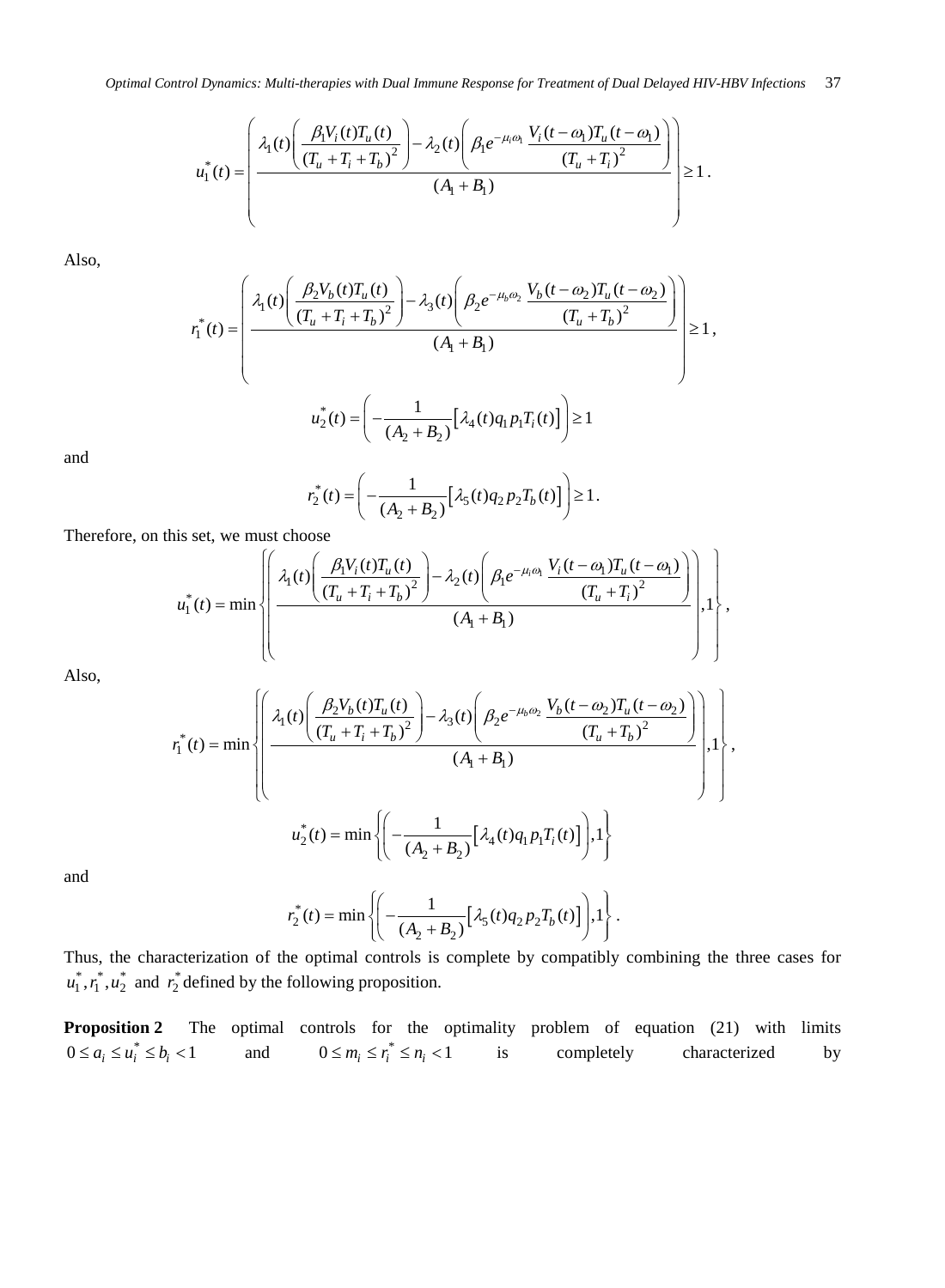$$
u_{1}^{*}(t) = \min \left\{ \max \left\{ a_{1} \left( \frac{\lambda_{1}(t) \left( \frac{\beta_{1}V_{i}(t)T_{u}(t)}{(T_{u} + T_{i} + T_{b})^{2}} \right) - \lambda_{2}(t) \left( \beta_{1}e^{-\mu_{i}\omega_{1}} \frac{V_{i}(t - \omega_{1})T_{u}(t - \omega_{1})}{(T_{u} + T_{i})^{2}} \right) \right) \right\}^{+}, b_{1} \right\}, \qquad (29)
$$
\n
$$
r_{1}^{*}(t) = \min \left\{ \max \left\{ m_{1}, \left( \frac{\lambda_{1}(t) \left( \frac{\beta_{2}V_{b}(t)T_{u}(t)}{(T_{u} + T_{i} + T_{b})^{2}} \right) - \lambda_{3}(t) \left( \beta_{2}e^{-\mu_{b}\omega_{2}} \frac{V_{b}(t - \omega_{2})T_{u}(t - \omega_{2})}{(T_{u} + T_{b})^{2}} \right) \right) \right\}^{+}, b_{1} \right\}, \qquad (30)
$$
\n
$$
u_{2}^{*}(t) = \min \left\{ \max \left\{ a_{2}, -\frac{1}{(A_{2} + B_{2})} \left[ \lambda_{4}(t)q_{1}p_{1}T_{i}(t) \right] \right\}^{+}, b_{2} \right\}
$$
\n
$$
(31)
$$

and

$$
r_2^*(t) = \min\left\{\max\left\{m_2, -\frac{1}{(A_2 + B_2)}[\lambda_5(t)q_2p_2T_b(t)]\right\}^+, n_2\right\}.
$$
 (32)

Remark 2 Intuitively, the optimal controls as inscribed by proposition 2, are concurrently a representation of system circulating terms i.e. healthy and infected double lymphocyte cells, the dual virions and their adjoint variables.

#### *3.2.2 Existence of an optimal dual-pair control*

In deriving the system optimal problem as depicted by equations (21) and (22), certain parameter restrictions were imposed. Take for instance, the term  $L_{\text{max}}$ , which denotes the maximum limit of healthy double lymphocytes. If the death rate at  $L_{\text{max}}$  is to be greater than the source supply rate, then the inequality

$$
\mu_{\rm T} L_{\rm max} > b_p \tag{33}
$$

holds. Otherwise, population size must always be lower than  $L_{\text{max}}$  such that endemic tendency due to infectious virions are constantly accommodated. Moreso, if population ever gets near  $L_{\text{max}}$ , then population growth will slow-down, [1, 65]. Of note, proves for existence and uniqueness of an optimal control requires system upperbounds. Therefore, if  $T_u(t) < L_{\text{max}}$ , then the upperbounds on the solutions of active infectious state variables are derived as:

$$
\frac{d\hat{T}_i}{dt} = \beta_1 e^{-\mu_i \omega_i} V_i T_{(u) \max} \qquad \hat{T}_i(t_0) = T_{(i)0}
$$
  

$$
\frac{d\hat{T}_b}{dt} = \beta_2 e^{-\mu_b \omega_2} V_b T_{(u) \max} \qquad \hat{T}_b(t_0) = T_{(b)0}
$$
  

$$
\frac{d\hat{V}_i}{dt} = q_1 p_1 \hat{T}_i \qquad \hat{V}_i(t_0) = V_{(i)0}
$$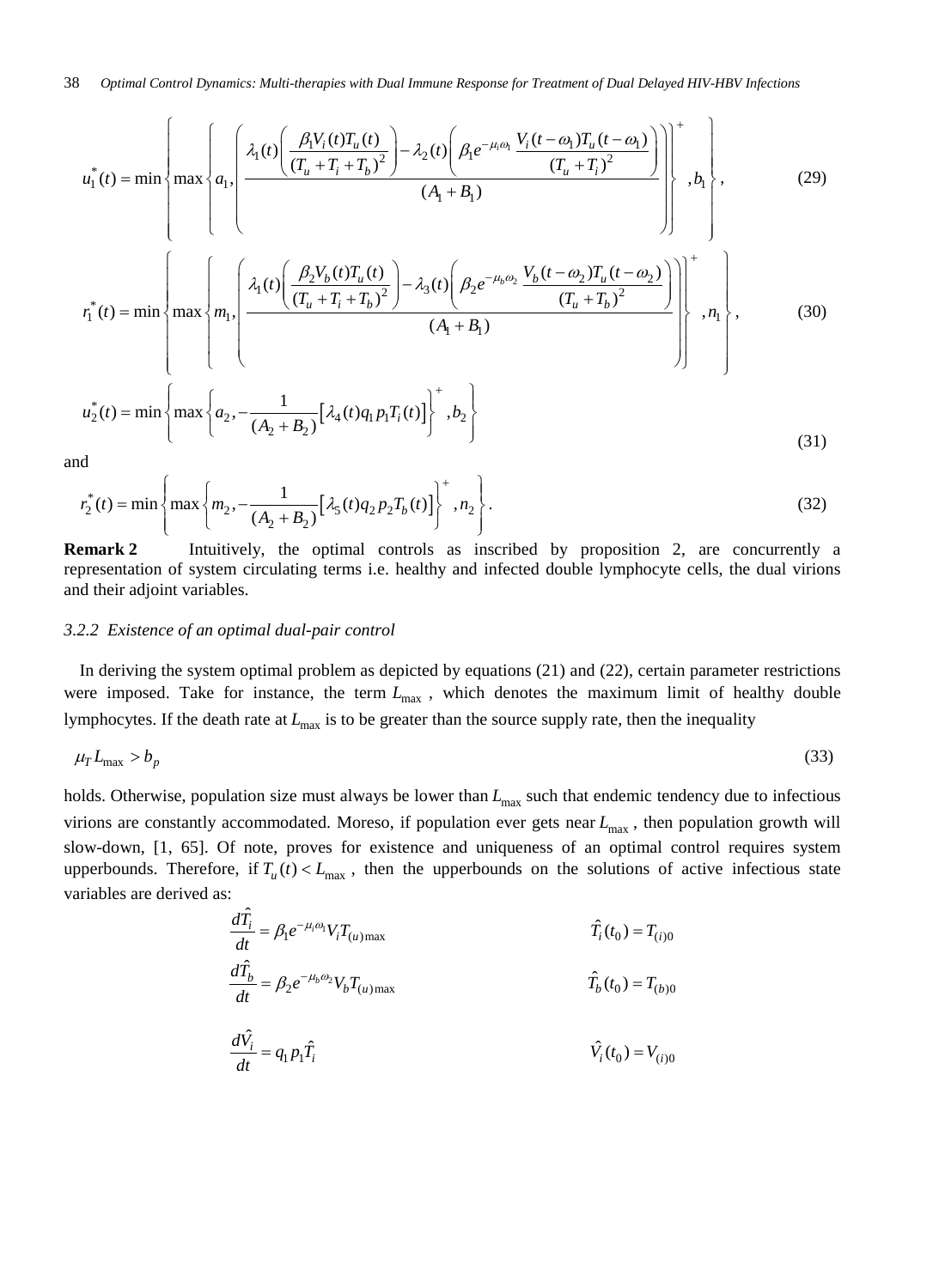$$
\frac{d\hat{V_b}}{dt} = q_2 p_2 \hat{T_b}
$$
  $\hat{V_b}(t_0) = V_{(b)0}$ 

Or

$$
\begin{pmatrix} \vec{P}_{i}^{\underline{2}} \\ \vec{P}_{b}^{\underline{2}} \\ \vec{P}_{b}^{\underline{2}} \\ \vec{P}_{b}^{\underline{2}} \\ \vec{P}_{b}^{\underline{2}} \end{pmatrix} = \begin{pmatrix} 0 & 0 & \beta_{1}e^{-\mu_{i}\omega_{1}}V_{i}T_{(u)max} & 0 \\ 0 & 0 & \beta_{2}e^{-\mu_{b}\omega_{2}}V_{b}T_{(u)max} \\ q_{1}p_{1} & 0 & 0 & 0 \\ 0 & q_{1}p_{1} & 0 & 0 & 0 \end{pmatrix} \begin{pmatrix} T_{i} \\ T_{b} \\ V_{i} \\ V_{b} \end{pmatrix}
$$
\n(34)

where  $(\beta_1, \beta_2) > 0, \mu_i > 0, \mu_b > 0$  and  $\omega_{i=1,2} \ge 0$ .

From equation (34), it becomes obvious that the system is linearly bounded with supersolutions  $\hat{F}_{\tau}^T T_k$ ,  $\hat{V}_{\tau}^T V_k$ uniformly bounded as well. Thus, the existence result follows from the theorem hereof.

**Theorem 3** Given proposition 1 and the inequality (33), there exist optimal dual-pair controls  $(u_i^*, r_i^*)_{i=1,2} \in J$  that maximizes the objective functional

$$
\max_{(u_i, r_i) \in J} H(u_i, r_i) = H(u_i^*, r_i^*), \forall i = 1, 2.
$$

**Proof** Invoking existence results from ([50], Thm. 2, pg. 26-27, [66], Thm. 4.1, pg. 68-69, [67]), we first check for the following properties:

- (C<sub>1</sub>) The class of all control sets  $u_i(t)$ ,  $r_i(t)$ ,  $i = 1,2$  are Lebesgue-integrable functions on  $[t_0, t_f]$  with value in the admissible control sets and such that the corresponding state variables are satisfied and are nonempty.
- $(C_2)$  The admissible control set *J*, is convex and closed.
- (C<sub>3</sub>) The RHS of the state system is continuous and bounded by linear functions of  $u_i(t)$  and  $r_i(t)$ ,  $i = 1,2$ with coefficients that depends on proposition 1 and on the control variables.
- (C4) The integrand of the object functional is concave on *J* .
- (C<sub>5</sub>) There exist constants  $c_1, c_2 > 0$  and  $\alpha > 1$  such that the integrand

$$
H(T_u, Q, Z, u_i, r_i) \le c_2 - c_1 \left( |u_1 + r_1|^2 + |u_2 + r_2|^2 \right)^{\alpha/2}, i = 1, 2
$$
\n(35)

where

$$
H(T_u, Q, Z, u_i, r_i) = T_u(t) + Q(t) + Z(t) - \left[ \frac{(A_1 + B_1)}{2} (u_1(t) + r_1(t))^2 + \frac{(A_2 + B_2)}{2} (u_2(t) + r_2(t))^2 \right].
$$
 (36)

The boundedness of the state system equations with dual-pair controls (21) ensures the existence of a solution. Therefore, we can deduce that the set of controls and the corresponding state variables are non-empty and thus satisfy condition  $(C_1)$ . By definition, the control set is convex and closed, which ensures condition  $(C_2)$ . Furthermore, since the system exhibits dual bi-linear in  $u_i(t)$ ,  $r_i(t)$ ,  $i = 1, 2$ , the right hand-side of (21) verifies condition  $(C_3)$  for a simple fact that solutions are bounded. On condition  $(C_4)$ , we apply the Hessian matrix for *H* as follows:

$$
\Upsilon_H = \begin{pmatrix} -(A_1 + B_1) & 0 \\ 0 & -(A_2 + B_2) \end{pmatrix}
$$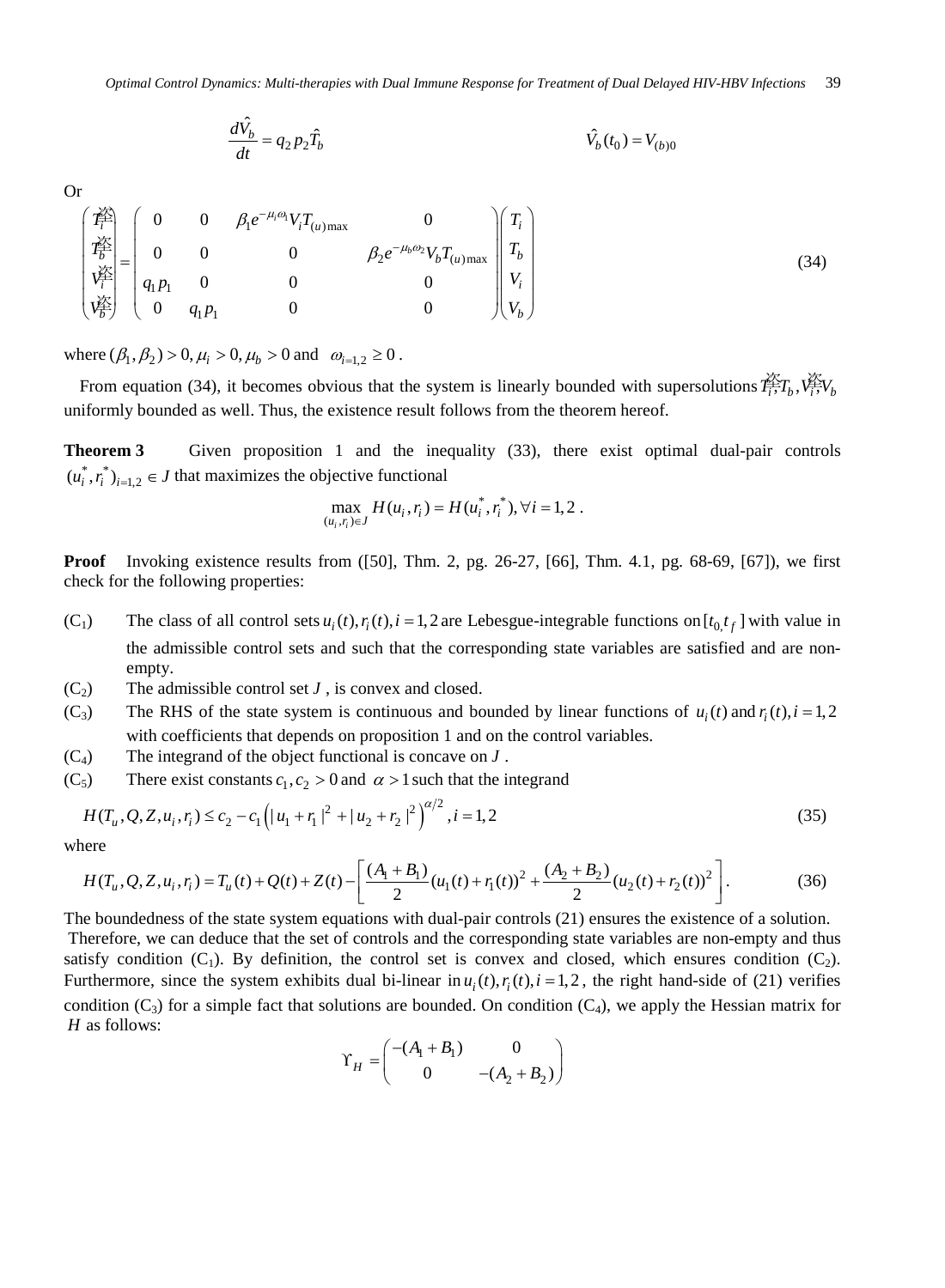with determinant

$$
\det(\Upsilon_H) = (A_1 + B_1)(A_2 + B_2) \ge 0, \forall (u_i, r_i)_{i=1,2} \in J.
$$

Then, *H* is concave on *J* . Moreso, for condition  $(C_5)$ , we have

$$
H(T_u, Q, Z, u_i, r_i) \leq c_2 - c_1 \left( |A_1 + B_1|^2 + |A_2 + B_2|^2 \right),
$$

with  $c_2$  depending on the upper bound on  $T_u$ , Q, Z and  $c_1 = \min\left(\frac{A_1 + B_1}{2} + \frac{A_2 + B_2}{2}\right) > 0$  $c_1 = \min\left(\frac{A_1 + B_1}{2} + \frac{A_2 + B_2}{2}\right) > 0$ . We deduce that there

exists an optimal control dual-pair  $(u_i, r_i)_{i=1,2} \in J$  such that

$$
\max_{(u_i, r_i) \in J} H(u_i, r_i) = H(u_i^*, r_i^*), \forall i = 1, 2.
$$

Hence, we complete the proof.

#### **4. Optimality System and Uniqueness**

Following the fact that we are pre-occupied by a tri-linear maximization endorsed by the existence prove of an optimal control dual-pair, this section is devoted to the derivation of the model optimality system and the uniqueness verification.

#### *4.1 Optimality System for a Dual HIV-HBV Control Dual-pair*

Extending classical principle of Pontryagin's approach as noted by [1], optimality system which defines the biological behavior of system state variables is a vital component of an optimal control problem, following the application of desired chemotherapy. The approach is also use for determining the growth or clearance rate of the state variables.

**Definition 3** We define an optimality system as an embodiment of the state system couple with the adjoint system with initial conditions and transversality conditions together with derived optimal control pair.

Now, from the stand point of definition 3, it is obvious that we already obtain the system model with stated initial conditions as well as the optimal control dual-pair. Therefore, to complete the derivation of the model optimality system, a well-posed adjoint system and transversality conditions is necessary. By definition, the model adjoint system is given by

$$
\frac{d\lambda_i}{dt} = -\frac{\partial G}{\partial \phi_i}
$$

where  $\phi_i$ ,  $i = 1,...,7$  are the state variables. Moreso, for a maximization problem of the type:

$$
\max_{(u_i, r_i) \in J} H(u_i, r_i) = F(T_u(t) + \int_{t_0}^{t_f} f_0(T_u, u_i, r_i)) d\nu, i = 1, 2
$$

which is subject to the system  $\frac{dT_u}{dt} = f(t, T_u, u_i, r_i)$  and such that  $T_u(t)$  belong to some set  $k(T_u(t))$ , we derive

the following transversality conditions on the adjoint variable as

$$
\lambda_i(t) = \overline{U}F(T_u(t)) + \sum_{i=1}^m c_i k_i(T(t)),
$$
\n(37)

with *F* denoting terminal cost. But our control problem has no terminal cost. Then  $F(T(t)) = 0$ . Also, the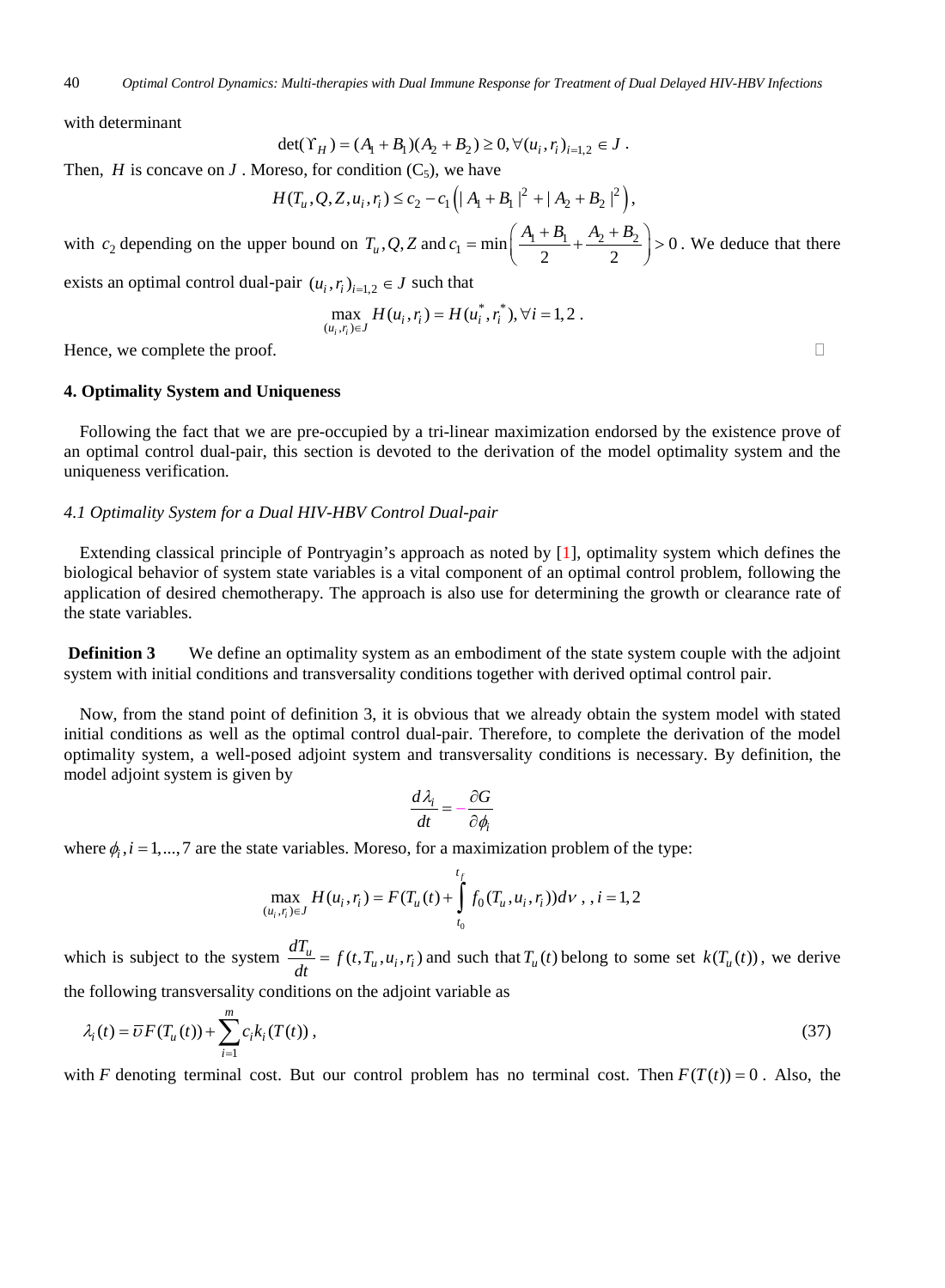problem is without any resulting set. Rather, we have desired end result emanating from free-state variables. Again, the implication is that the summation term is zero. Therefore, the transversality conditions on adjoint variable is

$$
\lambda_i(t) = 0, \ i = 1, \dots, 7 \tag{38}
$$

Furthermore, in line with definition 2, we differentiate equation (23) to obtain the adjoint system as stated by the following theorem:

**Theorem 4** For any optimal control dual-pair  $(u_i^*, r_i^*)_{i=1,2}$  and any solutions  $(T_u^*, T_i^*, T_b^*, V_i^*V_b^*Q^*, Z^*)$  of the corresponding state system (21), there exist adjoint variables  $\lambda_1, \lambda_2, \lambda_3, \lambda_4, \lambda_5, \lambda_6$  and  $\lambda_7$  satisfying the equations

$$
\lambda_{i}^{\prime}(t) = 1 - \lambda_{i}(t) \left[ s(1 - \frac{L^{*}(t)}{L_{max}}) - \frac{sT_{u}^{*}(t)}{L_{max}} - \left( \frac{\beta_{i}(1 - u_{i}^{*}(t))V_{i}^{*}(t) + \beta_{2}(1 - r_{i}^{*}(t))V_{b}^{*}(t)}{L^{*}(t)} \right) - \mu_{r} \right]
$$
\n
$$
- \lambda_{2}(t + \omega_{i})(u_{i}^{*}(t + \omega_{i} - 1)\beta_{i}e^{-\mu_{i}\omega_{i}} \left( \frac{V_{i}^{*}(t)T_{i}^{*}(t)}{L^{2}(t)} \right) - (q_{i} + \alpha_{i})
$$
\n
$$
- \lambda_{3}(t + \omega_{2})(r_{i}^{*}(t + \omega_{2} - 1)\beta_{2}e^{-\mu_{i}\omega_{i}} \left( \frac{V_{b}^{*}(t)T_{b}^{*}(t)}{L^{2}(t)} \right) - (q_{2} + \alpha_{2})
$$
\n
$$
\lambda_{2}^{\prime}(t) = \lambda_{i}(t) \left[ \frac{sT_{u}^{*}(t)}{L_{max}} - \left( \frac{\beta_{i}(1 - u_{i}^{*}(t))V_{i}^{*}(t)T_{u}^{*}(t) + \beta_{2}(1 - r_{i}^{*}(t))V_{b}^{*}(t)T_{u}^{*}(t)}{L^{2}(t)} \right) \right] + \lambda_{2}(t) \left[ (1 - u_{i}^{*}(t))\beta_{i} \frac{V_{i}^{*}(t)T_{i}^{*}(t)}{L^{2}(t)} - g_{i}Q^{*}(t) \right]
$$
\n
$$
+ \lambda_{3}(t)(1 - r_{i}^{*}(t))\beta_{2} \left( \frac{V_{b}^{*}(t)T_{u}^{*}(t)}{L^{2}(t)} \right) + \lambda_{4}(t)\left( (1 - u_{2}^{*}(t))q_{i}p_{i} + \lambda_{6}(t)d_{i}Q^{*}(t) \right)
$$
\n
$$
\lambda_{3}^{\prime}(t) = \lambda_{i}(t) \left[ \frac{sT_{u}^{*}(t)}{L_{max}} - \left( \frac{\beta_{i}(1 - u_{i}^{*}(t))V_{i}^{*}(t)T_{u}^{*}(t)}{L^{2}(t)} \right
$$

with  $L^*(t) = T^*_{u}(t) + T^*_{i}(t) + T^*_{b}(t)$  and  $\lambda_i(t) = 0, i = 1, \dots, 7$  as the transversality conditions. Moreso, the dual-pair controls are given by proposition 2.

**Proof** Invoking optimality system results of [1, 42], we see that the transversality conditions and adjoint equations are are as as follows: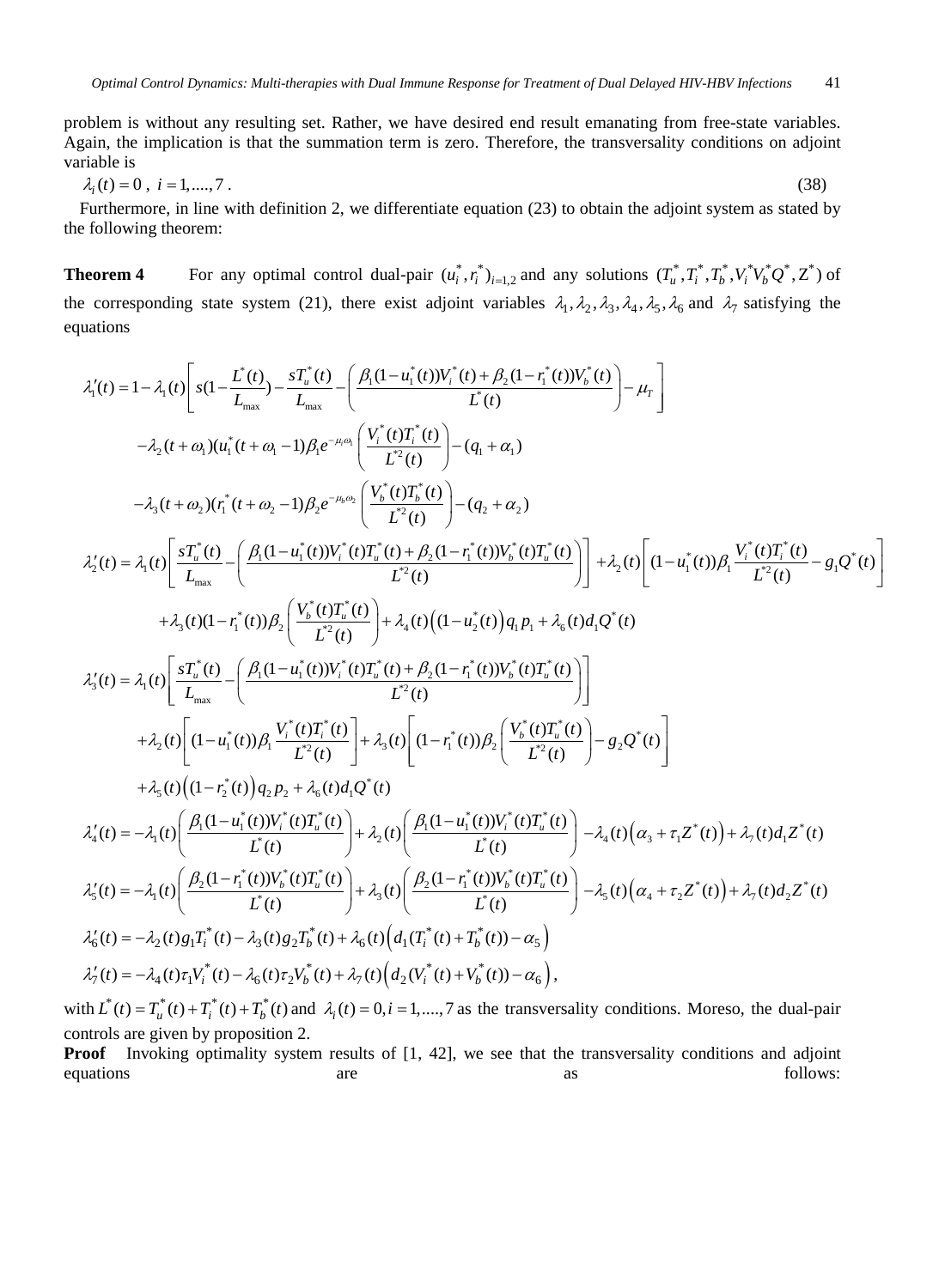42 *Optimal Control Dynamics: Multi-therapies with Dual Immune Response for Treatment of Dual Delayed HIV-HBV Infections*

$$
\frac{d\lambda_i(t)}{dt} = -\frac{\partial G}{\partial \phi_i}, \ i = 1, \dots, 7
$$

where *i G*  $\phi_i$  $\frac{\partial G}{\partial \phi_i}$  is depicted by equation (39). Then,

$$
\begin{cases}\n\lambda_1'(t) = -\frac{\partial G}{\partial T_u}(t) & \lambda_1(t_f) = 0 \\
\lambda_2'(t) = -\frac{\partial G}{\partial T_i}(t) & \lambda_2(t_f) = 0 \\
\lambda_3'(t) = -\frac{\partial G}{\partial T_b}(t) & \lambda_3(t_f) = 0 \\
\lambda_4'(t) = -\frac{\partial G}{\partial V_i}(t) & \lambda_4(t_f) = 0. \\
\lambda_5'(t) = -\frac{\partial G}{\partial V_B}(t) & \lambda_5(t_f) = 0 \\
\lambda_6'(t) = -\frac{\partial G}{\partial Q}(t) & \lambda_6(t_f) = 0 \\
\lambda_7'(t) = -\frac{\partial G}{\partial Z}(t) & \lambda_7(t_f) = 0\n\end{cases}
$$
\n(40)

Next, we recall the derive dual-pair optimal controls  $u_1^*, r_1^*, u_2^*$  and  $r_2^*$  from proposition 2. Therefore, the target optimality system is obtain by compatibly combining equations (21) and (40) upon substituting equations (29)- (32) into equations (21) and equation (39) into equation (40). That is, the optimality system is derived as:

$$
\frac{dT_{u}^{*}}{dt} = b_{p} + s \left( 1 - \frac{L^{*}(t)}{L_{\text{max}}} \right) T_{u}^{*}(t) - \left[ \frac{\beta_{1}(1 - u_{1}^{*}(t))V_{i}^{*}(t) + \beta_{2}(1 - r_{1}^{*}(t))V_{b}^{*}(t)}{L^{*}(t)} \right] T_{u}^{*}(t) - \mu_{T} T_{u}^{*}(t)
$$
\n
$$
\frac{dT_{i}^{*}}{dt} = \beta_{1} e^{-\mu_{i}\omega_{1}} (1 - u_{1}^{*}(t)) \left[ \frac{V_{i}^{*}(t - \omega_{1})T_{u}^{*}(t - \omega_{1})}{L^{*}(t - \omega_{1})} \right] - (q_{1} + \alpha_{1})T_{i}^{*}(t) - g_{1}T_{i}^{*}(t)Q^{*}(t)
$$
\n
$$
\frac{dT_{b}^{*}}{dt} = \beta_{2} e^{-\mu_{b}\omega_{2}} (1 - r_{1}^{*}(t)) \left[ \frac{V_{b}^{*}(t - \omega_{2})T_{u}^{*}(t - \omega_{2})}{L^{*}(t - \omega_{2})} \right] - (q_{2} + \alpha_{2})T_{b}^{*}(t) - g_{2}T_{b}^{*}(t)Q^{*}(t)
$$
\n
$$
\frac{dV_{i}^{*}}{dt} = (1 - u_{2}^{*}(t))q_{1}p_{1}T_{i}^{*}(t) - \alpha_{3}V_{i}^{*}(t) - \tau_{1}V_{i}^{*}(t)Z^{*}(t)
$$
\n
$$
\frac{dV_{b}^{*}}{dt} = d_{1}T_{i}^{*}(t) + T_{b}^{*}(t)Q^{*}(t) - \alpha_{4}Q^{*}(t)
$$
\n
$$
\frac{dQ^{*}}{dt} = d_{1}(T_{i}^{*}(t) + T_{b}^{*}(t))Q^{*}(t) - \alpha_{5}Q^{*}(t)
$$
\n
$$
\frac{dZ^{*}}{dt} = d_{2}(V_{i}^{*}(t) + V_{b}^{*}(t))Z^{*}(t) - \alpha_{6}Z^{*}(t)
$$
\n
$$
\lambda_{1}^{\prime}(t) = -1 \left\{ 1 - \lambda_{1}(t) \left[ s(1 - \frac{L^{*}(t)}{L_{\text{
$$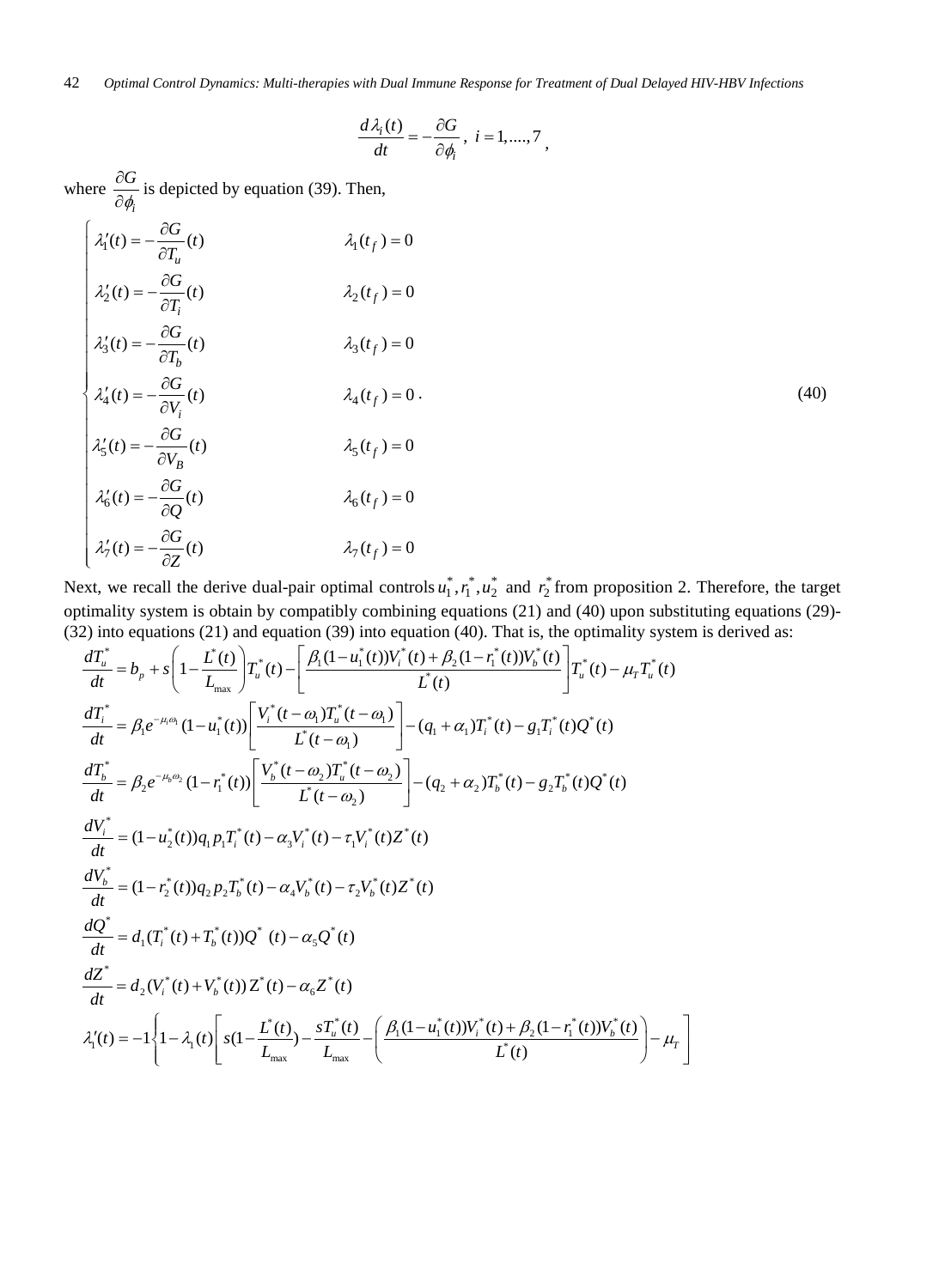$$
-\lambda_{2}(t+\omega_{1})(u_{1}^{*}(t+\omega_{1}-1)\beta_{1}e^{-\mu_{i}\omega_{i}}\left(\frac{V_{i}^{*}(t)T_{i}^{*}(t)}{L^{2}(t)}\right)-\left(q_{1}+\alpha_{1}\right)
$$
\n
$$
-\lambda_{3}(t+\omega_{2})(r_{1}^{*}(t+\omega_{2}-1)\beta_{2}e^{-\mu_{b}\omega_{2}}\left(\frac{V_{b}^{*}(t)T_{b}^{*}(t)}{L^{2}(t)}\right)-\left(q_{2}+\alpha_{2}\right)\right\}
$$
\n
$$
\lambda_{2}'(t) = -1\left\{\lambda_{1}(t)\left[\frac{sT_{u}^{*}(t)}{L_{\max}} - \left(\frac{\beta_{1}(1-u_{1}^{*}(t))V_{i}^{*}(t)T_{u}^{*}(t) + \beta_{2}(1-r_{1}^{*}(t))V_{b}^{*}(t)T_{u}^{*}(t)}{L^{2}(t)}\right)\right]
$$
\n
$$
+\lambda_{2}(t)\left[(1-u_{1}^{*}(t))\beta_{1}\frac{V_{i}^{*}(t)T_{i}^{*}(t)}{L^{2}(t)} - g_{1}\mathcal{Q}^{*}(t)\right] + \lambda_{3}(t)(1-r_{1}^{*}(t))\beta_{2}\left(\frac{V_{b}^{*}(t)T_{u}^{*}(t)}{L^{2}(t)}\right)
$$
\n
$$
+\lambda_{4}(t)\left((1-u_{2}^{*}(t))q_{1}p_{1}+\lambda_{6}(t)d_{1}\mathcal{Q}^{*}(t)\right\}
$$

$$
\lambda'_{3}(t) = -1 \left\{ \lambda_{1}(t) \left[ \frac{sT_{u}^{*}(t)}{L_{\max}} - \left( \frac{\beta_{1}(1-u_{1}^{*}(t))V_{i}^{*}(t)T_{u}^{*}(t) + \beta_{2}(1-r_{1}^{*}(t))V_{b}^{*}(t)T_{u}^{*}(t)}{L^{2}(t)} \right) \right] + \lambda_{2}(t) \left[ (1-u_{1}^{*}(t))\beta_{1} \frac{V_{i}^{*}(t)T_{i}^{*}(t)}{L^{2}(t)} \right] \n+ \lambda_{3}(t) \left[ (1-r_{1}^{*}(t))\beta_{2} \left( \frac{V_{b}^{*}(t)T_{u}^{*}(t)}{L^{2}(t)} \right) - g_{2}Q^{*}(t) \right] + \lambda_{3}(t) \left( (1-r_{2}^{*}(t))q_{2}p_{2} + \lambda_{6}(t)d_{1}Q^{*}(t) \right\} \tag{41}
$$
\n
$$
\lambda'_{4}(t) = -1 \left\{ -\lambda_{1}(t) \left( \frac{\beta_{1}(1-u_{1}^{*}(t))V_{i}^{*}(t)T_{u}^{*}(t)}{L^{*}(t)} \right) + \lambda_{2}(t) \left( \frac{\beta_{1}(1-u_{1}^{*}(t))V_{i}^{*}(t)T_{u}^{*}(t)}{L^{*}(t)} \right) \right.
$$
\n
$$
-\lambda_{4}(t) \left( \alpha_{3} + \tau_{1}Z^{*}(t) \right) + \lambda_{7}(t)d_{1}Z^{*}(t) \right\}
$$
\n
$$
\lambda'_{5}(t) = -1 \left\{ -\lambda_{1}(t) \left( \frac{\beta_{2}(1-r_{1}^{*}(t))V_{b}^{*}(t)T_{u}^{*}(t)}{L^{*}(t)} \right) + \lambda_{3}(t) \left( \frac{\beta_{2}(1-r_{1}^{*}(t))V_{b}^{*}(t)T_{u}^{*}(t)}{L^{*}(t)} \right) \right\}
$$
\n
$$
-\lambda_{5}(t) \left( \alpha_{4} + \tau_{2}Z^{*}(t) \right) + \lambda_{7}(t)d_{2}Z^{*}(t) \right\}
$$
\n
$$
\lambda'_{6}(t) = -1 \left\{ -\lambda_{2}(t)g_{1}T_{i}^{
$$

with  $\overline{L}^*(t) = T_u^*(t) + T_i^*(t) + T_b^*(t)$ ,  $\lambda_i(t) = 0, i = 1, \dots, 7$  and where

$$
u_1^*(t) = \min\left\{\max\left\{a_1, \left(\frac{\lambda_1(t)\left(\frac{\beta_1 V_i(t)T_u(t)}{(T_u + T_i + T_b)^2}\right) - \lambda_2(t)\left(\frac{\beta_1 e^{-\mu_i \omega_i} V_i(t - \omega_1)T_u(t - \omega_1)}{(T_u + T_i)^2}\right)\right)\right\}^+, b_1\right\},\right\}
$$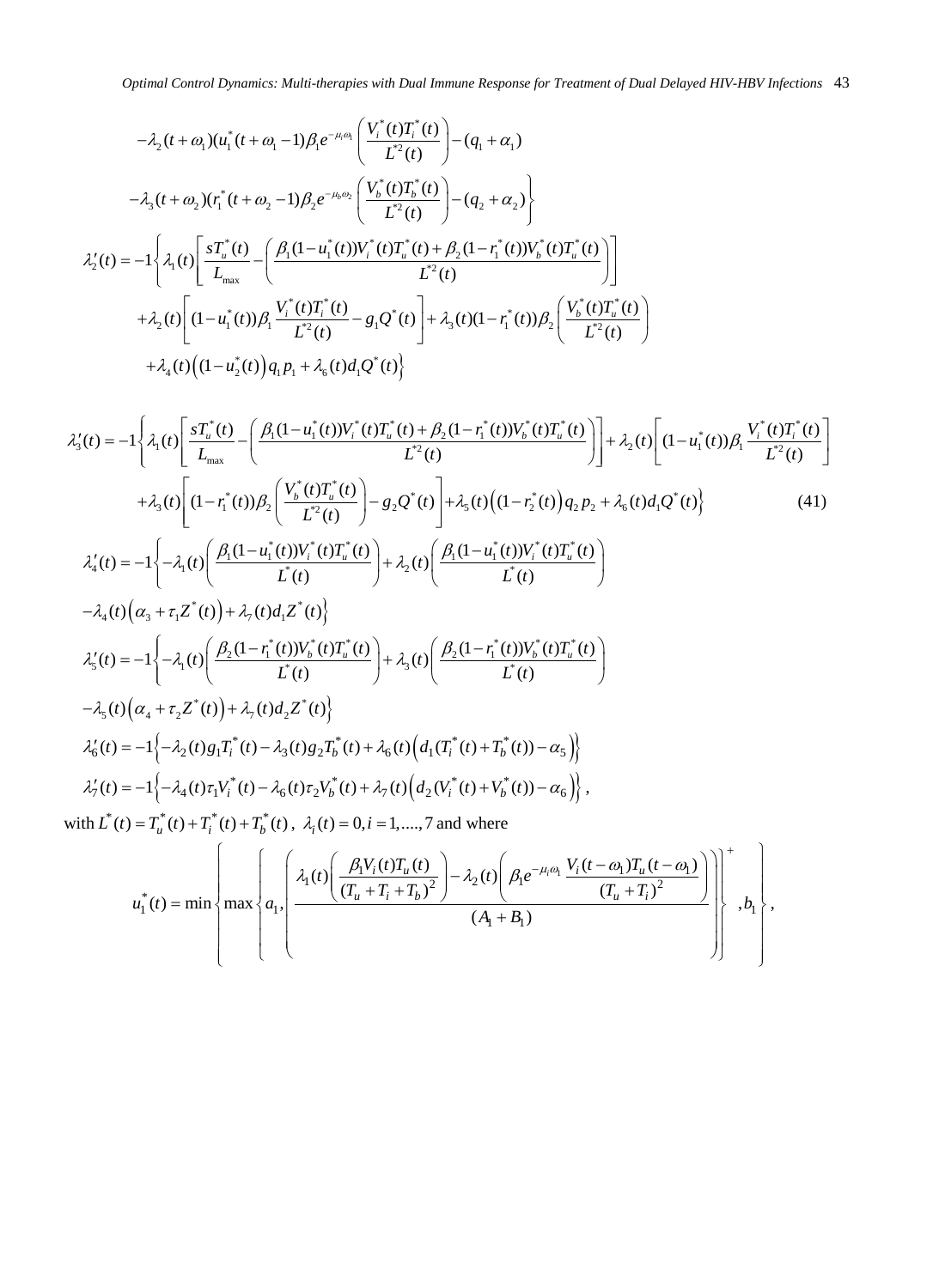$$
r_1^*(t) = \min\left\{\max\left\{m_1, \left(\frac{\lambda_1(t)\left(\frac{\beta_2 V_b(t)T_u(t)}{(T_u + T_i + T_b)^2}\right) - \lambda_3(t)\left(\beta_2 e^{-\mu_b \omega_2} \frac{V_b(t - \omega_2)T_u(t - \omega_2)}{(T_u + T_b)^2}\right)\right)\right\}^+, n_1\right\},\
$$

$$
u_2^*(t) = \min\left\{\max\left\{a_2, -\frac{1}{(A_2 + B_2)}[\lambda_4(t)q_1 p_1 T_i(t)]\right\}^+, b_2\right\}
$$

$$
r_2^*(t) = \min\left\{\max\left\{m_2, -\frac{1}{(A_2 + B_2)}[\lambda_5(t)q_2 p_2 T_b(t)]\right\}^+, n_2\right\}.
$$

and

*4.2 Uniq*ueness of Opti*mality System*

In affirmation of our derived optimality system, we establish the system uniqueness for possibly a small time interval. Aligning with existence of optimal control dual-pair, we have that

 $T_u < T_{(u) \text{max}}$ ,

which implies that the system have a finite upperbounds; a necessary condition for the proof of uniqueness of optimality system. Thus, the system uniqueness is completely defined by the following theorem with proof guided by the lemma hereof.

**Lemma 1** The control dual-pair functions  $(u_i^*, r_i^*)(z) = (\min(z, a_i, b_i))$ ,  $\forall i - 1, 2$  is Lipschitz continuous in *z*, where  $a_i < b_i$  are fixed constants.

**Theorem 5** Let the time interval  $t_f$  be as small as possible, then the bounded solutions of the optimality system are unique.

**Proof** The proof is invoked from the uniqueness of optimality results of [1, 3, 55]. Now, suppose  $(T_u, T_i, T_b, V_i, V_b, Q, Z, \lambda_1, \lambda_2, \lambda_3, \lambda_4, \lambda_5, \lambda_6, \lambda_7)$  and  $(\overline{T}_u, \overline{T}_i, \overline{T}_b, \overline{V}_i, \overline{V}_b, \overline{Q}, \overline{Z}, \overline{\lambda_1}, \overline{\lambda_2}, \overline{\lambda_3}, \overline{\lambda_4}, \overline{\lambda_5}, \overline{\lambda_6}, \overline{\lambda_7})$  are two solutions of the model optimality system (41). Then we choose  $\lambda > 0$  such that the values of the solutions are obtained by setting

$$
\begin{cases}\nT_u = g^{\delta t}e, T_i = g^{\delta t}f, T_b = g^{\delta t}h, V_i = g^{\delta t}l, V_b = g^{\delta t}j, Q = g^{\delta t}k, Z = g^{\delta t}m, \\
\lambda_1 = g^{\delta t}p, \lambda_2 = g^{\delta t}q, \lambda_3 = g^{\delta t}s, \lambda_4 = g^{\delta t}t, \lambda_5 = g^{\delta t}u, \lambda_6 = g^{\delta t}w, \lambda_7 = g^{\delta t}x \\
\overline{T}_u = g^{\delta t}\overline{e}, \overline{T}_i = g^{\delta t}\overline{f}, \overline{T}_b = g^{\delta t}\overline{h}, \overline{V}_i = g^{\delta t}\overline{l}, \overline{V}_b = g^{\delta t}\overline{j}, \overline{Q} = g^{\delta t}\overline{k}, \overline{Z} = g^{\delta t}\overline{m}, \\
\overline{\lambda}_1 = g^{\delta t}\overline{p}, \overline{\lambda}_2 = g^{\delta t}\overline{q}, \overline{\lambda}_3 = g^{\delta t}\overline{s}, \overline{\lambda}_4 = g^{\delta t}\overline{t}, \overline{\lambda}_5 = g^{\delta t}\overline{u}, \overline{\lambda}_6 = g^{\delta t}\overline{w}, \overline{\lambda}_7 = g^{\delta t}\overline{x}.\n\end{cases} (42)
$$

Now, substituting equation (42) into optimal control dual-pair of equations (29)-(32), the derive solutions becomes: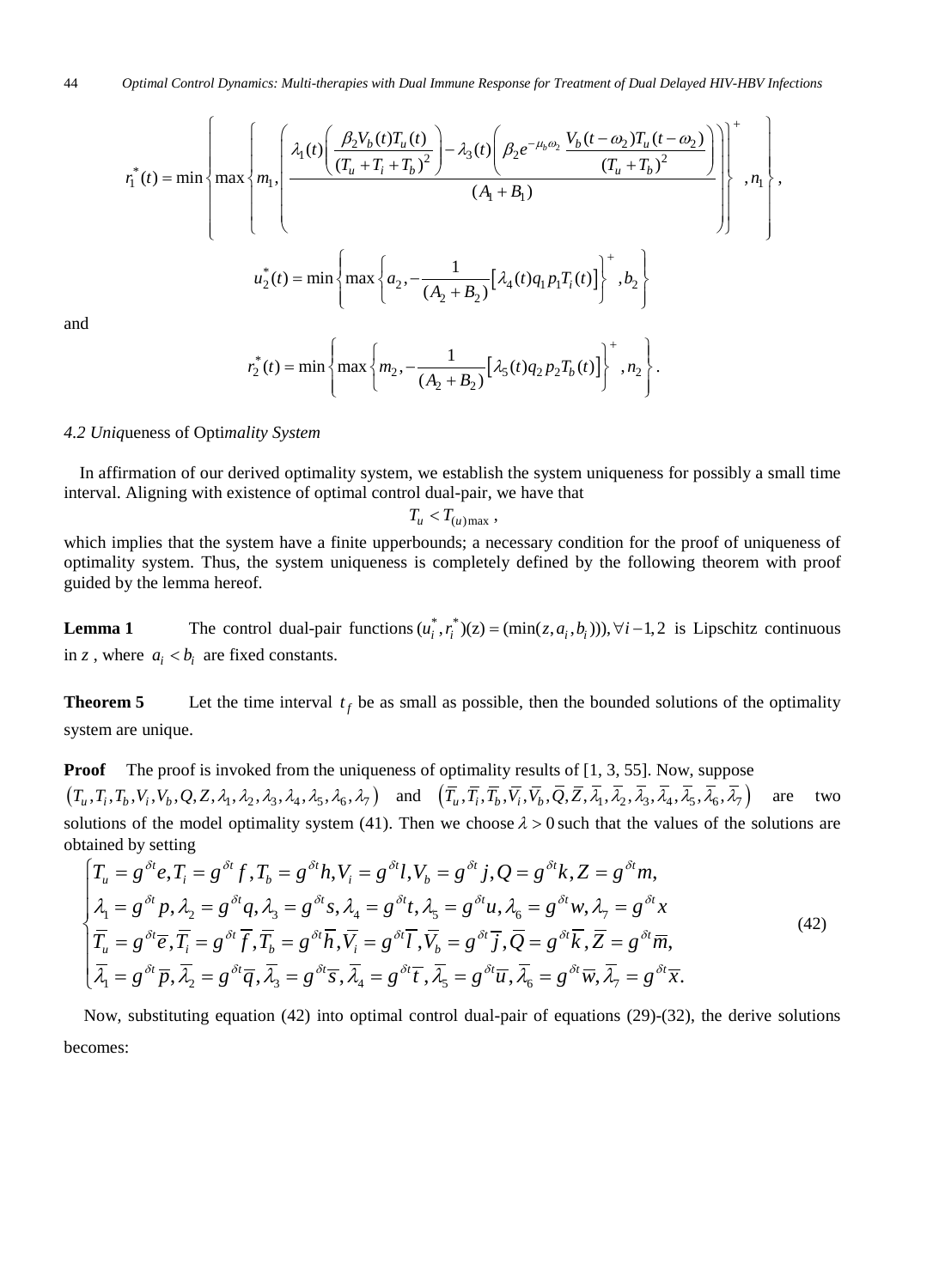$$
u_1^*(t) = \min\left\{\max\left\{a_1, \left(\frac{\left(\frac{\beta_1 p le}{(e+f+h)^2}\right) - \left(\beta_1 q e^{-\mu_i \omega_1} \frac{l(t-\omega_1) e(t-\omega_1)}{(e+f)^2}\right)\right)}{(A_1 + B_1)}\right\}, b_1\right\}
$$
  

$$
r_1^*(t) = \min\left\{\max\left\{m_1, \left(\frac{\left(\frac{\beta_2 p je}{(e+f+h)^2}\right) - \left(\beta_2 s e^{-\mu_i \omega_2} \frac{j(t-\omega_2) e(t-\omega_2)}{(e+h)^2}\right)\right)}{(A_1 + B_1)}\right\}, n_1\right\}
$$
  

$$
u_2^*(t) = \min\left\{\max\left\{a_2, -\frac{1}{(A_2 + B_2)}[tfq_1 p_1]\right\}, b_2\right\}
$$
  

$$
r_2^*(t) = \min\left\{\max\left\{m_2, -\frac{1}{(A_2 + B_2)}[uhq_2 p_2]\right\}, n_2\right\}
$$

and

$$
\overline{u}_{1}^{*}(t) = \min\left\{\max\left\{a_{1}, \frac{\left(\frac{\beta_{1}\overline{p}\overline{l}\overline{e}}{(\overline{e}+\overline{f}+\overline{h})^{2}}\right)-\left(\beta_{1}\overline{q}e^{-\mu_{i}\omega_{1}}\frac{\overline{l}(t-\omega_{1})\overline{e}(t-\omega_{1})}{(\overline{e}+\overline{f})^{2}}\right)}{(\overline{A}_{1}+\overline{B}_{1})}\right\}, b_{1}\right\}
$$
\n
$$
\overline{r}_{1}^{*}(t) = \min\left\{\max\left\{m_{1}, \frac{\left(\frac{\beta_{2}\overline{p}\overline{j}\overline{e}}{(\overline{e}+\overline{f}+\overline{h})^{2}}\right)-\left(\beta_{2}\overline{se}^{-\mu_{b}\omega_{2}}\frac{\overline{j}(t-\omega_{2})\overline{e}(t-\omega_{2})}{(\overline{e}+\overline{h})^{2}}\right)}{(\overline{A}_{1}+\overline{B}_{1})}\right\}, n_{1}\right\}
$$
\n
$$
\overline{u}_{2}^{*}(t) = \min\left\{\max\left\{a_{2}, -\frac{1}{(A_{2}+B_{2})}\left[\overline{t}\overline{t}q_{1}p_{1}\right]\right\}, b_{2}\right\}
$$
\n
$$
\overline{r}_{2}^{*}(t) = \min\left\{\max\left\{m_{2}, -\frac{1}{(A_{2}+B_{2})}\left[\overline{u}\overline{h}q_{2}p_{2}\right]\right\}, n_{2}\right\}.
$$

Next, we substitute  $T_u = g^{\delta t} e$  and all corresponding terms into the ODE of equation (41) and then differentiate to to obtain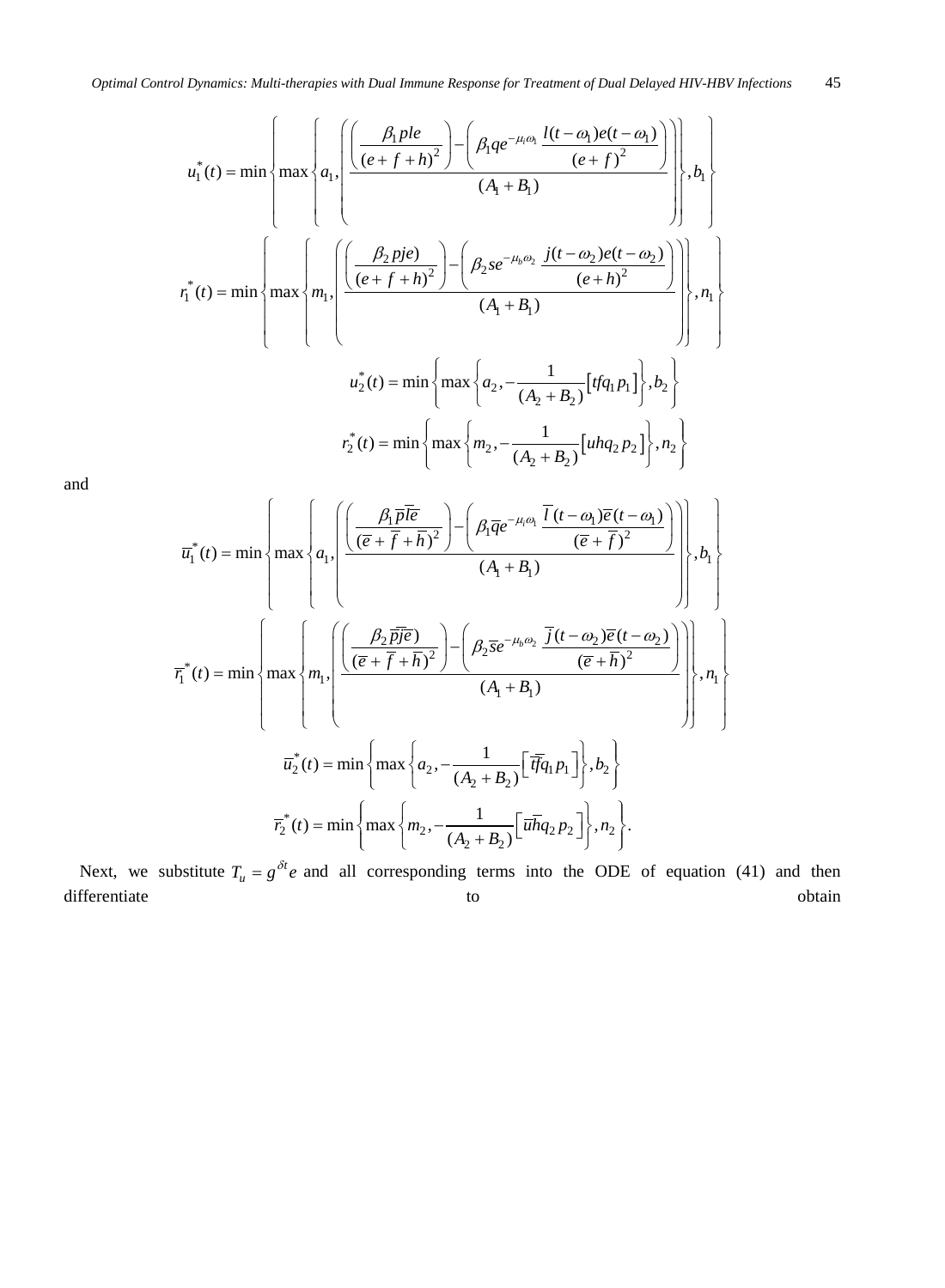$$
e' + \lambda e = b_p + s \left( 1 - \frac{L^*(t)}{L_{\text{max}}} \right) g^{\delta i} e - \left[ \frac{\beta_1 (1 - u_1^*(t)) g^{\delta i} l + \beta_2 (1 - r_1^*(t)) g^{\delta i} j}{L^*(t)} \right] g^{\delta i} e - \mu_T g^{\delta i} e
$$
  
\n
$$
f' + \lambda f = \beta_1 e^{-\mu_i \omega_i} (1 - u_1^*(t)) \left[ \frac{g^{\delta i} l(t - \omega_i) g^{\delta i} e(t - \omega_i)}{L^*(t - \omega_i)} \right] - (q_1 + \alpha_i) g^{\delta i} f - g^{\delta i} (ek) g_1
$$
  
\n
$$
h' + \lambda h = \beta_2 e^{-\mu_i \omega_2} (1 - r_1^*(t)) \left[ \frac{g^{\delta i} j(t - \omega_2) g^{\delta i} e(t - \omega_2)}{L^*(t - \omega_2)} \right] - (q_2 + \alpha_2) g^{\delta i} h - g^{\delta i} (hk) g_2
$$
  
\n
$$
l' + \lambda l = (1 - u_2^*(t)) q_1 p_1 g^{\delta i} f - \alpha_3 g^{\delta i} l - \tau_1 g^{\delta i} (lm)
$$
  
\n
$$
j' + \lambda j = (1 - r_2^*(t)) q_2 p_2 g^{\delta i} h - \alpha_4 g^{\delta i} j - \tau_2 g^{\delta i} (jm)
$$
  
\n
$$
k' + \lambda k = d_1 g^{\delta i} (f + h) g^{\delta i} k - \alpha_5 g^{\delta i} k
$$
  
\n
$$
m' + \lambda m = d_2 g^{\delta i} (l + j) g^{\delta i} m - \alpha_6 g^{\delta i} m
$$
  
\n
$$
\lambda' + \lambda p = -1 \left\{ 1 - g^{\delta i} p \left[ s(1 - \frac{L^*(t)}{L_{\text{max}}} - \frac{g^{\delta i} e}{L_{\text{max}}} - \left( \frac{\beta_1 (1 - u_1^*(t)) g^{\delta i} (lf) + \beta_2 (1 - r_1^*(t)) g^{\delta i} (jh)}{L^*(t)} \right) - \mu_T \right] - g^{\delta i} g(t + \omega_1) [u
$$

$$
(43)
$$

,

$$
x' + \lambda x = -1 \Big\{ -g^{\delta t} x \tau_1 g^{\delta t} l - g^{\delta t} u \tau_2 g^{\delta t} j + g^{\delta t} x \Big( d_2 g^{\delta t} (l+j) - \alpha_6 \Big) \Big\}.
$$

. . . .

The process is then followed by performing the subtraction of state solutions  $\overline{T}_u$  from  $T_u$ ,  $\overline{T}_i$  from  $T_i$ , . . . . . . . . .  $\overline{\lambda}_1$  from  $\lambda_1$ , …….,  $\overline{\lambda}_7$  from  $\lambda_7$  and then multiply the obtained result by appropriate difference of functions and integrate from  $t_0$  to  $t_f$ . The final resulting fourteen integral equations are summed and uniqueness of the system solution derived by using estimation approach. That is, invoking lemma 1, the first result is derived as:

$$
\left| u_1^* - \overline{u}_1^*(t) \right| \leq \frac{1}{(A_1 + B_1)} \left| \frac{\left( \frac{\beta_1 p l e}{g^{\delta t} (e + f + h)^2} - g^{\delta t} \frac{\beta_1 \overline{p} \overline{l e}}{(e + \overline{f} + \overline{h})^2} \right) - \left( \frac{\beta_1 q e^{-\mu_i \omega_i} (l e)(t - \omega_1)}{g^{\delta t} (e + f)^2} + \frac{\beta_1 \overline{q} e^{-\mu_i \omega_i} (\overline{l e})(t + \omega_1)}{g^{\delta t} (\overline{e} + \overline{f})^2} \right) \right|
$$

$$
\left| r_1^* - \overline{r_1}^*(t) \right| \leq \frac{1}{(A_1 + B_1)} \left| \frac{\left( \frac{\beta_2 p_1^*}{g^{\delta t} (e + f + h)^2} - \frac{\beta_2 \overline{p_1^*} \overline{e}}{g^{\delta t} (\overline{e} + \overline{f} + \overline{h})^2} \right) - \left( \frac{\beta_2 s e^{-\mu_b \omega_2} (j e)(t - \omega_2)}{g^{\delta t} (e + f)^2} + \frac{\beta_2 \overline{s} e^{-\mu_b \omega_2} (\overline{j} \overline{e})(t + \omega_2)}{g^{\delta t} (\overline{e} + \overline{f})^2} \right) \right|,
$$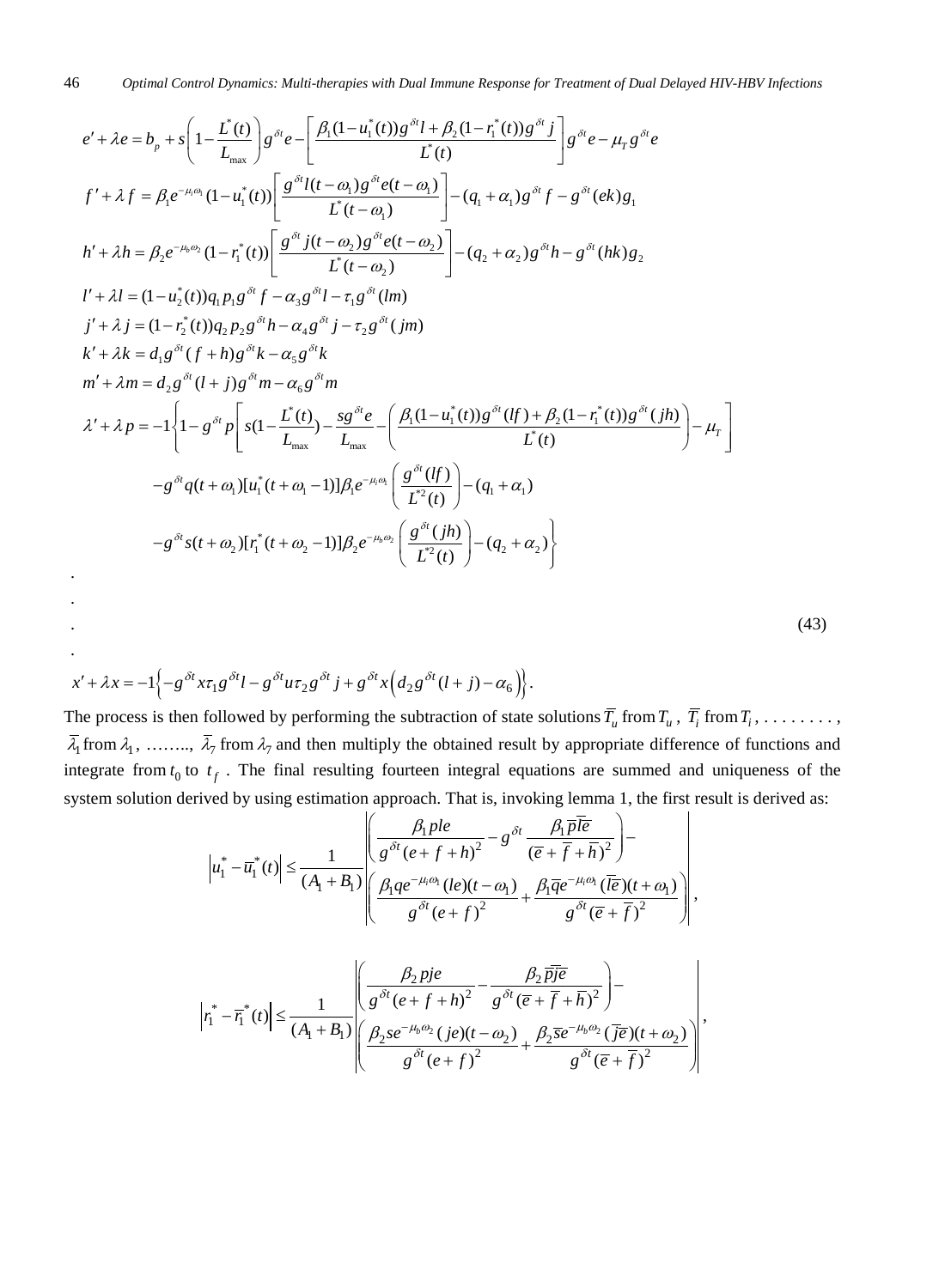$$
\left|u_2^*(t) - \overline{u}_2^*(t)\right| \le \frac{1}{(A_2 + B_2)} \left|q_1 p_1(t) - q_1 p_1(\overline{t})\right|
$$

and

$$
\left| r_2^*(t) - \overline{r}_2^*(t) \right| \le \frac{1}{(A_2 + B_2)} \left| q_2 p_2(uh) - q_2 p_2(\overline{uh}) \right|.
$$

Illustrating explicitly the use of estimate on  $u_1^* - \overline{u}_1^*(t)$  for the first variable  $T_u(t)$ , we have

$$
\frac{1}{2}(e-\overline{e})^{2}(t_{f}) + \lambda_{1} \int_{t_{0}}^{t_{f}} (e-\overline{e})^{2} dt
$$
\n
$$
\leq \int_{t_{0}}^{t_{f}} \mu_{T} |e-\overline{e}| dt + \left[ \int_{t_{0}}^{t_{f}} \left| u_{1}^{*}e - \overline{u}_{1}^{*} \overline{e} \right| |e-\overline{e}| dt \right] + g^{\delta t} \int_{t_{0}}^{t_{f}} |f-\overline{f}| |e-\overline{e}| dt + \int_{t_{0}}^{t_{f}} \left| u_{1}^{*}e - \overline{u}_{1}^{*} \overline{e} \right| |e-\overline{e}| dt
$$
\n
$$
\leq \phi_{1} \int_{t_{0}}^{t_{f}} |e-\overline{e}|^{2} + |I-\overline{I}|^{2} + |j-\overline{j}|^{2} + |p-\overline{p}|^{2} dt + \phi_{2} g^{\delta t_{f}} \int_{t_{0}}^{t_{f}} \left[ |e-\overline{e}|^{2} + |I-\overline{I}|^{2} + |j-\overline{j}|^{2} \right] dt
$$

where, the constants  $\phi_1$  and  $\phi_2$  depends on the coefficients and on bounds of the state and adjoints. Combining the fourteen estimates, we see that the following inequality holds:

$$
\frac{1}{2}(t_f)\left[ (e-\overline{e})^2 + (f-\overline{f})^2 + \dots + (m-\overline{m})^2 \right] + \frac{1}{2}(t_0)\left[ (p-\overline{p})^2 + \dots + (m-\overline{m})^2 \right]
$$
  
+  $\lambda \int_{t_0}^{t_f} \left[ (e-\overline{e})^2 + (f-\overline{f})^2 + \dots + (m-\overline{m})^2 + (p-\overline{p})^2 + \dots + (m-\overline{m})^2 \right] dt$   
 $\leq \left(\phi_1 + \phi_2 e^{3\lambda t_f}\right) \int_{t_0}^{t_f} \left[ (e-\overline{e})^2 + (f-\overline{f})^2 + \dots + (p-\overline{p})^2 + \dots + (m-\overline{m})^2 \right] dt$ 

for all  $t_0 = 0$ . Thus, we conclude from the above that

$$
\left(\lambda-\tilde{\phi}_1+\tilde{\phi}_2e^{3\lambda t_f}\right)\int_{t_0}^{t_f}\left[(e-\overline{e})^2+(f-\overline{f})^2+\dots+(p-\overline{p})^2+\dots+(m-\overline{m})^2\right]dt\leq 0\,,
$$

where  $\tilde{\phi}_1, \tilde{\phi}_2$  depends on the coefficients and bounds on *e*, f,...,.., *m*. If we choose  $\lambda$  such that  $\lambda > \tilde{\phi}_1 + \tilde{\phi}_2$  and 1  $\overline{c}$  $t_f < \frac{1}{3\lambda} \ln \left( \frac{\lambda - \tilde{\phi_1}}{\tilde{\phi_2}} \right)$  $\frac{\varphi_1}{\varphi_2}$ , then  $e = \overline{e}$ ,  $f = f$ ,  $h = h$ ,....,  $m = \overline{m}$ ,....,  $x = \overline{x}$ . Hence, the solution is unique for sufficiently small time  $t$ .

Optimally, the uniqueness of optimality system for a small time interval is a two point boundary problem consequence to opposite time orientation and the state equations defined by initial and final time conditions. Moreso, the dual-pair optimal controls  $[u_i, r_i]_{i=1,2}$  are characterized by the unique solution of optimality system.

Therefore, from epidemiological view point, we deduce from Thm, 5, that if  $\lambda > ((A_1 + B_1) + (A_2 + B_2))$  and

$$
t_f < \frac{1}{3\lambda} \ln \left( \frac{\lambda - (\tilde{A}_1 + \tilde{B}_1)}{(\tilde{A}_2 + \tilde{B}_2)} \right)
$$
 such that  $\lambda > (A_2 + B_2) \triangleleft 0$ , then infection is said to be asymptotically stable.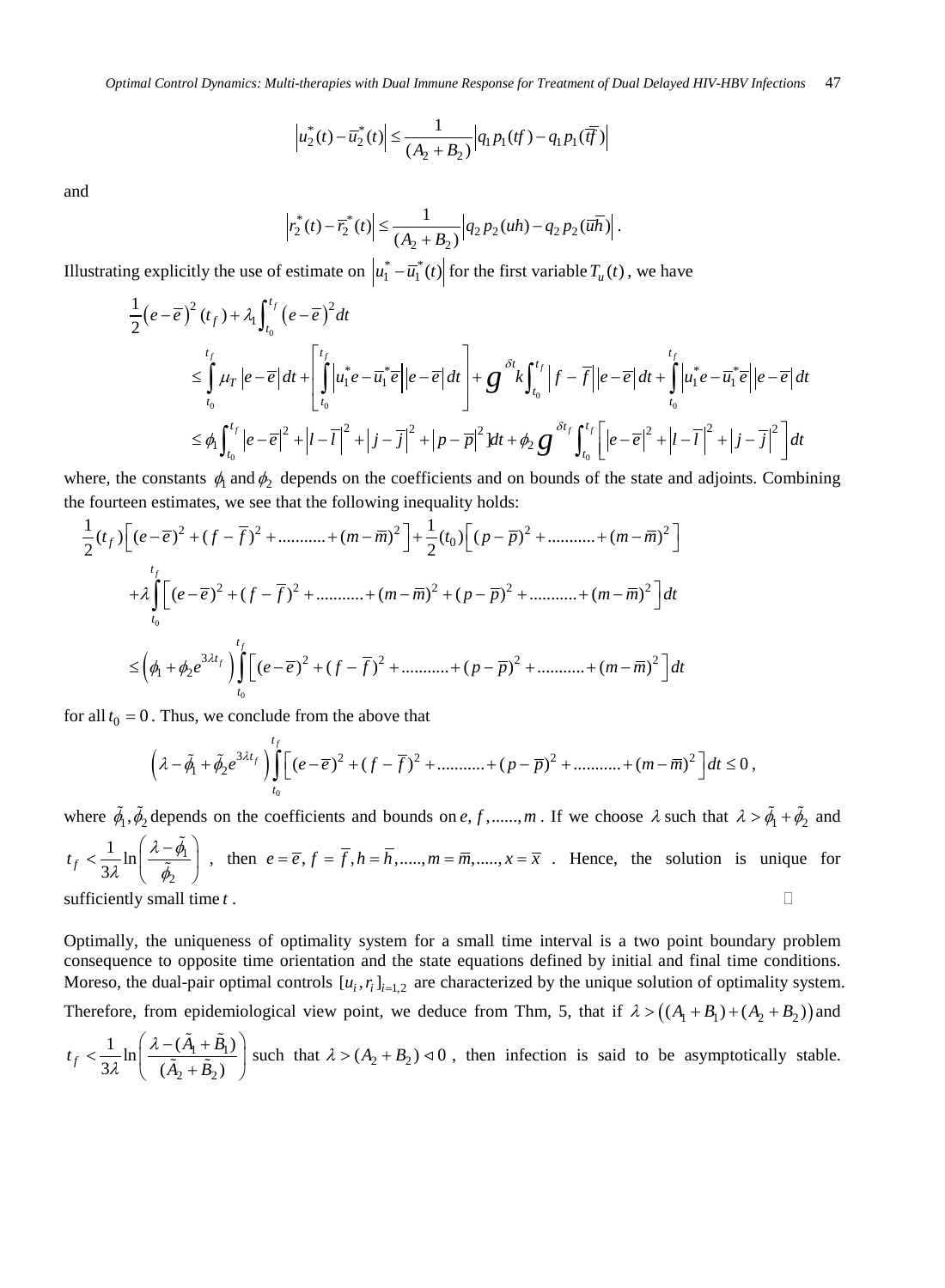Adversely if  $t_f > \frac{1}{24} \ln \left| \frac{\lambda - (A_1 + B_1)}{\lambda - (A_1 + B_1)} \right|$  $2 + \nu_2$  $\frac{1}{\ln \ln \left( \frac{\lambda - (A_1 + B_1)}{\lambda} \right)}$  $f \sim \frac{1}{3\lambda}$   $\ln\left(\frac{\tilde{A}_2 + \tilde{B}_2}{\tilde{A}_2 + \tilde{B}_2}\right)$  $t_f > \frac{1}{2\pi} \ln \left( \frac{\lambda - (A_1 + B_1)}{2\pi \lambda} \right)$  $A_2 + B$ λ λ  $>\frac{1}{3\lambda}\ln\left(\frac{\lambda-(\tilde{A}_1+\tilde{B}_1)}{(\tilde{A}_2+\tilde{B}_2)}\right)$  $\widetilde{\mathrm{A}}_{i}+\widetilde{\mathrm{B}}_{i}$  $\left(\frac{(A_1 + B_1)}{A_2 + B_2}\right)$ , such that  $\lambda > ((A_1 + B_1) + (A_2 + B_2))$ , then global endemicity is bound

to occur.

#### **5. Numerical Simulations**

Here, noting that this study initial data are certified clinical data modified in tune with the present model (see notes on tables  $(1 \& 2)$ , we verify in accordance with the objective of this study, the e ingenuity of our derived system model. For simplicity, model simulations will be considered in the sequence of derivations. This includes the simulation of the system basic model (6) for the case of untreated dual delayed HIV-HBV infections, followed by the derived optimality system, the optimal dual-pair control functions and the objective functional of the system. Of note, the entire simulations are conducted via in-built Runge-Kutter of order precision 4 in a Mathcad surface. Importantly, the mathematical outcomes of our simulations are carefully presented in the appendices for the purpose of simplification.

#### *5.1 Simulation of Basic Model (without control functions)*

Fundamentally, it is worth initiating the computational aspect of the system basic model equation (6). This is obvious as it is leverage to our derived optimality system. Commendably, the epidemiological status of dual delayed HIV-HBV infections dynamics under off-treatment scenario is adequately represented by the following simulations. This is to say that invoking model (6) with  $u_{i=1,2} = 0$  and  $r_{i=1,2} = 0$ , the following fig. 2(a-g) is obtained:

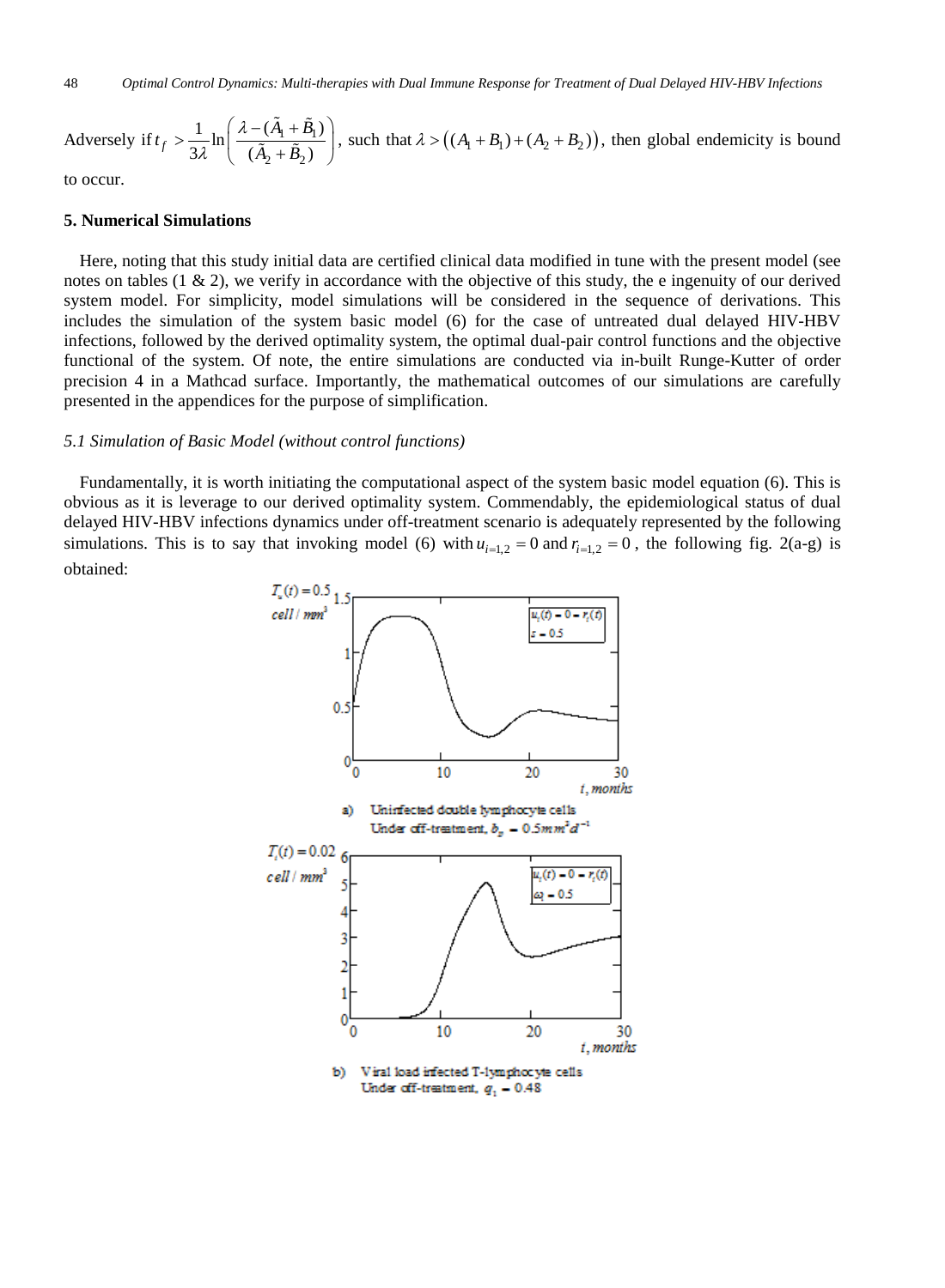

Fig. 2(a-g). Epidemiological representations of untreated dual delayed HIV-HBV infection dynamics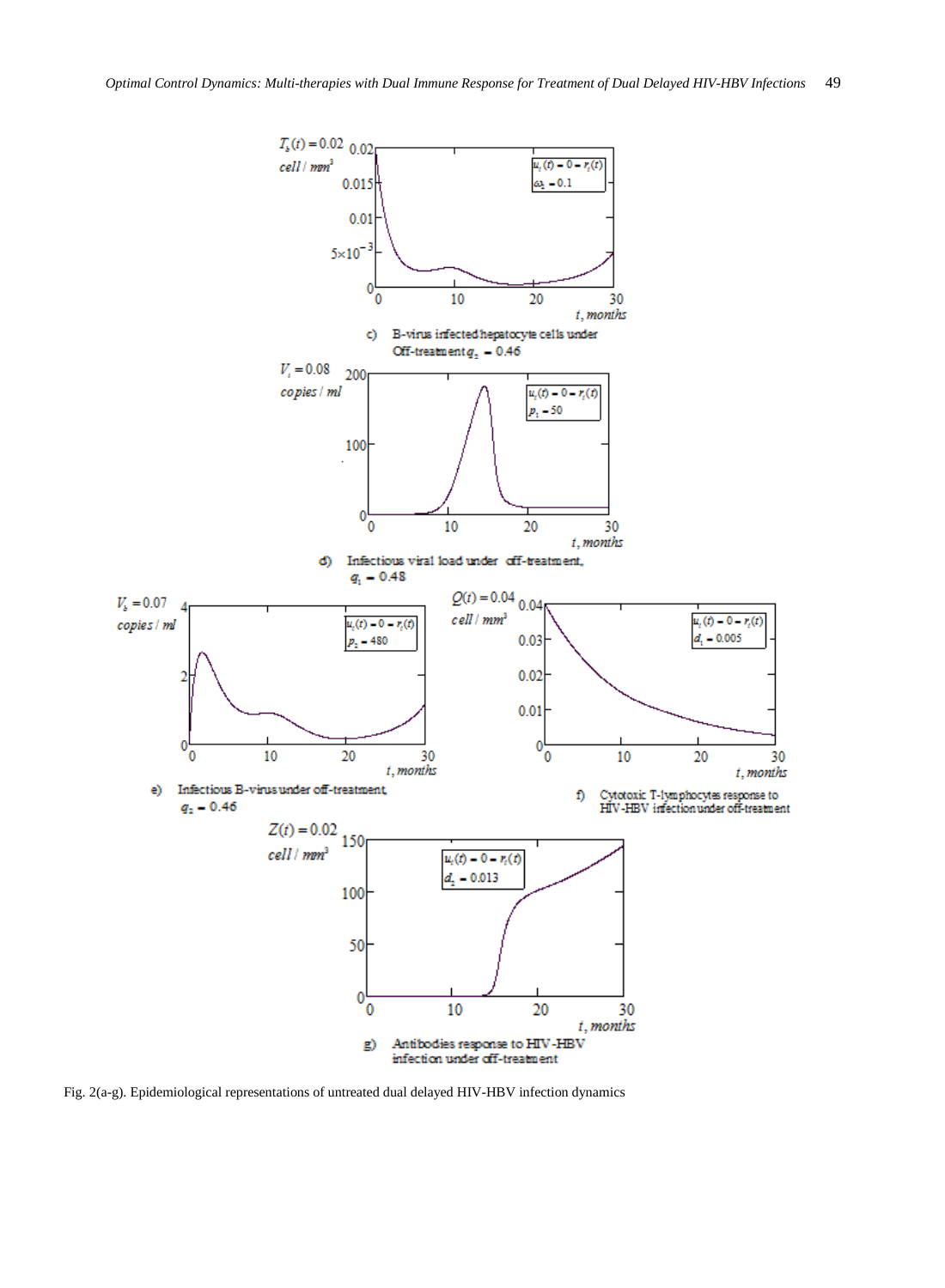Fig. 2(a-g) represents the dynamical flow of dual delayed HIV-HBV infections under off-treatment setting. Typically, figure 2(a) clearly shows the early asymptomatic stage infection where the infection is yet to opening manifest within the first 10 months. This can be attributed to the initial response from dual adaptive immune system. We also observed depletion of susceptible double lymphocyte cells under an unchecked dual HIV-HBV infection scenario after  $t_f \ge 10$  months to a value  $T_u(t) \le 0.215$ cell /  $mm^3$ . This is evident by the increasing rate of infected sub-population of HIV and HBV infected double lymphocyte cells as depicted by fig.  $2(b \& c)$ . The depletion of infected HBV cells is due to the fact that the physiological manifestation of HBV infection takes much longer period, thus undulating pictorial structure. Also, it is observed that replication of virions (infectious HIV and HBV) occurred due to the off-treatment situation – fig. 2(d & e). Furthermore, the initial active defensive response from cellular immune response (CTLs) and humoral immune response (antibodies) is seen to succumb to the severe forces of untreated dual HIV-HBV virions – fig. 2(f & g). In particular, the rising nature of the antibodies explains the fact that the amount of infectious HBV determines the replication of antibodies with value  $Z(t) \leq 144.302 \text{cell}/\text{mm}^3$ . Mathematically, we present the summary of the resulting variations of the dynamical flow of healthy population, HIV-HBV coinfcted double lymphocyte cells, infectious dual virions and those of dual adaptive immune system in **appendix A**.

#### *5.2 Simulation Model for the Optimality System (with dual tri-linear control functions)*

Notably, when the human system is exposed to systematic infections, which affect the immune system, the affected system are bound to collapse if timely intervention is not in place. However, the introduction of competent chemotherapy could result to the enhancement of the immune efficiency. Therefore, the introduction of peculiar multi-therapies by this investigation is aim at not only de-phasing the progress of infections but to also activate the efficiency of affected immune system. Thus, the introduction of  $u_{i=1,2} > 0$  and  $r_{i=1,2} > 0$ , representing reverse transcriptase inhibitors and protease inhibitors; standard interferon- $\alpha$  and nucleoside analogues activates the dual immune response. Hence, the initial - dual tri-linear treatment functions.

Guided by propositions 1 & 2, toxicity of chosen chemotherapies are clinically observed under optimal weight factors:  $A_1 = 25000, A_2 = 250, B_1 = 25000, B_2 = 250$  and having limit bounds of  $a_1 = 0, a_2 = 0.2, b_1 = 0.4, b_2 = 0.9; m_1 = 0.1, m_2 = 0.4, n_1 = 0.4, n_2 = 0.7$ . Then, fig. 3(a-g) depicts the optimality system with well-posed optimal control functions.

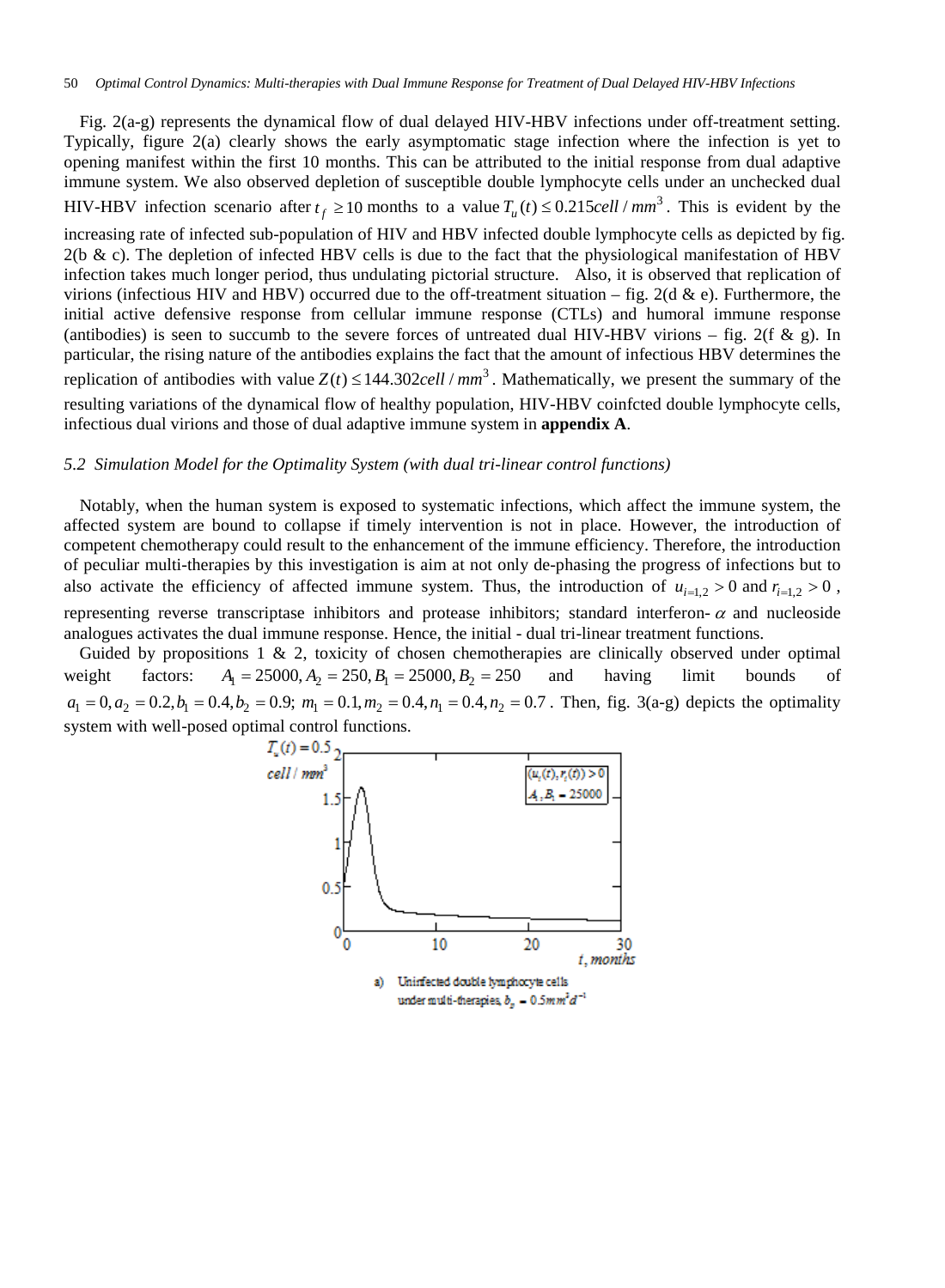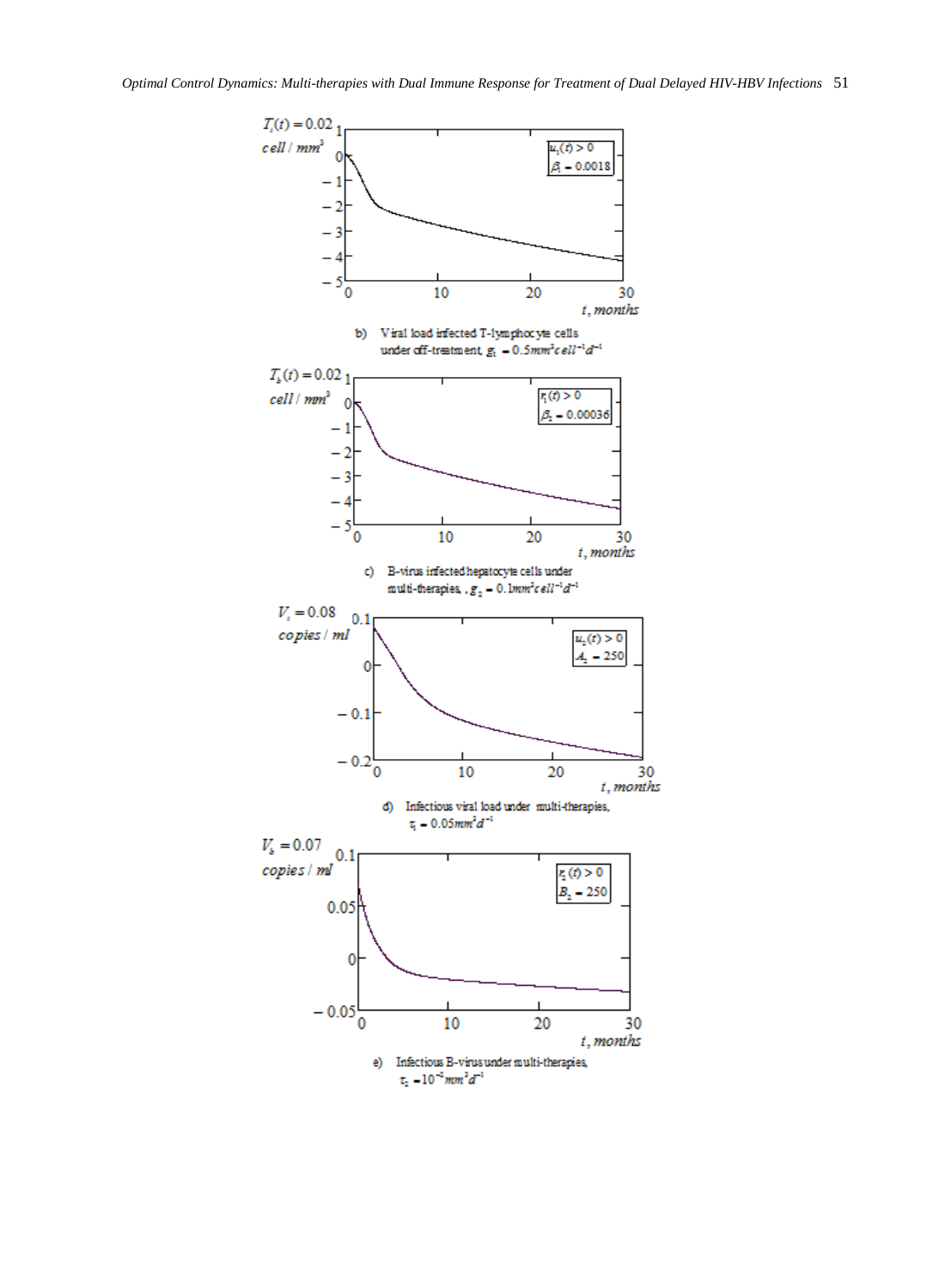

Fig. 3(a-g). Epidemiological dynamics of dual delayed HIV-HBV infections under multi-therapies and activated dual adaptive immune response

From fig. 3(a), we observed that following systematic application of choice chemotherapies, susceptible double lymphocyte cells exhibit tremendous increase with stability after  $t_f \ge 10$  months, which indicates acceptability of choice drugs. Moreso, the decline in both HIV infected cells and HBV infected cells as depicted by fig. 3(b & c) vindicates the outcome of fig. 3(a). It is also observed from fig. 3(d & e), the depletion of both HIV and HBV virions following the administration of structured chemotherapies within study validity period. Furthermore, the dynamic response of dual immune system, which is determined by the rate of infection growth and enhanced by induced chemotherapies are clearly seen in the gradual decline and stability of both CTLs and antibodies as in fig. 3(f & g) respectively. Thus, the quantitative expression of fig. 3(a-g) is given in **appendix B**.

#### *5.3 Simulation of Optimal Control Functions and Objective Functional*

Furthermore, we simulate the system control functions (29)-(32) as an outlet to the quantitative description of drugs toxicity and the amount of drugs required. Fig. 4(a-d) depicts the various quantities and the commercial values of chemotherapies required to keep under control, the deadly dual-delayed HIV-HBV infections.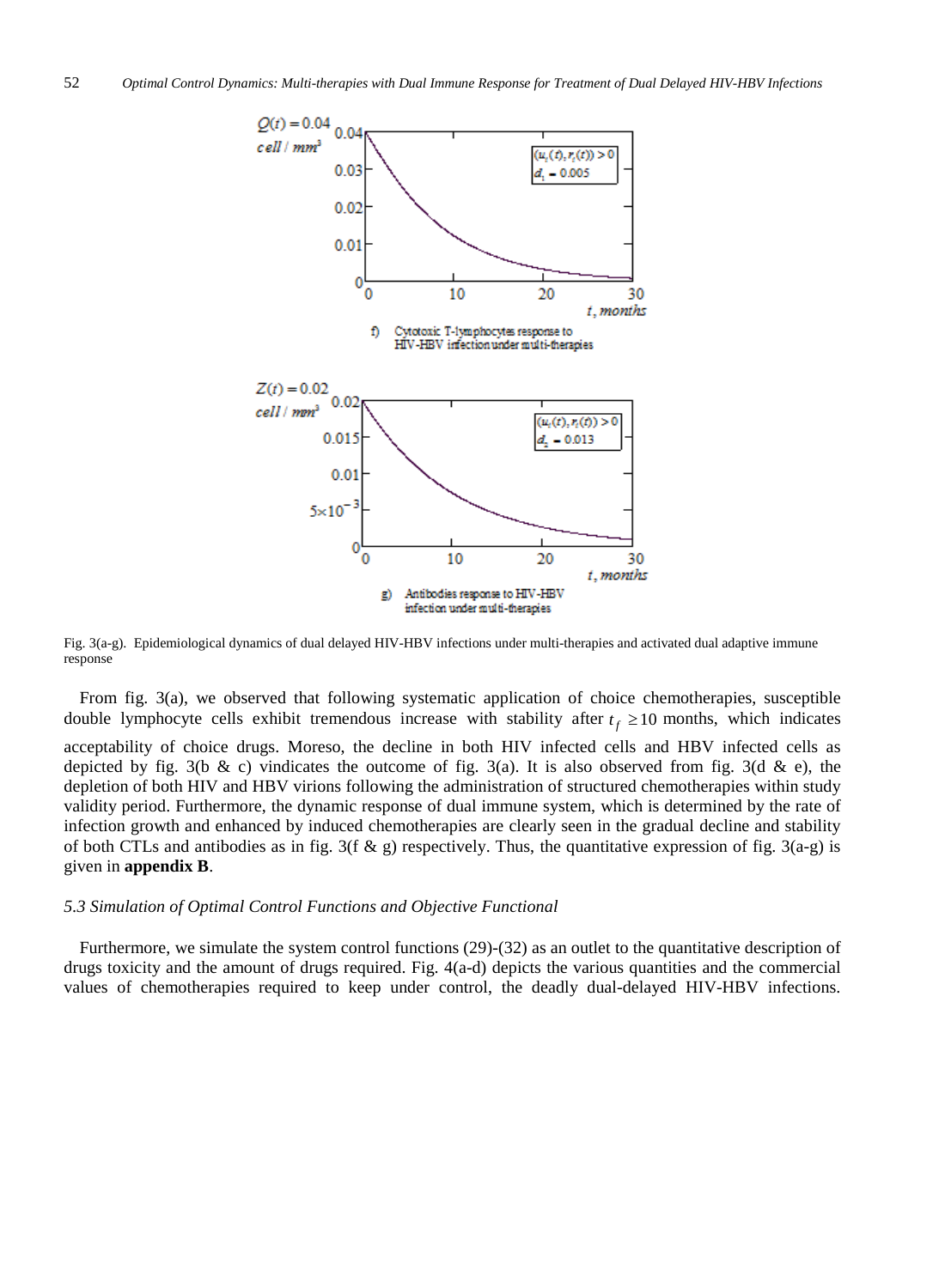

Fig. 4 (a-d) Graphical representations of optimal control functions for dual delayed HIV-HBV infections

Fig. 4(a & b) construed some smooth linear functions, which are typical of optimal dynamics. Clearly, the amount of RTI required is seen to be in the range  $0.5 \le u_1^*(t) \le 3.5$  for all  $t_f \le 30$  months, which is significantly small amount of RTI. Standard interferon- $\alpha$  exhibit similar tendency with that of RTI, which value in the range of  $0.5 \le r_1^*(t) \le 3.5$  for all  $t_f \le 30$  months. On the other hand, fig. 4(c & d) portrait the respective amount of PIs and NAs required in the range of  $0.3 \le u_i(t)$ ,  $r_i(t) \le 6.3$  combating free infectious dual HIV-HBV infectivity for all  $_f \leq 30$  months.

Finally, we simulate system (22), which defines the objective functional to be maximized. This step depicts the optimal control pairs in relation to maximized double lymphocyte healthy population and the restoration of active immune system. Fig. 5 represent maximized  $T_u(t)$ ,  $Q(t)$  and  $Z(t)$ :



Fig. 5. Simulation of objective functional for pair-dual treatment with  $A_1$ ,  $B_1 = 25000$ ;  $A_2$ ,  $B_2 = 2500$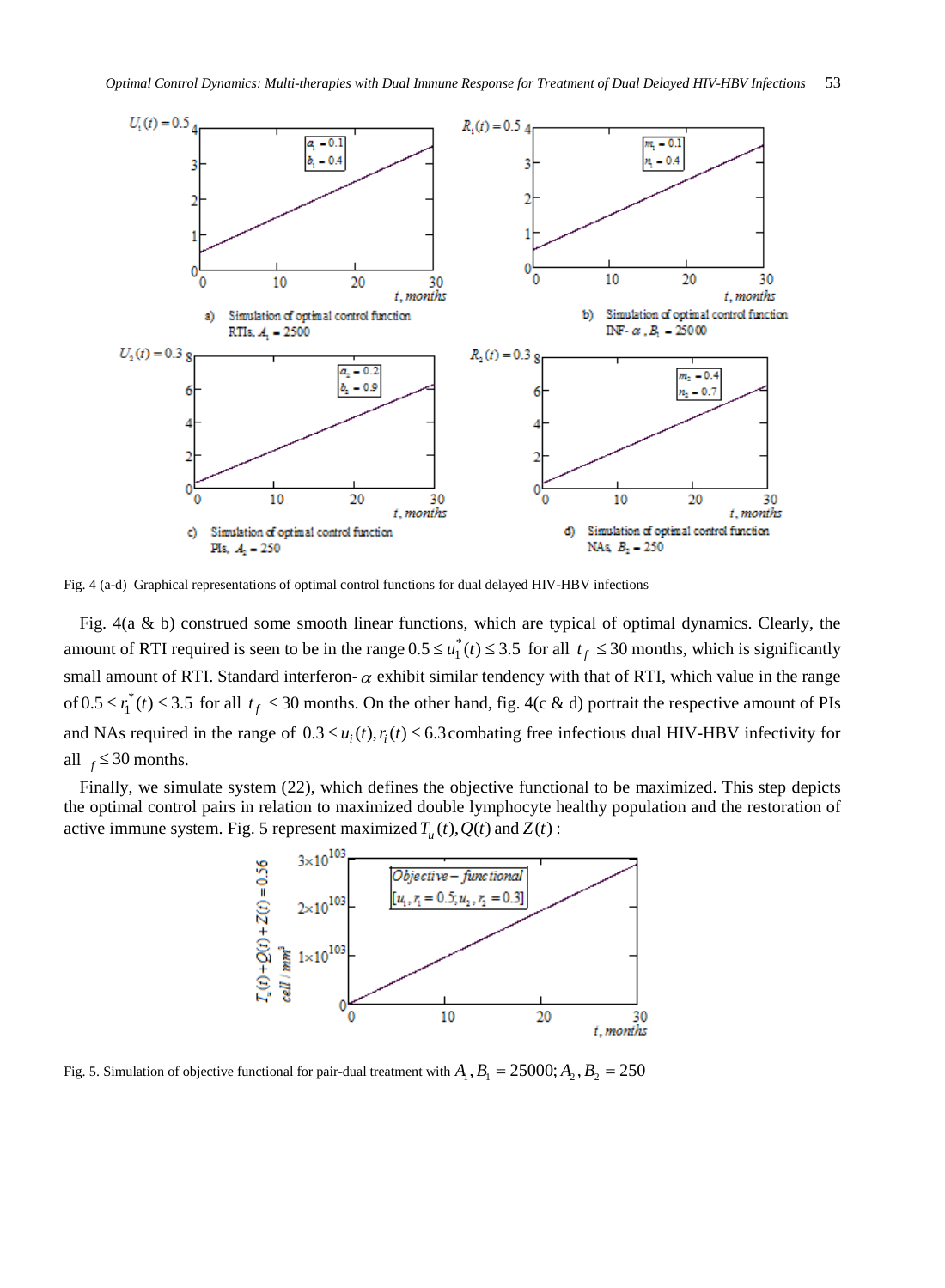From fig. 5, we have a linear inclination indicating the overall commercial value of triple dual control functions, which clinically combat the influx of dual HIV-HBV infections. Notably, for treatment duration of  $t_f$  ≤ 30 months, chemotherapies value is in the range of  $0.16 \leq (u_i, r_i) \leq 2.879 \times 10^{103}$ ,  $\forall i$  –1, 2, which are 56% of double lymphocyte cells and normalized dual adaptive immune system restored.

#### **6. Discussion**

In this study, a number of closely related models were carefully highlighted, which gave the motivational focus of investigation. A presumably the first model, the study formulated an articulated 7-Dimensional dynamic dual HIV-HBV co-infectivity. The study is characterized by the epidemiological identifiability of dual infection transmission routes and the methodological application of triple-dual control functions following the dual role of adaptive immune system. The model was frame under the interplay of dual vector components (HIV and HBV) on the host victims – double lymphocyte cells (CD4<sup>+</sup> T-lymphocyte cells and CD3<sup>+</sup> Tlymphocyte cells) in the presence of immunity time delay lags. The model positivity and boundedness of solutions was investigated to justify the state variables as representation of set of living organisms. Achieving the maximization goal of the study, the system derived model was transformed to an optimal control problem. An approach that allowed the application of classical optimal control theory – the Pontryagin's maximum principle.

The analysis led to the establishment of the existence of optimal control dual-pair and the optimality system as well as the uniqueness of the system. Starting with the off-treatment scenario, the system basic model (6) was first simulated to investigate the dual infection transmission dynamics. Fig. 2(a-g) clearly demonstrated the infection properties ranging from the gradual undulating decline of the susceptible double lymphocyte cells – fig. 2(a). This is vindicated by the similar magnitude of undulating inclination of infected double lymphocytes and infectious HIV and HBV virions – fig. 2(b-e). The antibodies appeared to be more responsive capered to the intensity of the cytotoxic T-lymphocytes – fig.  $2(f \& g)$ .

Furthermore, following the introduction of choice multi-therapies  $(u_i, r_i) > 0, i - 1, 2$  under regulated optimal weight factors and limit bounds, we observed initial increase in the amount of susceptible double lymphocytes, which attained stability after 10 months of cogent structured multi-therapies – fig. 3(a). Of note, tremendous biphasic decays of both infected double lymphocyte cells and dual virions were established as in fig. 3 (b-e). These significant declines by infected victims and the vectors are further explained by the gradual decline of both adaptive immune systems – fig. 3(f & g). This attained result was an improvement when compared to those of models [1, 2]. Precisely, both infected double lymphocytes and dual infectious virions were eliminated in the interval  $t_f \le 10$  months. The model analysis was further expanded by the verification of the amount of chemotherapies required for the duration of experimental period  $-$  fig.  $4(a-d)$ . This explained the optimal maximization of treatment cost with PRI and INF- $\alpha$  more on demand. The overall commercial implications of chemotherapies needed for the triphasic maximization of double lymphocyte cells and dual adaptive immune system were explicitly demonstrated by fig. 5. The entire experiment conducted via in-built Runge-Kutter of order precision 4 in a Mathcad surface.

#### **7. Conclusion**

A presumed first articulated mathematical model for the optimal dynamics of dual delayed HIV-HBV infections had been formulated and studied by this present paper. The model entails a penultimate 7- Dimensional mathematical equations, which accounted for the identifiability of dual delayed HIV-HBV infection transmission routes and the methodological application of triple-dual treatment control functions. Moreso, the study presented an articulated mathematical model for co-infection dynamics and accompanying methodological application of desired chemotherapies with the incorporation of dual adaptive immune response in the presence of time delayed lag. The study upon transformation of the model to an optimal control problem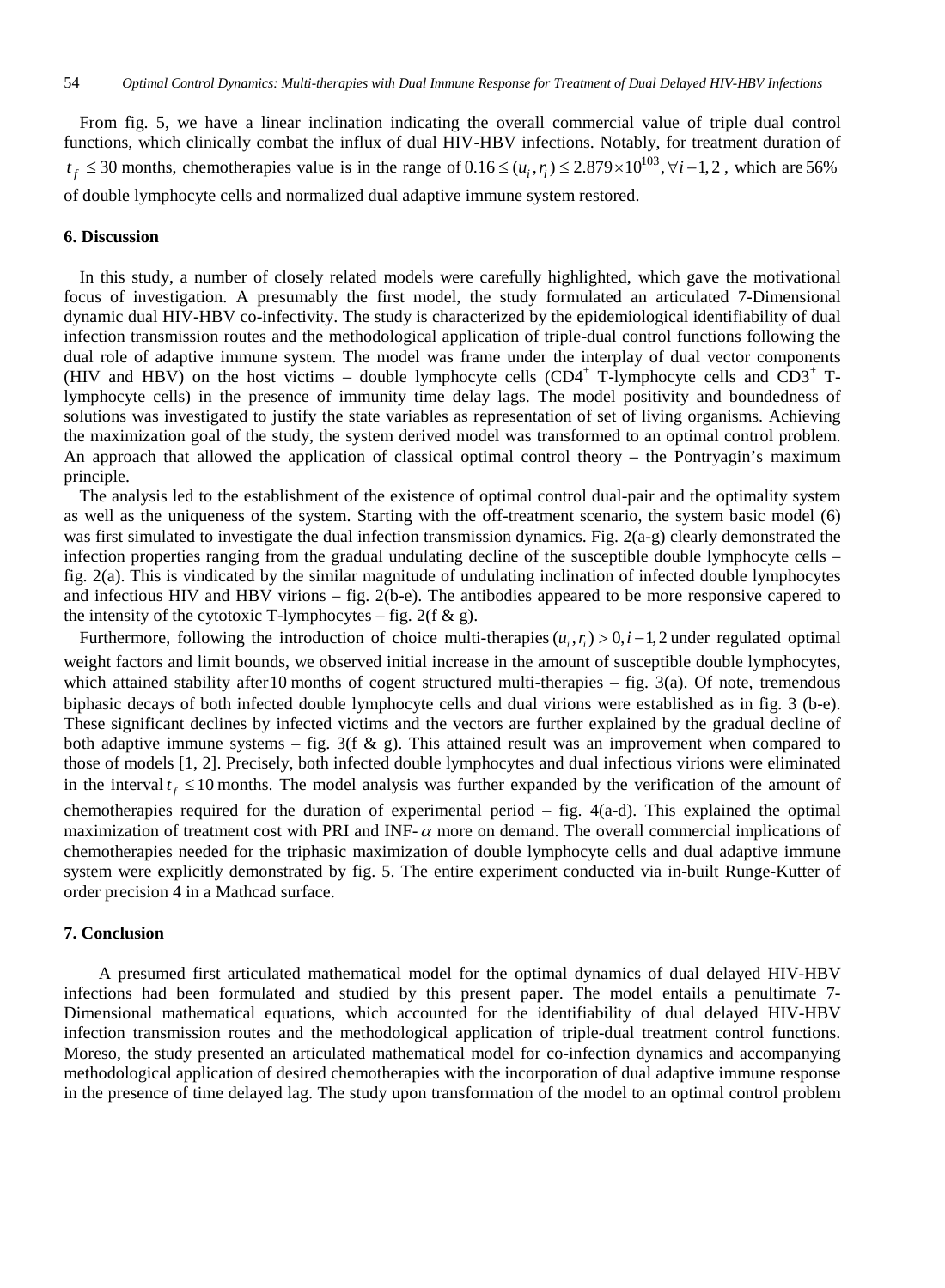was mathematically analyzed using classical Pontryagin's maximum principle. From a set of four numerical examples simulated, results showed that under off-treatment scenario, susceptible double lymphocyte cells population decays was eminent and characterized by biphasic endemic infection atmosphere. Furthermore, elimination of both infected double lymphocyte cells and dual HIV-HBV virions was accompanied by more complex decay profiles of infectious dual HIV-HBV virions, achieved at the earliest time interval of  $3 \le t_{\epsilon} \le 10$ 

months. This had been vindicated by the tri-phasic maximization of susceptible double lymphocytes and dual adaptive immune system, which further justified the investigation. The study is therefore not only recommended for further enhanced articulated model but served as a monumental scientific intelligent that can be convincingly adopted to investigate the insight into multi-infection dynamics and prevention methods.

#### **References**

- [1] Bassey E. B. (2018) Dynamic optimal control model for dual-pair treatment functions of dual delayed HIV-pathogen infections. Journal of Mathematical Sciences: Advances and Applications, 51(1): 1-50.
- [2] Allali K., Meskaf A. and Tridane A. (2018) Mathematical modeling of the adaptive immune responses in the early stage of the HBV infection. International Journal of Differential Equations, 2018(1): 1-13.
- [3] Hattaf K. and Yousfi N. (2018) Modeling the adaptive immunity and both modes of transmission in HIV infection. Computation, 6(37): 1-18.
- [4] Kirschner, D. (1999) Dynamics of Co-infection with M. Tuberculosis and HIV-1. Theoretical Population Biology, 55, 94-109.
- [5] Bassey, B. E. and Lebedev, K. A. (2015) On Mathematical Modeling of the Effect of Bi-Therapeutical Treatment of Tuberculosis Epidemic. Journal of Mathematics and Statistics, 9(1-4), 1-7.
- [6] Ferrari C. (2015) HBV and the immune response. Liver International, 35(1): 121–128.
- [7] Rehermann B. and Nascimbeni M. (2005) Immunology of hepatitis B virus and hepatitis C virus infection. Nature Reviews Immunology, 5(3): 215–229.
- [8] Waters J., Pignatelli M., Galpin S., Ishihara K., and Thomas H. C. (1986) Virus-neutralizing antibodies to hepatitis B virus: The nature of an immunogenic epitope on the S gene peptide. Journal of General Virology, 67(11): 2467–2473.
- [9] Hagiwara S., Nishida N., and Kudo M. (2015) Antiviral therapy for chronic hepatitis B: Combination of nucleoside analogs and interferon. World Journal of Hepatolog y, 7(23): 2427–2431.
- [10] Atteena P. K. Bultery M., Hu D. J. nad Jamieson D. J. (2012) HIV-HBV co-infection A global challenge. N. Engl J. Med., 366(19): 1749-1752.
- [11] Hoffman C. J. and Thio C. L. (2007) Clinical implications of HIV and Hepatitis B co-infection in Asia and Africa. Lancet Infect Dis., 7, 402-409. [PubMed:17521593]
- [12] Nasal M. (2015) HBV cccDNA: Viral persistence reservoir and key obstacle for a cure of chronic hepatitis B. Gut, 64, 1972-1984.
- [13] WHO (2017) HIV/AIDS, Facts sheet, July, 2017. Retrieved date: [26, November, 2018], online available at http://www.who.int/mediacentre/factsheets/fs360/en/
- [14] Alavian S. M. (2010) Hepatitis B virus infection in Iran: Changing the epidemiology. Iran J clin infect Dis., 5, 51-61.
- [15] Zhu H. and Zou X. (2009) Dynamics of a HIV-1 infection model with cell-mediated immune response and intracellular delay. Discrete and continuous dynamical systems, series B, 12(2): 511–524.
- [16] Culshaw, R., Ruan, S. and Spiteri, R. J. (2004) Optimal HIV Treatment by Maximizing Immune Response. Journal of Mathematical Biology, 48, 5, 545-562.
- [17] Webster G. J. M., Reignat S., Miani M. K., etal. (2000) Incubation phase of acute hepatitis B in man: Dynamics of cellular immune mechanisms. Hepatology, 32(5): 1117-1124.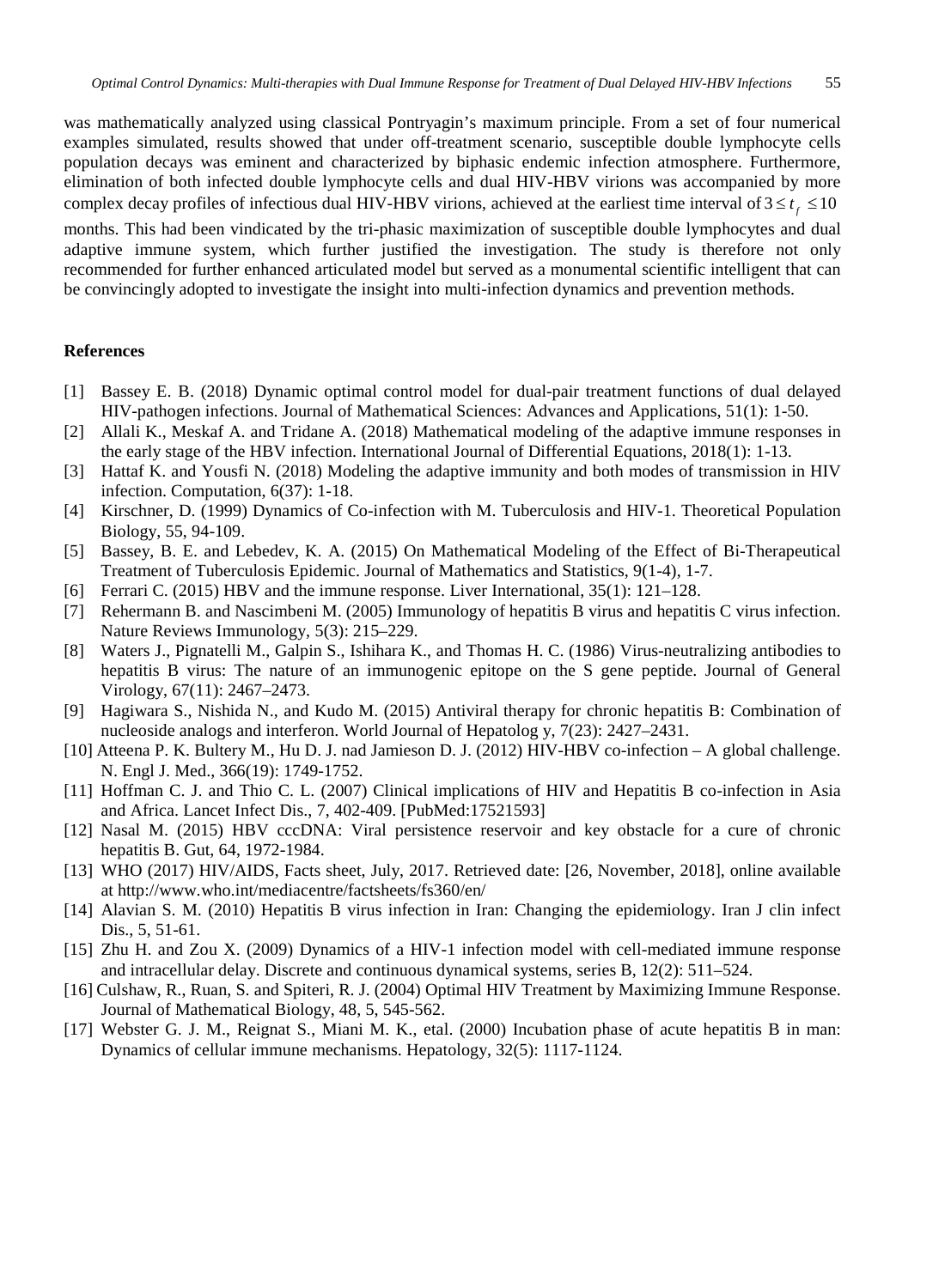- [18] World Health Organization (2018) Progress towards access to hepatitis B treatment worldwide. WHO Website. Retrieved date: [27, November, 2018], online available at http://www.who.int/hepatitis/newsevents/cdc-hepatitis-b-article/en/
- [19] Lavanchy D. (2004) Hepatitis B virus epidemiology, disease burden, treatment and current emerging prevention and control measures. J. Viral Hepat., 11, 97-107. [CrossRef][PubMed]
- [20] Dontwi I. K., Frempong N. K. nad Wiah E. N. (2010) Using mathematical model to depict the immune respovse to Hepatitis B virus infection. American Journal of Sc. & Ind. Res., 1(3): 516-528.
- [21] Van Steenbergen J. E., Niesters H.G., Op de Coul E.L., Van Doornum G. J., Osterhaus A. D., Leentvaar-Kuijpers A., Coutinho R. A., Van den Hoek J. A.(2002) Molecular epidemiology of hepatitis B virus in Amsterdam 1992-1997. J Med Virol., 66, 159-65.
- [22] Fisker N., Pedersen C., Lange M., Nguyen N.T., Nguyen K.T., Georgsen J.and Christensen P. B. (2004) Molecular epidemiology of hepatitis B virus infections in Denmark. J Clin Virol., 31, 46-52.
- [23] Hauri A.M., Armstrong G. L, Hutin Y.J. (2004) The global burden of disease attributable to contaminated injections given in health care settings. Int J STD AIDS, 15, 7-16.
- [24] Ataei B., Tayeri K., Kassaeian N., Farajzadegan Z., Babak A. (2010) Hepatitis B and C among Patients Infected with Human Immunodeficiency Virus in Isfahan, Iran: Sero-prevalence and Associated Factors. Hepat Mon, 10, 188-92.
- [25] WHO. (2015) Hepatitis B. Fact sheet no. 204, Updated March, 2015. Retrieved date: [26, November, 2018], online available at https://www.who.int/news-room/fact-sheets/detail/hepatitis-b
- [26] Tsui J. I., French A. L., etal. (2007) Prevalence and long-trem effects of occult hepatitis B virus infection in HIV-infected women. Clin Infect Dis, 45, 736-40.
- [27] Yousfi N., Hattaf K. and Tridane, A. (2011) Modeling the adaptive immune response in HBV infection. J. Math. Biol., 63, 933–957. [CrossRef] [PubMed]
- [28] Manna K. and Chakrabarty S. P. (2018) Combination therapy of pegylated interferon and lamivudine and optimal controls for chronic hepatitis B infection. Int. J. Dynam. Control, 354-368. [CrossRef]
- [29] Bassey E. (2017) On Optimal Control Pair Treatment: Clinical Management of Viremia Levels In Pathogenic-Induced HIV-1 Infections. Biomed J Sci & Tech Res., 1(2) BJSTR. MS.ID.000204, 1-9. http://biomedres.us/pdfs/BJSTR.MS.ID.000204.pdf
- [30] Sherman M. (2009) Strategies for managing co-infection with hepatitis B virus and HIV. Cleve Clin J Med, 76, S30-3. [19465707] [http://dx.doi.org/10.3949/ccjm.76.s3.07]
- [31] Iser D. M., Sasadeusz J. J. (2008) Current treatment of HIV/hepatitis B virus co-infection. J Gastroenterol Hepatol, 23:699-706. [18410604] [http://dx.doi.org/10.1111/j.1440-1746.2008.05382.x]
- [32] Nowak M. A., Bonhoeffer S., Hill A. M., Boehme R., Thomas H. C. and Mcdade H. (1996) Viral dynamics in hepatitis B virus infection," Proceedings of the National Acadamy of Sciences of the United States of America, 93(9): 4398–4402.
- [33] Wang, K. and Wang, W. (2007) Propagation of HBV with spatial dependence. Math. Biosci. 210, 78–95. [CrossRef] [PubMed]
- [34] Zheng Y., Min L., Ji Y., Su Y., Kuang Y. (2010) Global stability of endemic equilibrium point of basic virus infection model with application to HBV infection. J. Syst. Sci. Complex, 23, 1221–1230. [CrossRef]
- [35] Li J., Wang K. and Yang Y. (2011) Dynamical behaviors of an HBV infection model with logistic hepatocyte growth. Math. Comput. Model, 54, 704–711. [CrossRef]
- [36] Bassey B. E. and Lebedev K. A.(2015) On mathematical model of the impact of verimia levels and condom use: preventive measures for the spread of HIV/AIDS// Materials of the XVIII-th International scientific-practical conference "modern science: Actual problems and ways of their solution" (Russian Federation, Lipetsk, July 20, 2015). – Ed. M. J. Levin. – Lipetsk: "maximum information technology", 2015. – 160с. /47-56 стр. http://elibrary.ru/author\_items.asp?authorid=801157
- [37] Ouattara D. A. (2005) Mathematical Analysis of the HIV-1 Infection: Parameter Estimation, Therapies Effectiveness and Therapeutical Failures. Proceedings of the 2005 IEEE, Engineering in Medicine and Biology 27th Annual Conference, Shanghai, 1-4 September 2005, 821-824.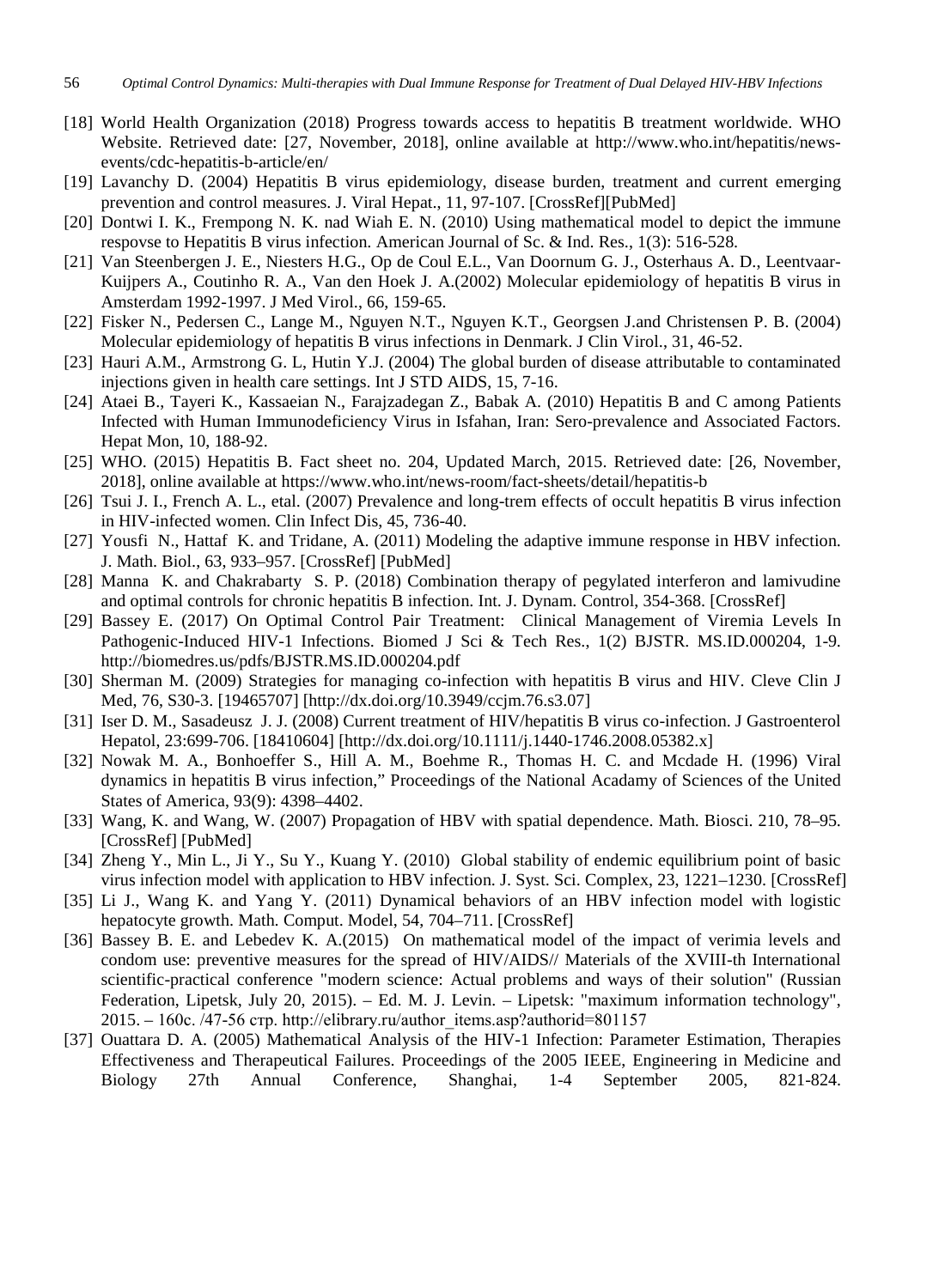- [38] Gumel A. B., Zhang X., Shirakumar P. N., Garba M. L. nad Sahai B. M. (2002) A new mathematical model for accessing therapeutic strategies for HIV infection. Journal of Theoretical Medicine, 4(20: 147- 155.
- [39] Bassey B. E. and Lebedev K. A. (2015) On mathematical modeling of the impact of numerical stability of the treatment of vertical transmitted HIV/AIDS infections//Proceedings of the XVI-th international scientific conference "scientific potential with time-Russia (Russian Federation, Lipetsk, August 10, 2015.)/ Ed. by M. J. Levin. – Lipetsk: "maximum information technology",  $N\leq 5(13)$ : 7-19.
- http://elibrary.ru/author\_items.asp?authorid=801157
- [40] Srivastava V. K., Awasthi M. K. and Kumar S. (2004) Numerical approximation for HIV infection of CD4+ T cells mathematical model. Ain Shams Engineering Journal, 5, 625-629.
- [41] Hattaf K., Tridane A. and Yousfi N. (2017) A review of mathematical modeling of Hepatitis B and immune response. 9th Pan African Congress of Mathematicians 2017: Symposium, PACOM2017, 1-1.
- [42] Danane J. and Allali K. (2018) Mathematical Analysis and Treatment for a Delayed Hepatitis B Viral Infection Model with the Adaptive Immune Response and DNA-Containing Capsids. High-Throughput, 7(35): 1-16.
- [43] Jiang C. and Wang W. (2014) Complete classification of global dynamics of a virus model with immune responses. Discret. Contin. Dyn. Syst., Ser. B 2014, 19, 1087–1103.
- [44] Meskaf A. Allali K. and Tabit, Y. (2017) Optimal control of a delayed hepatitis B viral infection model with cytotoxic T-lymphocyte and antibody responses. Int. J. Dyn. Control, 5, 893–902. [CrossRef]
- [45] Manna K. and Chakrabarty S. P. (2015) Chronic hepatitis B infection and HBV DNA-containing capsids: Modeling and analysis. Commun. Nonlinear Sci. Numer. Simul., 22, 383–395. [CrossRef]
- [46] Hattaf K. and Yousfi, N. (2012) Optimal control of a delayed HIV infection model with immune response using an efficient numerical method. Biomathematics, 2012, 1-7. [CrossRef]
- [47] Nowak M. A. and Bangham C. R. (1996) Population dynamics of immune response to persistent viruses. Science, 272, 74-79.
- [48] Rosenberg E. S., Altfeld M., Poon S. H., Phillips M. N., Wilkes B.M., Eldridge R. L., Robbins G. K., D'Aquila R. T., Goulder P. J. and Walker B. D. (2000) Immune Control of HIV-1 after Early Treatment of Acute Infection. Nature, 407:523–526.
- [49] Eikenberry S., Hews S., Nagy J. D. and Kuang Y. (2009) The dynamics of a delay model of hepatitis B virus infection with logistic hepatocyte growth. Mathematical Biosciences and Engineering, 6(2): 283– 299.
- [50] Bassey E. B. (2017) Optimal control model for immune effectors response and multiple chemotherapy treatment (MCT) of dual delayed HIV - pathogen infections. SDRP Journal of Infectious Diseases Treatment & Therapy, 1(1) 1-18.
- [51] Meskaf A., Allali K. Tabit and Y. (2017) Optimal control of a delayed hepatitis B viral infection model with cytotoxic T-lymphocyte and antibody responses. International Journal of Dynamics and Control, 5(3): 893–902.
- [52] Forde J. E., Ciupe S. M., Cintron-Arias A. and Lenhart S. (2016) Optimal control of drug therapy in a hepatitis B model. Applied Sciences, 6(8): articleno, 219, Switzerland.
- [53] Mouofo P. T., Tewa J. J., Mewoli B. and Bowong S. (2013) Optimal control of a delayed system subject to mixed control state constraints with application to a within-host model of hepatitis virus B. Annual Reviews in Control, 37(2): 246–259.
- [54] Schmitz J. E, et al. (1999) Control of Viremia in Simian Immunodeficiency Virus Infection by CD8 (þ) Lymphocytes. Science, 283, 857–860.
- [55] Fister K. R., Lenhart, S. and McNally, J. S. (1998) Optimizing chemotherapy in an HIV Model. Electr. J. Diff. Eq., 32, 1-12.
- [56] Velichenko V.V. and Pritykin D. A. (2006) Numerical Methods of Optimal Control of the HIV-Infection Dynamics. Journal of Computer and Systems Sciences International, 45(6): 894–905.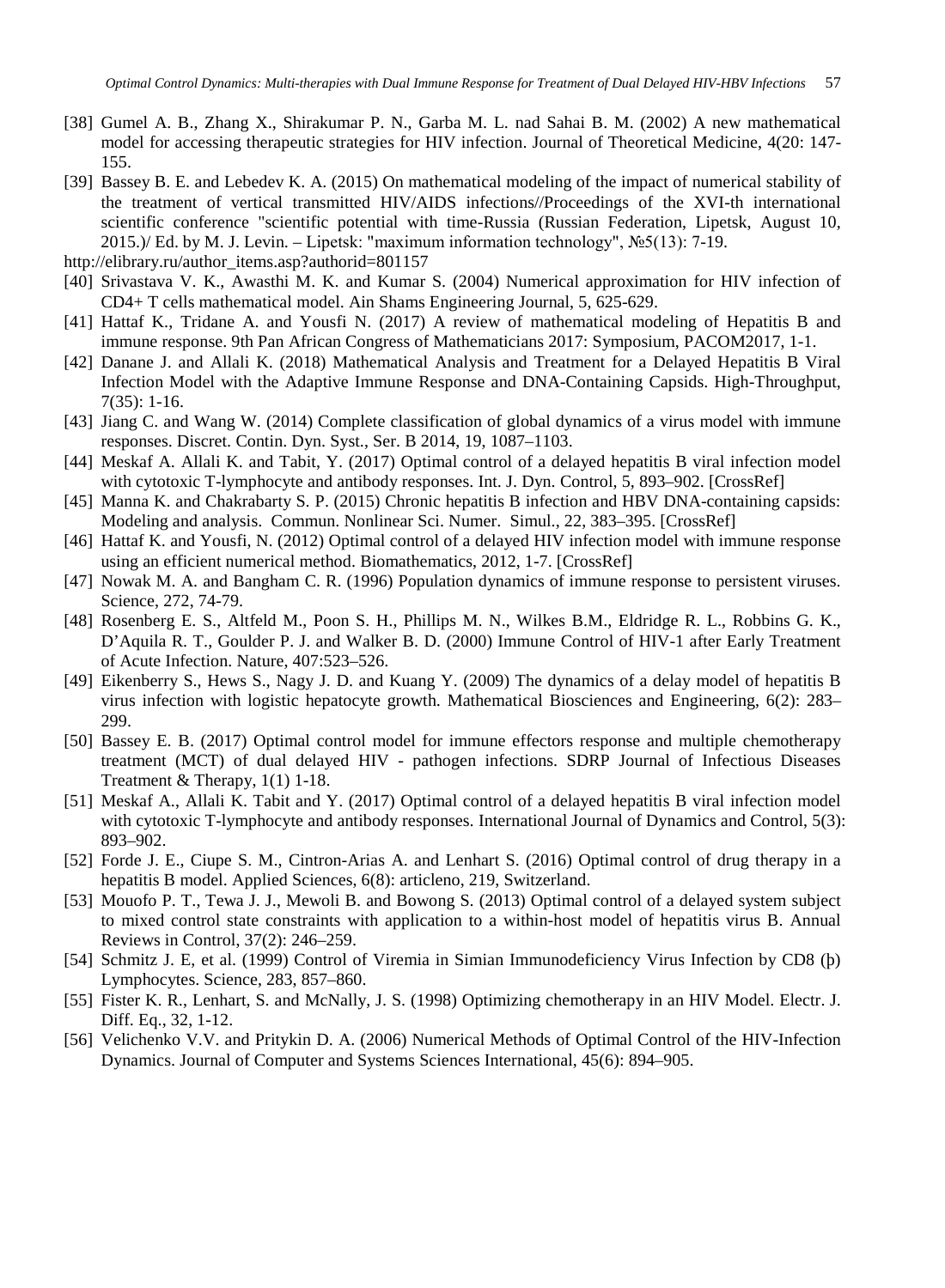- [57] Adams B. M., Banks H. T., Hee-Dae K. and Tran H. T. (2004) Dynamic Multidrug Therapies for HIV: Optimal and STI Control Approaches. Retrieved date: [24, January, 2019], online available at http://citeseerx.ist.psu.edu/viewdoc/summary?doi=10.1.1.400.9056
- [58] Adams B. M., Banks H. T., Davidian M., Kwon Hee-Dae, Tran H. T., Wynne S. N. and Rosenberg E.S. (2005) HIV Dynamics: Modeling, Data Analysis, and Optimal Treatment Protocols. J. Comp. Appl. Math., 184, 10-49. Retrieved date: [24, January, 2019], online available at
- http://citeseer.ist.psu.edu/viewdoc/summary?doi=10.1.1.115.8107
- [59] Bassey B. E. (2017) Dynamic optimal control model for period multiple chemotherapy (PMC) treatment of dual HIV-pathogen infections. J Anal Pharm Res., 6(3): 00176, 1-22. DOI: 10.15406/japlr.2017.06.00176
- [60] Thomsen A. R, Nansen A., Christensen J. P., Andreasen S. O. and Marker O. (1998) CD40 Ligand is Pivotal to Efficient Control of Virus Replication in Mice Infected with Lymphocytic Choriomeningitis Virus. J Immunol, 161, 4583–4590.
- [61] Mathew G. V., Bartholomeusz A., Locarnini S., etal. (2006) Characteristics of drug resistant HBV in an international collaborative study of HIV-HBV infected individuals on extended lamivudine therapy. AIDS2006, 20, 863–870.
- [62] Shilaih M., Marzel A., Scherrer U. A.,etal. (2016) Dually Active HIV/HBV Antiretroviral as Protection against incident Hepatitis B infections: Potential for Prophylaxis. Journal of Infectious Diseases, 214, 599- 606.
- [63] Babudieri S., Longo B., Sarmati L, etal. (2005) Correlates of HIV, HBV, and HCV infections in a Prison inmate population: Results from a multicentre study in Italy. Journal of Medical Virology, 76, 311–317.
- [64] Fleming W. and Rishel R. (1975) Deterministic and Stochastic Optimal Control. Springer Verlag, New York
- [65] Lukes D. L. (1982) Differential Equations: Classical to Controlled, vol. 162 of Mathematics in Science and Engineering, Academic Press, New York, NY, USA.
- [66] Perelson S. A., Kirschner E. D. and De Boer R. (1993) Dynamics of HIV-infection of CD4+ T cells. Mathematical Biosciences, 114, 81-125.
- [67] Tridane A., Hattaf K., Yafia R., and Rihan F. A. (2016) Mathematical modeling of HBV with the antiviral therapy for the immunocompromised patients. Communications in Mathematical Biology and Neuroscience, 2016, 1-31.

### **Authors' Profiles**



**Bassey Echeng B.**, a philosopher of Computational Mathematics and Informatics, M.Sc. in Industrial Mathematics, and B. Sc. in Mathematic/Statistics. He is a lecturer, a member of the laboratory and mathematical association and presently the Co-coordinator and Head of General mathematics, Cross River University of Technology, Calabar, Nigeria. He is a publisher and author of well over **30 papers** in reputable journals including monographs' and textbooks with citation over **328 times with 10 h-index**. **Research interests:** include but not limited to mathematical modeling, numerical methods; simulation analysis, mathematical methods, computer technology and complexes of programms.

**How to cite this paper:** Bassey, B. Echeng, " Optimal Control Dynamics: Multi-therapies with Dual Immune Response for Treatment of Dual Delayed HIV-HBV Infections", International Journal of Mathematical Sciences and Computing(IJMSC), Vol.6, No.2, pp.18-60, 2020. DOI: 10.5815/ijmsc.2020.02.02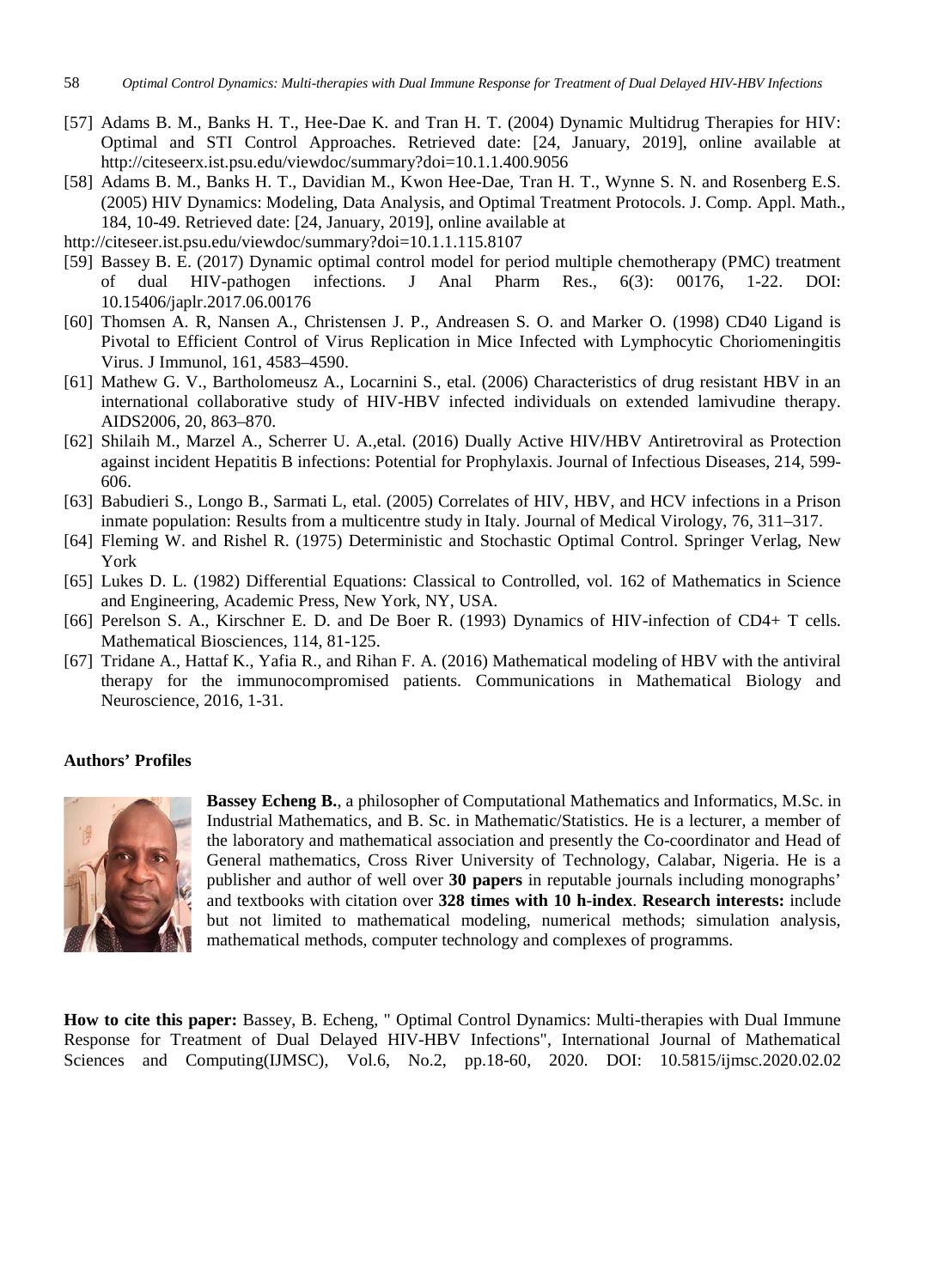# **APPENDICES**

# **Appendix A:**

Table 3 Off-treatment of dual HIV-HBV scenario

| <b>Numerical summary</b> |                                                                                            |                                                              |  |  |  |
|--------------------------|--------------------------------------------------------------------------------------------|--------------------------------------------------------------|--|--|--|
| Fig. 2                   | <b>Population dynamics</b>                                                                 | <b>Evaluation</b> (in months)                                |  |  |  |
| $T_{\mu}(t)$<br>a.       | Initial increase of susceptible double lymphocyte cells due<br>to adaptive immune defense. | $0.5 \le T_u(t) \le 1.327$                                   |  |  |  |
|                          | Declined thereafter due to incessant invasion by dual<br>virions.                          | for all $3 \le t_f \le 10$ .<br>$1.327 \ge T_u(t) \ge 0.215$ |  |  |  |
|                          |                                                                                            | for all $10 \le t_f \le 30$ .                                |  |  |  |
| $T_i(t)$<br>b.           | Rapid viral load infected cells increases.                                                 | $0.996 \times 10^{-3} \le T_i(t) \le 5.005$                  |  |  |  |
|                          | Slight decrease due to response from adaptive immune<br>response.                          | for all $3 \le t_f \le 14$ .                                 |  |  |  |
|                          |                                                                                            | $5.005 \ge T_i(t) \ge 3.00$                                  |  |  |  |
|                          |                                                                                            | for all $14 \le t_f \le 30$ .                                |  |  |  |
|                          | Sharp decrease due to excessive present of virions.<br>L.                                  | $0.02 \ge T_h(t) \ge 3.884 \times 10^{-4}$                   |  |  |  |
| $T_b(t)$<br>c.           | Gradual increase due to response from adaptive immune                                      | for all $3 \le t_f \le 20$ .                                 |  |  |  |
|                          | system.                                                                                    | $3.884 \times 10^{-4} \le T_h(t) \le 5 \times 10^{-3}$       |  |  |  |
|                          |                                                                                            | for all $20 \le t_f \le 30$ .                                |  |  |  |
|                          | Rapid viral load increase in the present of off-treatment.<br>L.                           | $0.08 \le V_i(t) \le 181.828$                                |  |  |  |
| $V_i(t)$<br>d.           | Decrease but attain endemic stability.                                                     | for all $3 \le t_f \le 14$ .                                 |  |  |  |
|                          |                                                                                            | $181.828 \ge V_i(t) \ge 10.00$                               |  |  |  |
|                          |                                                                                            | for all $14 \le t_f \le 30$ .                                |  |  |  |
|                          | Undulated viral load increases.<br>÷,                                                      | $0.07 \le V_h(t) \le 2.653$                                  |  |  |  |
| $V_h(t)$<br>e.           | Declined slightly and then increases.                                                      | for all $3 \le t_f \le 20$ .                                 |  |  |  |
|                          |                                                                                            | $2.563 \ge V_h(t) \ge 1.2$                                   |  |  |  |
|                          |                                                                                            | for all $20 \le t_f \le 30$ .                                |  |  |  |
| f.<br>Q(t)               | Gradual decline due to consistent proliferation of untreated<br>virions.                   | $0.04 \le Q(t) \le 2.725 \times 10^{-3}$                     |  |  |  |
|                          |                                                                                            | for all $3 \le t_f \le 30$ .                                 |  |  |  |
| Z(t)<br>g.               | Initial low stability at $3 \le t_f \le 14$ and then attain                                | $0.011 \le Z(t) \le 144.302$                                 |  |  |  |
|                          | undulating increase.                                                                       | for all $14 \le t_f \le 30$ .                                |  |  |  |